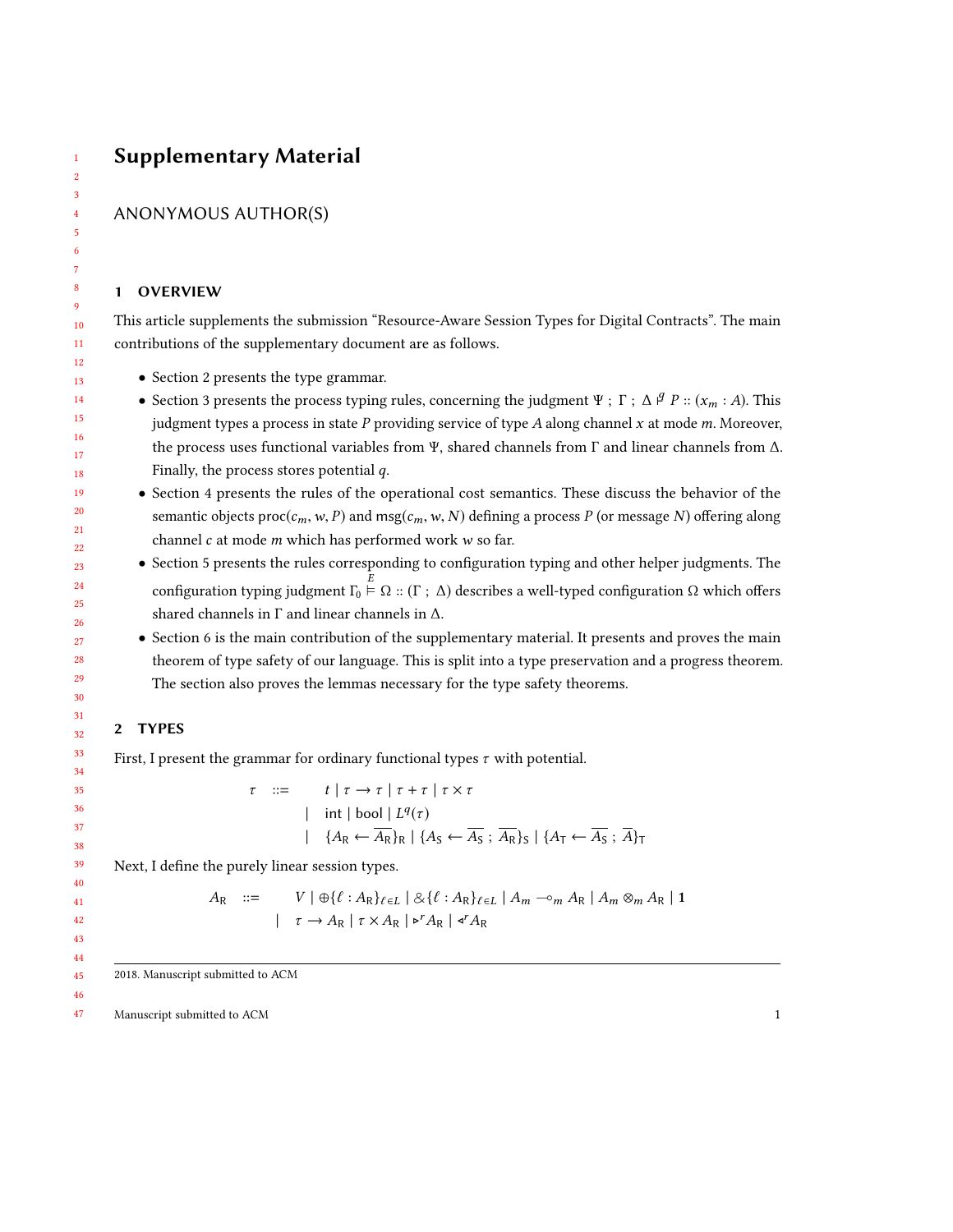48 Next, the shared linear session types.

$$
A_{\mathsf{L}} \quad ::= \quad V \mid \bigoplus \{ \ell : A_{\mathsf{L}} \}_{\ell \in \mathsf{L}} \mid \bigotimes \{ \ell : A_{\mathsf{L}} \}_{\ell \in \mathsf{L}} \mid A_{m} \sim_{m} A_{\mathsf{L}} \mid A_{m} \otimes_{m} A_{\mathsf{L}}
$$
\n
$$
\mid \quad \tau \to A_{\mathsf{L}} \mid \tau \times A_{\mathsf{L}} \mid \mathbf{I}^{r} A_{\mathsf{L}} \mid \mathbf{I}^{r} A_{\mathsf{L}}
$$
\n
$$
\mid \quad \downarrow_{\mathsf{L}}^{S} A_{\mathsf{S}}
$$

Finally, the shared session type.

$$
A_S \quad ::= \quad \uparrow_L^S A_L
$$

 $A_{\text{S}}$  ::=  $\uparrow_{\text{L}}^{\text{S}} A_{\text{L}}$ <br>The client linear types follow the same grammar as purely linear types. The combined type is represented using A which denotes the type of either a client or contract process in linear mode.

$$
\begin{array}{rcl}\nA_T & ::= & A_R \\
A & ::= & A_T \mid A_L\n\end{array}
$$

First, the expressions at the functional layer are as follows (usual terms from a functional language).

|  |  | $M, N \ ::= \lambda x : \tau.M_x \mid M N$                                                                                                                                                                                                                                       |
|--|--|----------------------------------------------------------------------------------------------------------------------------------------------------------------------------------------------------------------------------------------------------------------------------------|
|  |  | $l \cdot M \mid r \cdot M$ case $M (l \hookrightarrow M_l, r \hookrightarrow M_r)$                                                                                                                                                                                               |
|  |  | $\vert$ $\langle M, N \rangle \vert M \cdot l \vert M \cdot r$                                                                                                                                                                                                                   |
|  |  | $\vert$ n   true   false                                                                                                                                                                                                                                                         |
|  |  | $\begin{bmatrix} \begin{bmatrix} \end{bmatrix} & M :: N \end{bmatrix}$ match $M([\begin{bmatrix} \end{bmatrix} \rightarrow M_1, x :: xs \rightarrow M_2)$                                                                                                                        |
|  |  | $\left[ \{c_R \leftarrow P_{c_R, \overline{a}} \leftarrow \overline{a} \} \mid \{c_S \leftarrow P_{c_S, \overline{a}, \overline{d}} \leftarrow \overline{a} \; ; \; d \} \mid \{c_T \leftarrow P_{c_T, \overline{a}, \overline{b}} \leftarrow \overline{a} \; ; \; b \} \right]$ |
|  |  |                                                                                                                                                                                                                                                                                  |

72 The processes (proof terms) are as follows.

| 73       |  |                                                             |                                                       |
|----------|--|-------------------------------------------------------------|-------------------------------------------------------|
| 74       |  | $P, Q ::=$ $c \leftarrow M \leftarrow \overline{a}$ ; $P_c$ | spawn process computed by M and continue with $P_a$ , |
| 75       |  |                                                             | both communicating along fresh channel a              |
| 76       |  | $x \leftarrow y$                                            | forward between $x$ and $y$                           |
| 77       |  | $x.l_k$ ; P                                                 | send label $l_k$ along x                              |
| 78<br>79 |  | case $x$ $(l_i \Rightarrow P)$                              | branch on received label along $x$                    |
| 80       |  | send $x w$ ; $P$                                            | send channel/value $w$ along $x$                      |
| 81       |  | $y \leftarrow$ recv $x : P$                                 | receive channel/value along $x$ and bind it to $y$    |
| 82       |  | close $x$                                                   | close channel $x$                                     |
| 83<br>84 |  | wait $x$ ; $P$                                              | wait on closing channel $x$                           |
| 85       |  | work $\{p\}$ ; P                                            | do work $p$ , continue with $P$                       |
| 86       |  | get $x \{p\}$ ; P                                           | get potential $p$ on channel $x$                      |
| 87       |  | pay $x \{p\}$ ; P                                           | pay potential $p$ on channel $x$                      |
| 88       |  |                                                             |                                                       |
| 89       |  | $x_L \leftarrow$ acquire $x_S$ ; $P_{x_L}$                  | send an acquire request along $x_S$                   |
| 90       |  | $x_L \leftarrow$ accept $x_S$ ; $P_{x_L}$                   | accept an acquire request along $xS$                  |
| 91       |  | $x_S \leftarrow$ detach $x_L$ ; $P_{x_S}$                   | send a detach request along $x_L$                     |
| 92       |  | $x_S \leftarrow$ release $x_L$ ; $P_{x_S}$                  | receive a detach request along $x_L$                  |
| 93       |  |                                                             |                                                       |
|          |  |                                                             |                                                       |

94 Manuscript submitted to ACM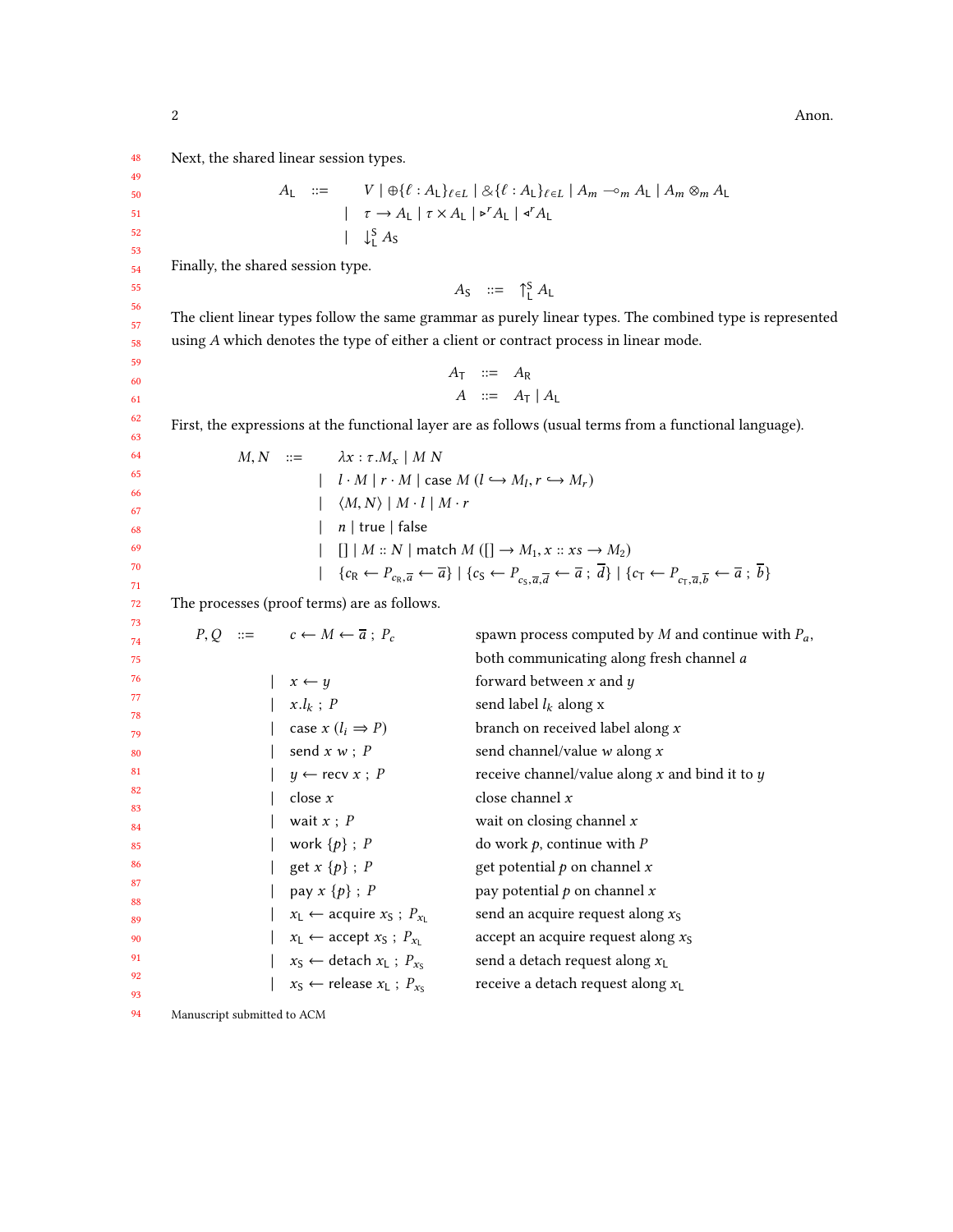## <span id="page-2-0"></span>3 TYPE SYSTEM

We first define the judgments we use in our type system.

| $\Psi\ $ <sup><i>g</i></sup> $M:\tau$ | term M has type $\tau$                                                                    |
|---------------------------------------|-------------------------------------------------------------------------------------------|
|                                       | and needs potential $q$ for evaluation                                                    |
|                                       | $\Psi$ ; $\Gamma$ ; $\Delta \nvert^g P$ :: $(c_m : A)$ process P offers service of type A |
|                                       | along channel c at mode $m = (S, L, T, R)$                                                |
|                                       | and uses shared channels from $\Gamma$                                                    |
|                                       | and linear channels from $\Lambda$                                                        |
|                                       | and functional variables from $\Psi$                                                      |
|                                       | and stores potential $q$                                                                  |
|                                       |                                                                                           |

Mode S stands for channels in shared mode. Mode L stands for shared channels in their linear mode. Mode T stands for linear channels that internally depend on shared processes. Mode R stands for purely linear channels offered by purely linear processes.

#### 3.1 Monad

First, I present the rules concerning the monad.

Introduction Rules.

$$
\frac{\Delta = \overline{d_{R} : D_{R}} \qquad \Psi ; \cdot ; \Delta \nvert^{g} P :: (x_{R} : A_{R})}{\Psi \nvert^{g} \{x_{R} \leftarrow P \leftarrow \overline{d_{R}}\} : \{A_{R} \leftarrow \overline{D_{R}}\}_{R}} \{H_{R}
$$

$$
\frac{\Gamma = \overline{a_S : A_S} \qquad \Delta = \overline{d_R : D_R} \qquad \Psi ; \Gamma ; \Delta \nsubseteq P :: (x_S : A)
$$
  
 
$$
\Psi \nparallel^q \{x_S \leftarrow P \leftarrow \overline{a_S} ; \overline{d_R} \} : \{A \leftarrow \overline{A_S} ; \overline{D_R}\}_S \qquad \{\}I_S
$$

$$
\frac{\Gamma = \overline{a_S : A_S} \qquad \Delta = \overline{d : D} \qquad \Psi ; \Gamma ; \Delta \nsubseteq P :: (x_T : A) \n\Psi \nparallel^q \{x_T \leftarrow P \leftarrow \overline{a_S} ; \overline{d}\} : \{A \leftarrow \overline{A_S} ; \overline{D}\}_T \qquad \{\}I_T
$$

Elimination Rules.

$$
r = p + q \qquad \Delta = \overline{d_{\mathsf{R}} : D_{\mathsf{R}}} \qquad \Psi \vee (\Psi_1, \Psi_2)
$$
  

$$
\Psi_1 \parallel^p M : \{A \leftarrow \overline{D_{\mathsf{R}}}\}_\mathsf{R} \qquad \Psi_2 : \Gamma : \Delta', (x_\mathsf{R} : A) \parallel^q Q :: (z_m : C)
$$
  

$$
\Psi : \Gamma : \Delta, \Delta' \vdash x_\mathsf{R} \leftarrow M \leftarrow \overline{d_{\mathsf{R}}}; Q :: (z_m : C)
$$
 {} 
$$
\}E_{\mathsf{R}m(= \mathsf{R}, \mathsf{S}, \mathsf{L}, \mathsf{T})}
$$

134 135 136

$$
r = p + q \qquad \Gamma \supseteq \overline{a_S : A_S} \qquad \Delta = \overline{d_R : D_R} \qquad (A_S, A_S) \text{ esync} \qquad \Psi \vee (\Psi_1, \Psi_2)
$$
  

$$
\Psi_1 \parallel^p M : \{A \leftarrow \overline{A_S} : \overline{D_R}\}_S \qquad \Psi_2 : \Gamma, (x_S : A) : \Delta' \parallel^q Q :: (z_m : C)
$$
  

$$
\Psi : \Gamma : \Delta, \Delta' \vdash x_S \leftarrow M \leftarrow \overline{d_R} : Q :: (z_m : C)
$$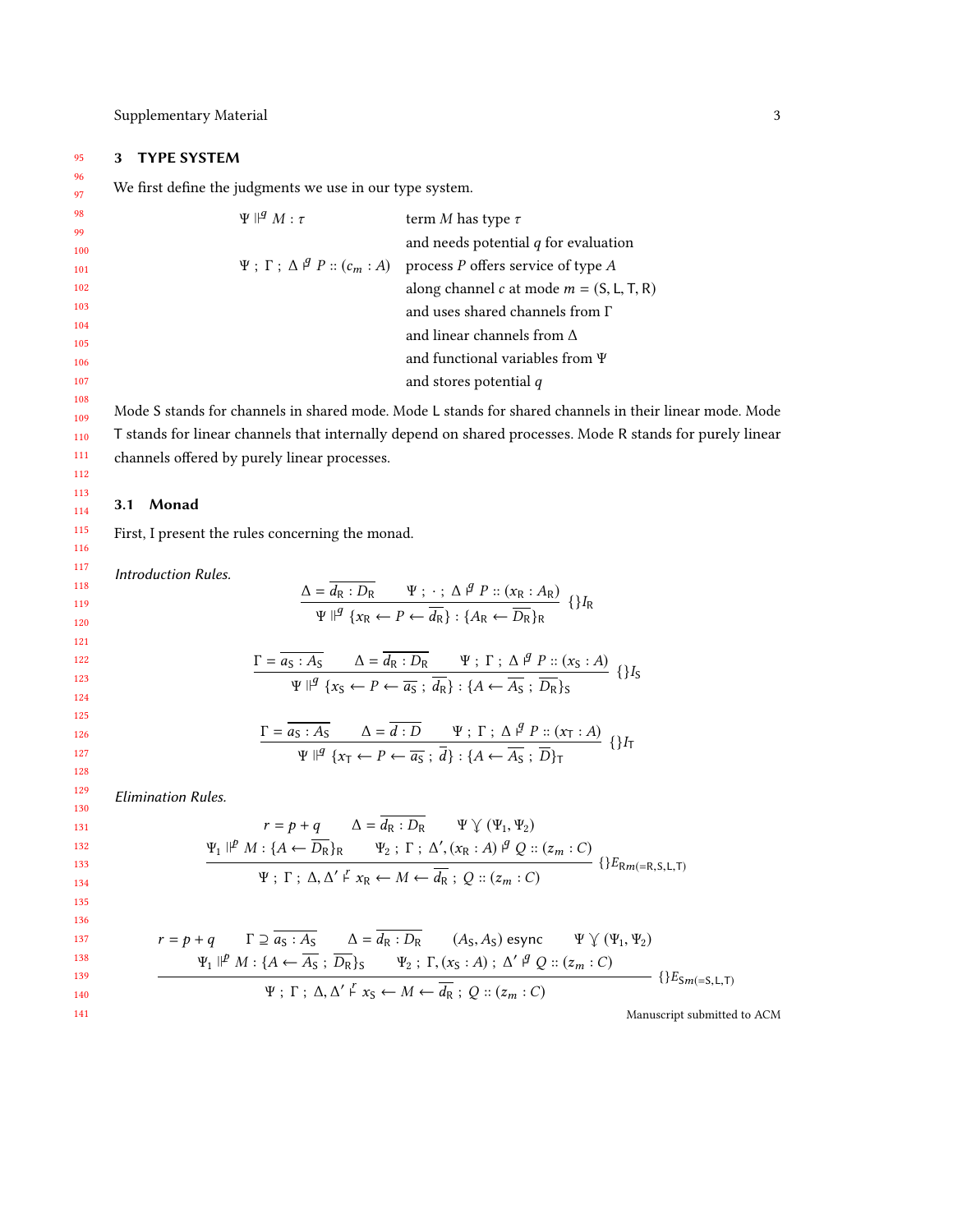$$
^{144}
$$

145 146

147 148 149

 $\Psi$ ;  $\Gamma$ ;  $\Delta$ ,  $\Delta'$   $\stackrel{F}{\leftarrow}$   $x_{\overline{1}} \leftarrow M \leftarrow \overline{a_S}$ ;  $\overline{d}$ ;  $Q$  ::  $(z_m : C)$  {}E<sub>Tm(=L,T)</sub> The rest of the rules for expressions in the functional layer are standard. We skip them and discuss the process layer.

 $r = p + q$   $\Gamma \supseteq \overline{a_S : A_S}$   $\Delta = \overline{d : D}$   $\Psi \vee (\Psi_1, \Psi_2)$  $\Psi_1 \Vdash^p M : \{ A \leftarrow \overline{A_S} ; \overline{D} \}_{\overline{1}} \qquad \Psi_2 ; \Gamma ; (x_{\overline{1}} : A), \Delta' \Vdash^q Q :: (z_m : C)$ 

150 151 152

153 154 155

168

181 182

$$
\frac{q=0}{\Psi \; ; \; \Gamma \; ; \; (y_m:A) \; \mathop{\not}\limits^q x_m \leftarrow y_m :: (x_m:A)} \; \mathop{\text{fwd}}\nolimits_{m(=P,T)}
$$

| 156 |  | 3.3 Labels and Branching |  |
|-----|--|--------------------------|--|
|     |  |                          |  |

3.2 Forwarding

| 157 | $\frac{\Psi~;~\Gamma~;~\Delta~\mathcal{I}~P~::~(x_m:A_k)~~(k\in L)}{\Psi~;~\Gamma~;~\Delta~\mathcal{I}~x_m.k~;~P::~(x_m:\oplus\{\ell:A_\ell\}_{\ell\in L})}~\oplus R$                                                                                                                                                                                                                                   |
|-----|---------------------------------------------------------------------------------------------------------------------------------------------------------------------------------------------------------------------------------------------------------------------------------------------------------------------------------------------------------------------------------------------------------|
| 158 |                                                                                                                                                                                                                                                                                                                                                                                                         |
| 159 | $\Psi$ ; $\Gamma$ ; $\Delta$ , $(x_m : A_\ell)$ $\varphi$ $Q_\ell :: (z_k : C)$ $(\forall \ell \in L)$                                                                                                                                                                                                                                                                                                  |
| 160 | $\oplus L$                                                                                                                                                                                                                                                                                                                                                                                              |
| 161 | $\Psi$ ; $\Gamma$ ; $\Delta$ , $(x_m : \bigoplus \{\ell : A_{\ell}\}_{\ell \in L})$ $\bigoplus$ case $x_m$ $(\ell \Rightarrow Q_{\ell})_{\ell \in L}$ : $(z_k : C)$                                                                                                                                                                                                                                     |
| 162 |                                                                                                                                                                                                                                                                                                                                                                                                         |
| 163 | $\frac{\Psi \; ; \; \Gamma \; ; \; \Delta \; \mathrel{\mathop{\not}P} \; \mathrel{\mathop{\not}=}\; (x_m : A_\ell) \qquad (\forall \ell \in L)}{\Psi \; ; \; \Gamma \; ; \; \Delta \; \mathrel{\mathop{\not}P} \; \text{case} \; x_m \; (\ell \Rightarrow P_\ell)_{\ell \in L} \; \mathrel{\mathop{\not=}\;} (x_m : \& \{\ell \; : A_\ell\}_{\ell \in L})} \; \mathrel{\mathop{\not\!\!\!\! \times}} R$ |
| 164 |                                                                                                                                                                                                                                                                                                                                                                                                         |
| 165 | $\frac{\Psi~;~\Gamma~;~\Delta,(x_m:A_\ell)~\mathcal{Y}~Q_\ell::(z_k:C)\qquad (k\in L)}{\Psi~;~\Gamma~;~\Delta,(x_m:\mathcal{Q}\{\ell:A_\ell\}_{\ell\in L})~\mathcal{Y}~x_m.k~;~P::(z_k:C)}~\mathcal{Z}L$                                                                                                                                                                                                |
| 166 |                                                                                                                                                                                                                                                                                                                                                                                                         |
| 167 |                                                                                                                                                                                                                                                                                                                                                                                                         |

#### 169 3.4 Linear Channel Communication

| 170 | $\Psi$ ; $\Gamma$ ; $\Delta$ $\beta$ $P$ :: $(x_m : B)$                                                                           |
|-----|-----------------------------------------------------------------------------------------------------------------------------------|
| 171 | $\otimes_n R$<br>$\Psi$ ; $\Gamma$ ; $\Delta$ , $(w_n : A)$ $\beta$ send $x_m w_n$ ; $P$ :: $(x_m : A \otimes_n B)$               |
| 172 | $\Psi$ ; $\Gamma$ ; $\Delta$ , $(y_n : A)$ , $(x_m : B) \nightharpoonup^q Q :: (z_k : C)$                                         |
| 173 | $\otimes_n L$                                                                                                                     |
| 174 | $\Psi$ ; $\Gamma$ ; $\Delta$ , $(x_m : A \otimes_n B)$ $\stackrel{d}{\rightarrow} y_n \leftarrow$ recv $x_m$ ; $Q$ :: $(z_k : C)$ |
| 175 |                                                                                                                                   |
| 176 | $\Psi$ ; $\Gamma$ ; $\Delta$ , $(\psi_n : A)$ $\stackrel{d}{\sim} P :: (x_m : B)$                                                 |
| 177 | $\multimap_n R$<br>$\Psi : \Gamma : \Delta \nightharpoonup^g u_n \leftarrow \text{recv } x_m : P :: (x_m : A \multimap B)$        |
| 178 | $\Psi$ ; $\Gamma$ ; $\Delta$ , $(x_m : B)$ $\varphi$ $Q$ :: $(z_k : C)$                                                           |
| 179 | $\mathbin{{\multimap}}_n L$                                                                                                       |
| 180 | $\Psi : \Gamma : \Delta, (w_n : A), (x_m : A \multimap B) \nvert^g$ send $x_m w_n : Q :: (z_k : C)$                               |

3.5 Value Communication

183 184 185 186 187 <sup>r</sup> <sup>=</sup> <sup>p</sup> <sup>+</sup> <sup>q</sup> <sup>Ψ</sup> . (Ψ1, <sup>Ψ</sup>2) <sup>Ψ</sup><sup>1</sup> <sup>⊩</sup> <sup>p</sup> <sup>M</sup> : <sup>τ</sup> <sup>Ψ</sup><sup>2</sup> ; <sup>Γ</sup> ; <sup>∆</sup> <sup>⊢</sup> q <sup>P</sup> :: (xm : <sup>A</sup>) Ψ ; Γ ; ∆ <sup>⊢</sup> r send <sup>x</sup>m <sup>M</sup> ; <sup>P</sup> :: (xm : <sup>τ</sup> <sup>×</sup> <sup>A</sup>) ×R <sup>Ψ</sup>, (<sup>y</sup> : <sup>τ</sup> ) ; <sup>Γ</sup> ; <sup>∆</sup>, (x<sup>m</sup> : <sup>A</sup>) ⊢<sup>q</sup> <sup>Q</sup> :: (zk : <sup>C</sup>) <sup>Ψ</sup> ; <sup>Γ</sup> ; <sup>∆</sup>, (xm : <sup>τ</sup> <sup>×</sup> <sup>A</sup>) ⊢<sup>q</sup> <sup>y</sup> <sup>←</sup> recv <sup>x</sup><sup>m</sup> ; <sup>Q</sup> :: (zk : <sup>C</sup>) ×L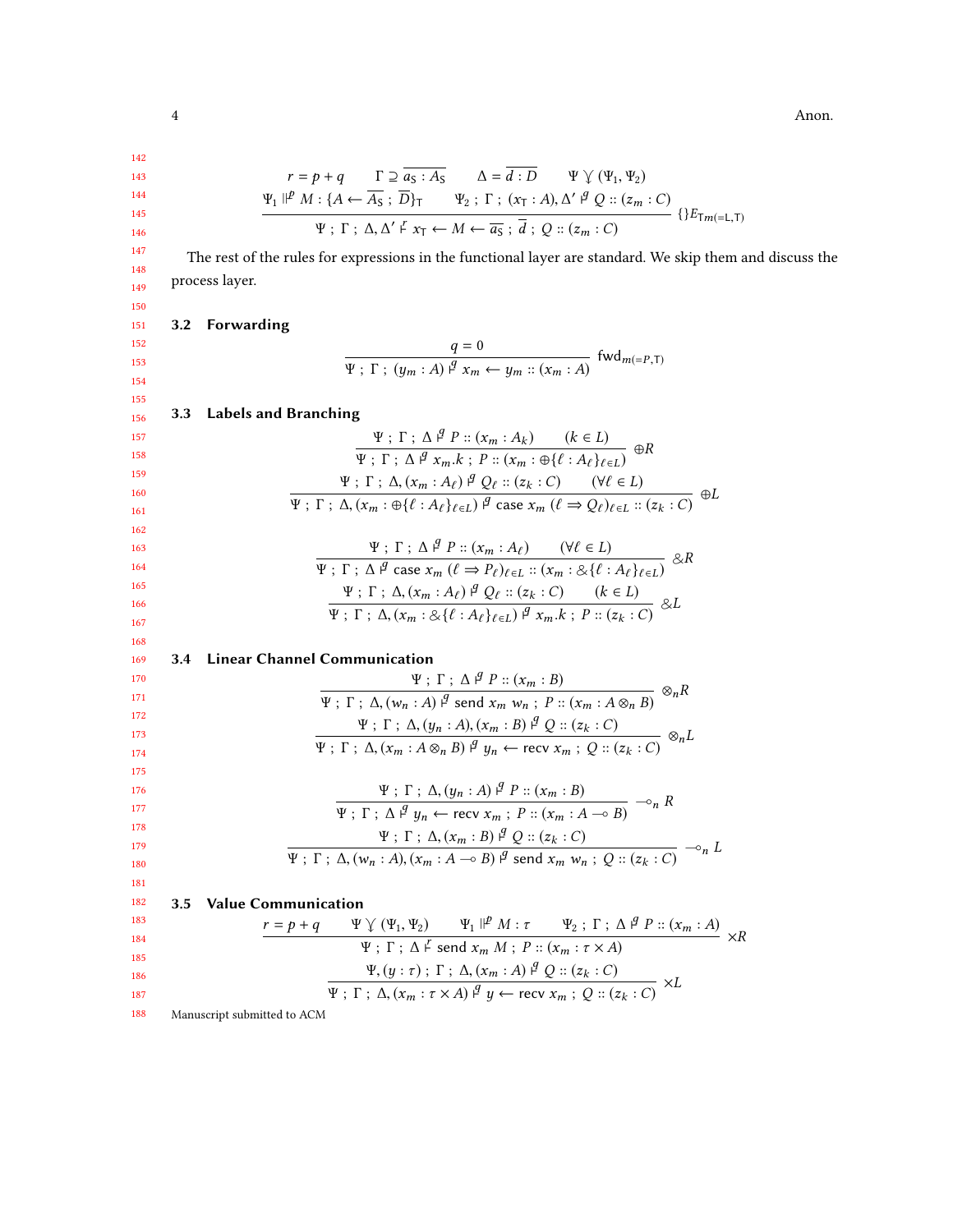$$
\frac{191}{192}
$$

$$
\frac{\Psi, (y:\tau) \; ; \; \Gamma \; ; \; \Delta \; \mathcal{J} \; P :: (x_m : B)}{\Psi \; ; \; \Gamma \; ; \; \Delta \; \mathcal{J} \; y \leftarrow \text{recv } x_m \; ; \; P :: (x_m : \tau \to A)} \to R
$$
\n
$$
\frac{r = p + q \qquad \Psi \; \Upsilon \; (\Psi_1, \Psi_2) \qquad \Psi_1 \; \mathcal{J} \; \mathcal{J} \; \mathcal{J} \; : \; (\chi_m : \tau \to A)}{\Psi \; ; \; \Gamma \; ; \; \Delta, (x_m : \tau \to A) \; \mathcal{J} \; \text{send } x_m \; M \; ; \; Q :: (z_k : C)} \to L
$$

#### 3.6 Termination

$$
\frac{q=0}{\Psi; \Gamma; \ \cdot \, \beta \text{ close } x_m :: (x_m:1)} \ 1R \qquad \qquad \frac{\Psi; \ \Gamma; \ \Delta \, \beta \, Q :: (z_k:C)}{\Psi; \ \Gamma; \ \Delta, (x_m:1) \, \beta \text{ wait } x_m; \ Q :: (z_k:C)} \ 1L
$$

#### 3.7 Potential

$$
\frac{q = p + r \quad \Psi; \Gamma; \Delta \stackrel{p}{\vdash} P :: (x_m : A)}{\Psi; \Gamma; \Delta \stackrel{q}{\vdash} tick (r); P :: (x_m : A)} \text{work}
$$

$$
\frac{q=p+r\qquad \Psi \; ; \; \Gamma \; ; \; \Delta \; l^p \; P :: (x_m : A)}{\Psi \; ; \; \Gamma \; ; \; \Delta \; l^q \text{ pay } x_m \; \{r\} \; ; \; P :: (x_m : \triangleright^r A)} \; \triangleright R \qquad \frac{p=q+r\qquad \Psi \; ; \; \Gamma \; ; \; \Delta, (x_m : A) \; l^p \; P :: (z_k : C)}{\Psi \; ; \; \Gamma \; ; \; \Delta, (x_m : \triangleright^r A) \; l^q \; \text{get } x_m \; \{r\} \; ; \; P :: (z_k : C)} \; \triangleright L
$$

$$
\frac{p = q + r \qquad \Psi; \Gamma; \Delta \stackrel{p}{\vdash} P :: (x_m : A)}{\Psi; \Gamma; \Delta \stackrel{q}{\vdash} get \ x_m \{r\}; \ P :: (x_m : \triangleleft A)} \triangleleft R \qquad \frac{q = p + r \qquad \Psi; \Gamma; \Delta, (x_m : A) \stackrel{p}{\vdash} P :: (z_k : C)}{\Psi; \Gamma; \Delta, (x_m : \triangleleft A) \stackrel{q}{\vdash} pay \ x_m \{r\}; \ P :: (z_k : C) \triangleleft L}
$$

#### 3.8 Acquiring and Releasing

$$
\frac{\Delta \text{ purelin}}{\Psi; \Gamma; \Delta \nvert \Psi: \Gamma; \Delta \nvert \Psi: (x_L : A_L)} \nabla_L^S R
$$
\n
$$
\frac{\Psi; \Gamma; \Delta \nvert \Psi: \Delta \cdot (\alpha_L : A_L) \nvert \Psi: \Gamma; \Delta \cdot (x_L : A_L) \nvert \Psi: \Gamma: (x_S : \Gamma_L^S A_L) \nvert \Psi: \Gamma \cdot (\alpha_L : A_L) \nvert \Psi: \Delta \cdot (\alpha_L : A_L) \nvert \Psi: \Gamma \cdot (\alpha_L : A_L) \nvert \Psi: \Gamma \cdot (\alpha_L : A_L) \nvert \Psi: \Gamma \cdot (\alpha_L : A_L) \nvert \Psi: \Gamma \cdot (\alpha_L : A_L) \nvert \Psi: \Gamma \cdot (\alpha_L : A_L) \nvert \Psi: \Gamma \cdot (\alpha_L : A_L) \nvert \Psi: \Gamma \cdot (\alpha_L : A_L) \nvert \Psi: \Gamma \cdot (\alpha_L : A_L) \nvert \Psi: \Gamma \cdot (\alpha_L : A_L) \nvert \Psi: \Gamma \cdot (\alpha_L : A_L) \nvert \Psi: \Gamma \cdot (\alpha_L : A_L) \nvert \Psi: \Gamma \cdot (\alpha_L : A_L) \nvert \Psi: \Gamma \cdot (\alpha_L : A_L) \nvert \Psi: \Gamma \cdot (\alpha_L : A_L) \nvert \Psi: \Gamma \cdot (\alpha_L : A_L) \nvert \Psi: \Gamma \cdot (\alpha_L : A_L) \nvert \Psi: \Gamma \cdot (\alpha_L : A_L) \nvert \Psi: \Gamma \cdot (\alpha_L : A_L) \nvert \Psi: \Gamma \cdot (\alpha_L : A_L) \nvert \Psi: \Gamma \cdot (\alpha_L : A_L) \nvert \Psi: \Gamma \cdot (\alpha_L : A_L) \nvert \Psi: \Gamma \cdot (\alpha_L : A_L) \nvert \Psi: \Gamma \cdot (\alpha_L : A_L) \nvert \Psi: \Gamma \cdot (\alpha_L : A_L) \nvert \Psi: \Gamma \cdot (\alpha_L : A_L) \nvert \Psi: \Gamma \cdot (\alpha_L : A_L) \nvert \Psi: \Gamma \cdot (\alpha_L : A_L) \nvert \Psi: \Gamma \cdot (\alpha_L : A_L) \nvert \Psi: \Gamma \cdot (\alpha_L : A_L) \nvert \Psi: \Gamma \cdot (\alpha_L : A_L) \nvert \Psi: \Gamma \cdot (\alpha_L : A_L) \nvert \Psi: \Gamma \cdot (\alpha_L : A_L) \nvert \Psi: \Gamma \cdot (\alpha_L : A_L) \nvert \Psi: \Gamma \cdot (\alpha_L : A_L) \nvert \Psi: \Gamma \cdot (\alpha_L : A_L) \nvert \
$$

$$
\frac{\Delta \text{ purelin}}{\Psi; \Gamma; \Delta \nmid q P::(x_S : A_S)} \n\downarrow^S_L R
$$
\n
$$
\frac{\Psi; \Gamma; \Delta \nmid q x_S \leftarrow \text{detach } x_L; \ P::(x_L : \mathcal{L}^S A_S)} \n\downarrow^S_L R
$$
\n
$$
\frac{\Psi; \Gamma, (x_S : A_S); \Delta \nmid q Q::(z_m : C)}{\Psi; \Gamma; \Delta, (x_L : \mathcal{L}^S L A_S)} \n\downarrow^S_L L_{m(=L, T)}
$$

### 224 225 226 227

228 229

235

## <span id="page-4-0"></span>4 OPERATIONAL COST SEMANTICS

230 231 232 233 234 First, we define the judgments for expressions. The first judgment is a small step semantics for expressions,  $M \mapsto M'$  and M val. Finally, we introduce another judgment for processes,  $\text{proc}(c_m, w, P) \mapsto \text{proc}(c'_m, w', P')$ and a new predicate msg( $c_m$ , w, M) to denote a message. Additionally, we define processes with a hole for a compact representation of the cost semantics.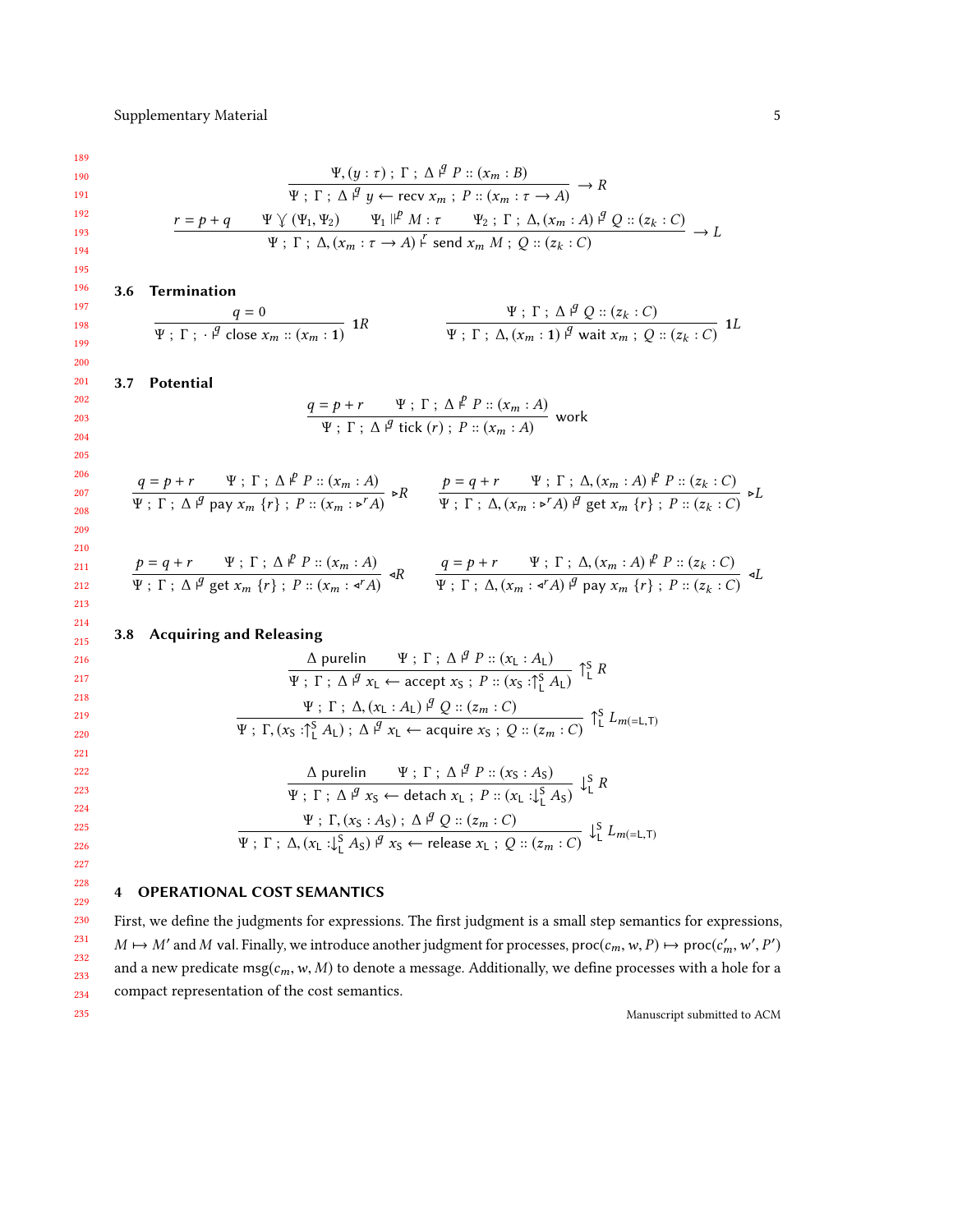$6<sub>6</sub>$  Anon.

|                             | $P[\cdot]$ ::= $c \leftarrow [\cdot] \leftarrow a_i$ ; $P_c$                                                                                                                                                                                                            |
|-----------------------------|-------------------------------------------------------------------------------------------------------------------------------------------------------------------------------------------------------------------------------------------------------------------------|
|                             | send $c[\cdot]$ ; P                                                                                                                                                                                                                                                     |
|                             |                                                                                                                                                                                                                                                                         |
|                             | $\frac{N \Downarrow V \mid \mu}{\text{proc}(c_m, w, P[N]) \mapsto \text{proc}(c_m, w + \mu, P[V])}$ internal                                                                                                                                                            |
|                             |                                                                                                                                                                                                                                                                         |
|                             | $(c_R$ fresh)                                                                                                                                                                                                                                                           |
|                             | $\frac{(c_R \text{ from})}{\text{proc}(d_m, w, x_R \leftarrow \{x'_R \leftarrow P_{x'_R}, \overline{y} \leftarrow \overline{y}\} \leftarrow \overline{a}; Q) \mapsto \text{proc}(c_R, 0, P_{c_R}, \overline{a}) \quad \text{proc}(d_m, w, [c_R/x_R]Q)}$<br>$\{E_{Rm}\}$ |
|                             |                                                                                                                                                                                                                                                                         |
|                             | $(cS$ fresh)                                                                                                                                                                                                                                                            |
|                             |                                                                                                                                                                                                                                                                         |
|                             | $\text{proc}(d_m, w, x_S \leftarrow \{x'_S \leftarrow P_{x'_S, \overline{y}, \overline{z}} \leftarrow \overline{y} \; ; \; \overline{z}\} \leftarrow \overline{a} \; ; \; \overline{b} \; ; \; Q) \mapsto$                                                              |
|                             | $proc(c_S, 0, P_{c_S, \overline{a}, \overline{b}})$ proc $(d_m, w, [c_S/x_S]Q)$                                                                                                                                                                                         |
|                             |                                                                                                                                                                                                                                                                         |
|                             | $(cT$ fresh)                                                                                                                                                                                                                                                            |
|                             | proc( $d_{\overline{1}}, w, x_{\overline{1}} \leftarrow \{x'_{\overline{1}} \leftarrow P_{x'_{\overline{1}}, \overline{y}, \overline{z}} \leftarrow \overline{y}$ ; $\overline{z}\} \leftarrow \overline{a}$ ; $\overline{b}$ ; $Q) \mapsto$                            |
|                             | $proc(c_T, 0, P_{cr. \overline{a}, \overline{b}})$ proc( $d_T, w, [c_T/x_L]Q$ )                                                                                                                                                                                         |
|                             |                                                                                                                                                                                                                                                                         |
|                             | $\overline{\text{msg}(d_m, w', M)}$ proc $(c_m, w, c_m \leftarrow d_m) \mapsto \text{msg}(c_m, w + w', [c_m/d_m]M)$ fwd <sup>+</sup>                                                                                                                                    |
|                             |                                                                                                                                                                                                                                                                         |
|                             | $\overline{\text{proc}(c_m, w, c_m \leftarrow d_m)}$ msg $(e_l, w', M(c_m)) \mapsto \text{msg}(e_l, w + w', M(d_m))$ fwd <sup>-</sup>                                                                                                                                   |
|                             | $(c_m^+$ fresh)                                                                                                                                                                                                                                                         |
|                             | $\overline{\text{proc}(c_m, w, c_m.\ell ; P) \mapsto \text{proc}(c_m^+, w, [c_m^+/c_m]P) - \text{msg}(c_m, 0, c_m.\ell ; c_m \leftarrow c_m^+) } \oplus C_s$                                                                                                            |
|                             |                                                                                                                                                                                                                                                                         |
|                             | $\overline{\text{msg}(c_m, w, c_m.\ell \, ; \, c_m \leftarrow c_m^+) \quad \text{proc}(d_k, w', \text{case } c_m (l \Rightarrow Q_l)_{l \in L}) \mapsto \text{proc}(d_k, w + w', [c_m^+/c_m]Q_{\ell})} \quad \oplus C_r$                                                |
|                             |                                                                                                                                                                                                                                                                         |
|                             | $\frac{(c_m^+ \text{ fresh})}{\text{proc}(d_k, w, c_m.\ell ; P) \mapsto \text{msg}(c_m^+, 0, c_m.\ell ; c_m^+ \leftarrow c_m) \quad \text{proc}(d_k, w, [c_m^+/c_m]P)} \& C_s$                                                                                          |
|                             |                                                                                                                                                                                                                                                                         |
|                             | $\frac{1}{\text{proc}(c_m, w', \text{case } c_m (l \Rightarrow Q_l)_{l \in L})}$ $\text{msg}(c_m^+, 0, c_m \ell; c_m^+ \leftarrow c_m) \mapsto \text{proc}(c_m^+, w + w', [c_m^+/c_m]Q_\ell)$ $\& C_r$                                                                  |
|                             |                                                                                                                                                                                                                                                                         |
|                             | $(c_m^+$ fresh)                                                                                                                                                                                                                                                         |
|                             | $\frac{m}{\text{proc}(c_m, w, \text{send }c_m \cdot e_n; P) \mapsto \text{proc}(c_m^+, w, [c_m^+/c_m]P)$ msg $(c_m, 0, \text{send }c_m \cdot e_n; c_m \leftarrow c_m^+)$ $\otimes_n C_s$                                                                                |
|                             | $-\otimes_n C_r$                                                                                                                                                                                                                                                        |
|                             | $\text{msg}(c_m, w, \text{send } c_m \ e_n \ ; \ c_m \leftarrow c_m^+)$ proc $(d_k, w', x_n \leftarrow \text{recv } c_m \ ; \ Q) \mapsto$                                                                                                                               |
|                             | $proc(d_k, w + w', [c_m^+/c_m][e_n/x_n]Q)$                                                                                                                                                                                                                              |
|                             |                                                                                                                                                                                                                                                                         |
|                             |                                                                                                                                                                                                                                                                         |
|                             |                                                                                                                                                                                                                                                                         |
| Manuscript submitted to ACM |                                                                                                                                                                                                                                                                         |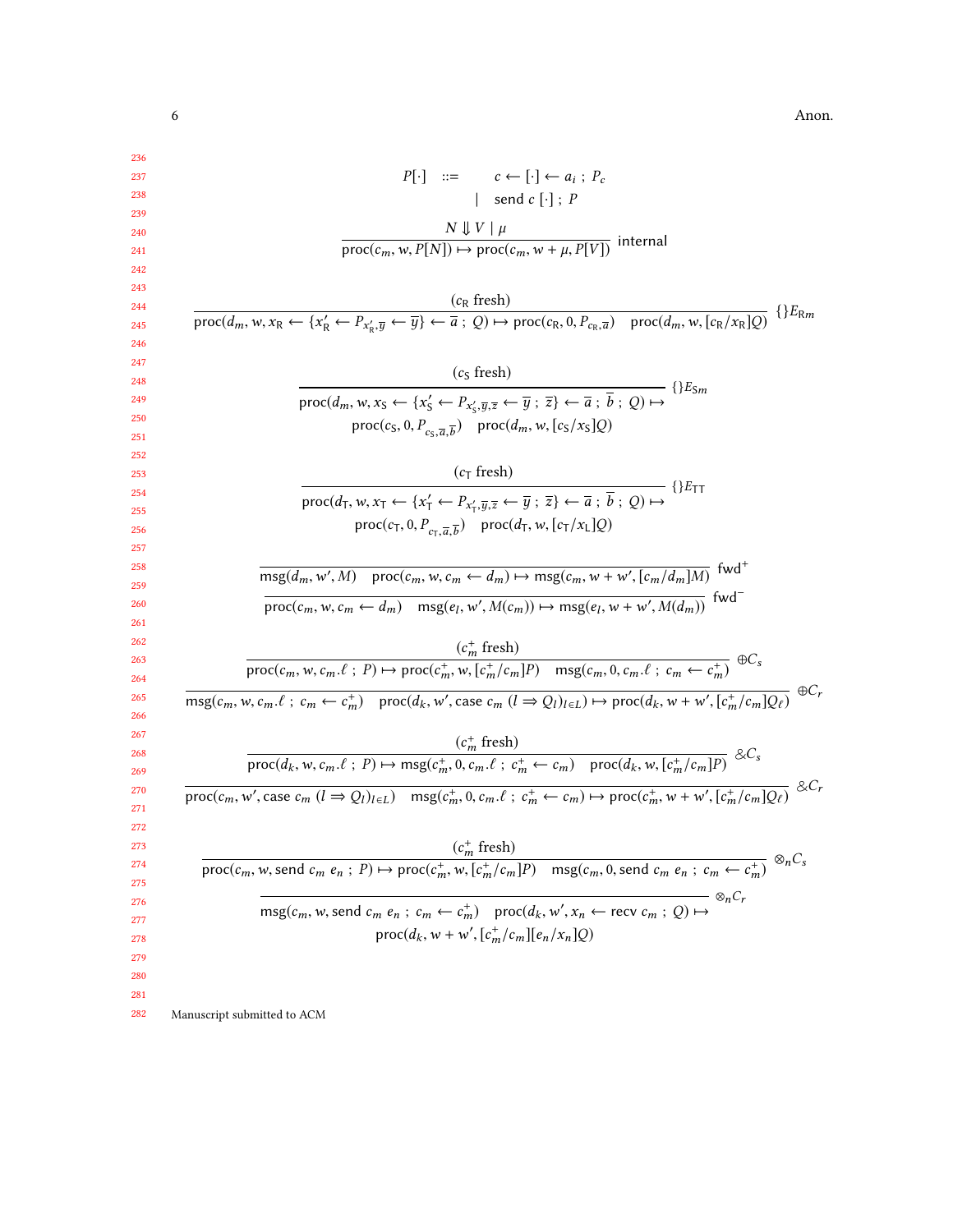| $\frac{(c_m^+ \text{ fresh})}{\text{proc}(d_k, w, \text{send } c_m \ e_n ; P) \mapsto \text{msg}(c_m^+, 0, \text{send } c_m \ e_n ; c_m^+ \leftarrow c_m) \quad \text{proc}(d_k, w, [c_m^+/c_m]P)} \multimap_n C_s$ |
|---------------------------------------------------------------------------------------------------------------------------------------------------------------------------------------------------------------------|
|                                                                                                                                                                                                                     |
| $ \circ$ <sub>n</sub> $C_r$                                                                                                                                                                                         |
| $\text{proc}(c_m, w', x_n \leftarrow \text{recv } c_m ; Q)$ $\text{msg}(c_m^+, w, \text{send } c_m \cdot e_n ; c_m^+ \leftarrow c_m) \mapsto$                                                                       |
| $proc(c_m^+, w + w', [c_m^+/c_m][e_n/x_n]Q)$                                                                                                                                                                        |
|                                                                                                                                                                                                                     |
| $\frac{(c_m^+ \text{ fresh})}{\text{proc}(c_m, w, \text{send } c_m N ; P) \mapsto \text{proc}(c_m^+, w, [c_m^+/c_m]P) \quad \text{msg}(c_m, 0, \text{send } c_m N ; c_m \leftarrow c_m^+) } \times C_s$             |
|                                                                                                                                                                                                                     |
| $\text{msg}(c_m, w, \text{send } c_m \land x; c_m \leftarrow c_m^+)$ proc $(d_k, w', x \leftarrow \text{recv } c_m; Q) \mapsto$                                                                                     |
| $proc(d_k, w + w', [c_m^+/c_m][N/x]Q)$                                                                                                                                                                              |
|                                                                                                                                                                                                                     |
|                                                                                                                                                                                                                     |
| $\frac{(c_m^+ \text{ fresh})}{\text{proc}(d_k, w, \text{send } c_m N ; P) \mapsto \text{msg}(c_m^+, 0, \text{send } c_m N ; c_m^+ \leftarrow c_m) \quad \text{proc}(d_k, w, [c_m^+/c_m]P)} \rightarrow C_s$         |
|                                                                                                                                                                                                                     |
| $\text{proc}(c_m, w', x \leftarrow \text{recv } c_m ; Q)$ msg $(c_m^+, w, \text{send } c_m N ; c_m^+ \leftarrow c_m) \mapsto$                                                                                       |
| $proc(c_m^+, w + w', [c_m^+/c_m][N/x]Q)$                                                                                                                                                                            |
|                                                                                                                                                                                                                     |
| $\overline{\text{proc}(c_m, w, \text{close } c_m)} \mapsto \text{msg}(c_m, w, \text{close } c_m)$ 1C <sub>s</sub>                                                                                                   |
| $\overline{\text{msg}(c_m, w, \text{close } c_m)}$ proc $(d_k, w', \text{wait } c_m : Q) \mapsto \text{proc}(d_k, w + w', Q)$ 1Cr                                                                                   |
|                                                                                                                                                                                                                     |
|                                                                                                                                                                                                                     |
| $\frac{\operatorname{proc}(c_m, w, \operatorname{tick}(\mu); P)}{\operatorname{proc}(c_m, w + \mu, P)}$ tick                                                                                                        |
|                                                                                                                                                                                                                     |
|                                                                                                                                                                                                                     |
| $\frac{(c_m^+ \text{ fresh})}{\text{proc}(c_m, w, \text{pay } c_m \{r\};\ P) \mapsto \text{proc}(c_m^+, w, [c_m^+/c_m]P) \quad \text{msg}(c_m, 0, \text{pay } c_m \{r\};\ c_m \leftarrow c_m^+) } \in C_s$          |
| $\overline{\text{msg}(c_m, w, \text{pay } c_m \{r\} ; c_m \leftarrow c_m^+) \text{proc}(d_k, w', \text{get } c_m \{r\} ; Q) \mapsto \text{proc}(d_k, w + w', [c_m^+/c_m]Q) \rightarrow C_r$                         |
|                                                                                                                                                                                                                     |
|                                                                                                                                                                                                                     |
| $(c_m^+$ fresh)                                                                                                                                                                                                     |
| $\overline{\text{proc}(d_k, w, \text{pay } c_m \{r\}; P) \mapsto \text{msg}(c_m^+, 0, \text{pay } c_m \{r\}; c_m^+ \leftarrow c) \quad \text{proc}(d_k, w, [c_m^+/c_m]P)}$                                          |
| $\overline{\text{proc}(c_m, w', \text{get } c_m \{r\}; Q)}$ $\text{msg}(c_m^+, w, \text{pay } c_m \{r\}; c_m^+ \leftarrow c_m) \mapsto \text{proc}(c_m, w + w', [c_m^+/c_m]Q)$                                      |
|                                                                                                                                                                                                                     |
|                                                                                                                                                                                                                     |
|                                                                                                                                                                                                                     |
|                                                                                                                                                                                                                     |
| Manuscript submitted to ACM                                                                                                                                                                                         |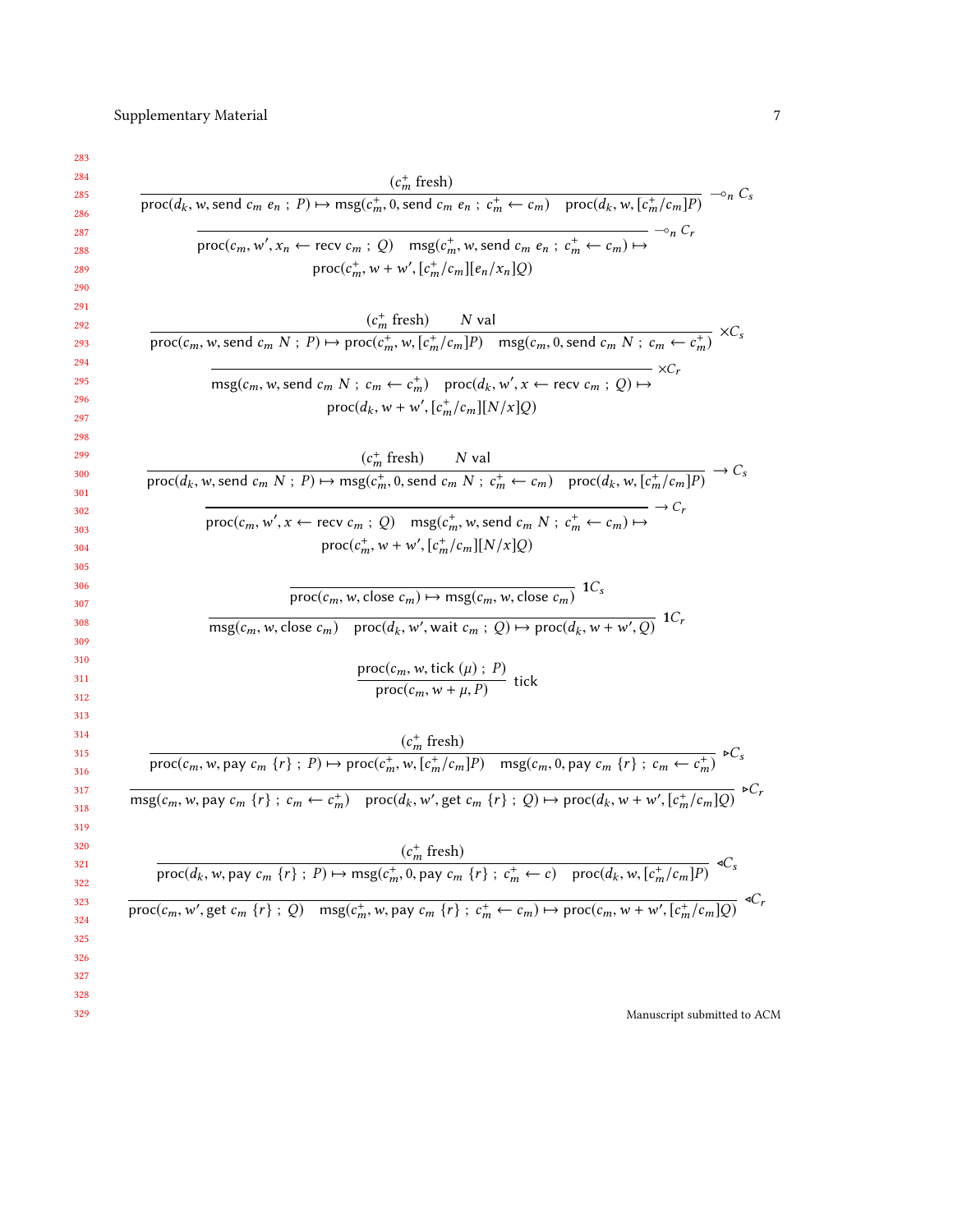<span id="page-7-0"></span>

| 330        |                                                                                                                                                                                                                                                                                                                                            |
|------------|--------------------------------------------------------------------------------------------------------------------------------------------------------------------------------------------------------------------------------------------------------------------------------------------------------------------------------------------|
| 331        | $(aL$ fresh)                                                                                                                                                                                                                                                                                                                               |
| 332        | proc( $a_S, w', x_L \leftarrow$ accept $a_S : P_{x_L}$ ) proc( $c_m, w, x_L \leftarrow$ acquire $a_S : Q_{x_L}$ ) $\mapsto$ $\bigcap_L^S C$                                                                                                                                                                                                |
| 333<br>334 | $proc(a_L, w', P_{a_l})$ $proc(c_m, w, Q_{a_l})$                                                                                                                                                                                                                                                                                           |
| 335        |                                                                                                                                                                                                                                                                                                                                            |
| 336        |                                                                                                                                                                                                                                                                                                                                            |
| 337        | $\text{proc}(a_L, w', x_S \leftarrow \text{detach } a_L ; P_{x_S})$ $\text{proc}(c_m, w, x_S \leftarrow \text{release } a_L ; Q_{x_S}) \mapsto$ $\downarrow^S_L C$                                                                                                                                                                         |
| 338<br>339 | $proc(a_S, w', P_{a_S})$ proc $(c_m, w, Q_{a_S})$                                                                                                                                                                                                                                                                                          |
| 340        |                                                                                                                                                                                                                                                                                                                                            |
| 341        | 5<br><b>CONFIGURATION TYPING</b>                                                                                                                                                                                                                                                                                                           |
| 342        | $\frac{0}{\Gamma_0 \models (\cdot) :: (\cdot \; ; \; \cdot)}$ emp                                                                                                                                                                                                                                                                          |
| 343<br>344 |                                                                                                                                                                                                                                                                                                                                            |
|            |                                                                                                                                                                                                                                                                                                                                            |
|            | $\underline{\Gamma_0 \stackrel{\sim}{\vDash} \Omega :: (\Gamma : \Delta, \Delta'_R) \qquad \cdots ; \cdots : \Delta'_R \stackrel{\beta}{\vDash} P :: (x_R : A_R)}$ proc <sub>R</sub>                                                                                                                                                       |
|            |                                                                                                                                                                                                                                                                                                                                            |
|            | $\vdash$ $\Omega$ , proc(x <sub>R</sub> , w, P) :: ( $\Gamma$ ; $\Delta$ , (x <sub>R</sub> : A <sub>R</sub> ))                                                                                                                                                                                                                             |
|            |                                                                                                                                                                                                                                                                                                                                            |
| 350<br>351 | $(x_S: A_S) \in \Gamma_0$ $(A_S, A_S)$ esync $\Gamma_0 \stackrel{E}{\models} \Omega :: (\Gamma : \Delta, \Delta'_R)$ $\cdot : \Gamma_0 : \Delta'_R \stackrel{q}{\models} P :: (x_S: A_S)$ proc.                                                                                                                                            |
|            | $E+q+w$                                                                                                                                                                                                                                                                                                                                    |
|            | $\Gamma_0$ $\vdash$ $\Omega$ , proc(x <sub>S</sub> , w, P) :: ( $\Gamma$ , (x <sub>S</sub> : A <sub>S</sub> ) ; $\Delta$ )                                                                                                                                                                                                                 |
|            |                                                                                                                                                                                                                                                                                                                                            |
|            |                                                                                                                                                                                                                                                                                                                                            |
|            | $(x_S : A_S) \in \Gamma_0$ $(A_L, A_S)$ esync $\Gamma_0 \stackrel{E}{\models} \Omega :: (\Gamma : \Delta, \Delta') \longrightarrow : \Gamma_0 : \Delta' \stackrel{\varphi}{\models} P :: (x_L : A_L)$ proc <sub>L</sub><br>$\Gamma_0 \stackrel{E+q+w}{\models} \Omega$ , proc $(x_L, w, P) :: (\Gamma, (x_S : A_S) : \Delta, (x_L : A_L))$ |
|            |                                                                                                                                                                                                                                                                                                                                            |
|            |                                                                                                                                                                                                                                                                                                                                            |
|            | $\underline{\Gamma_0 \stackrel{E}{\models} \Omega :: (\Gamma : \Delta, \Delta')} \qquad \cdot ; \Gamma_0 : \Delta' \stackrel{g}{\rightarrow} P :: (x_T : A_T) \text{ proc}_T$<br>$\underline{\Gamma_0 \stackrel{E+q+w}{\models} O \text{ proc} \cdots}$                                                                                    |
|            |                                                                                                                                                                                                                                                                                                                                            |
|            | $\stackrel{\text{tw}}{\Omega}$ , proc $(x_T, w, P)$ :: $(\Gamma; \Delta, (x_T : A_T))$                                                                                                                                                                                                                                                     |
|            |                                                                                                                                                                                                                                                                                                                                            |
|            |                                                                                                                                                                                                                                                                                                                                            |
|            | $\underline{\Gamma_0 \vDash \Omega :: (\Gamma : \Delta, \Delta')}$ ; ; $\Delta' \nmid M :: (x_m : A)$ msg                                                                                                                                                                                                                                  |
|            | $E+q+w$<br>$\Gamma_0$ $\vdash$ $\Omega$ , msg $(x_m, w, M) :: (\Gamma ; \Delta, (x_m : A))$                                                                                                                                                                                                                                                |
|            |                                                                                                                                                                                                                                                                                                                                            |
|            | In addition, for a well-typed configuration $\Gamma_0 \stackrel{E}{\vdash} \Omega$ :: ( $\Gamma$ ; $\Delta$ ), we need the following wellformedness                                                                                                                                                                                        |
|            | conditions.                                                                                                                                                                                                                                                                                                                                |
|            |                                                                                                                                                                                                                                                                                                                                            |
|            | • All channels in $\Gamma_0$ , $\Gamma$ and $\Delta$ are unique.                                                                                                                                                                                                                                                                           |
|            |                                                                                                                                                                                                                                                                                                                                            |

• Γ $\subseteq$   $\Gamma_{0}.$ 

375 376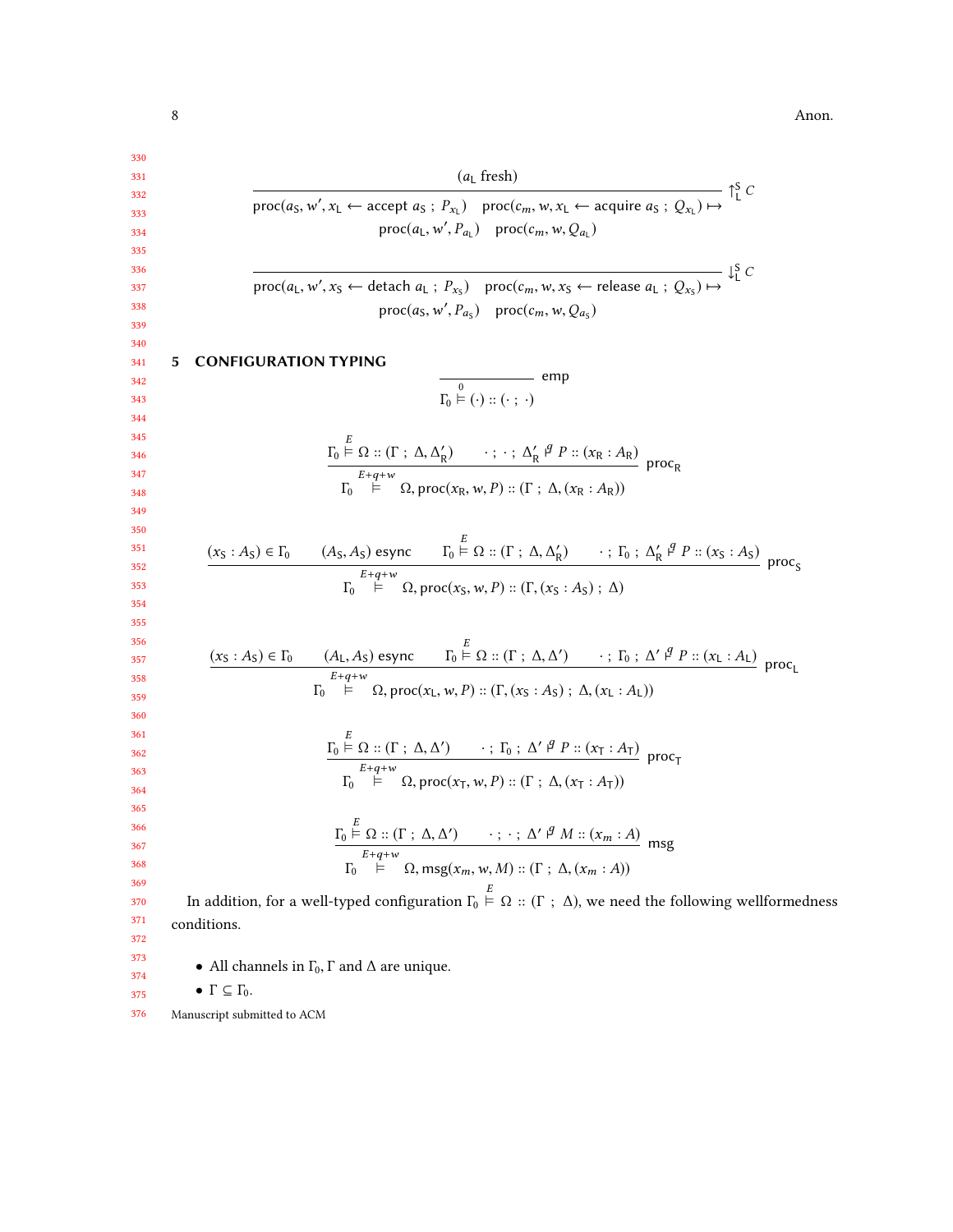#### Supplementary Material 9

#### 377 5.1 Equi-Synchronizing

378 379 380 381 382 383 384 385 386 387 388 389 390 391 392 393 394 395 396 397  $(A_{\ell}, C_{\mathsf{S}})$  esync  $(\forall \ell \in L)$  $(A_{\ell}, C_{\mathsf{S}})$  esync  $(\forall \ell \in L)$ <br>  $(\oplus \{\ell : A_{\ell}\}_{\ell \in L}, C_{\mathsf{S}})$  esync  $\oplus$   $\qquad \qquad (\Delta_{\ell}, C_{\mathsf{S}})$  esync  $(\forall \ell \in L)$  $\overline{(\&\{\ell : A_{\ell}\}_{\ell \in L}, C_{\mathsf{S}})}$  esync  $\propto$  $(B, C<sub>S</sub>)$  esync  $\frac{(B, C_S) \text{ esync}}{(A \otimes B, C_S) \text{ esync}}$   $\otimes$   $\frac{(B, C_S) \text{ esync}}{(A \multimap B, C_S) \text{ esync}}$  $\frac{(B, C_S)$  esync  $\rightarrow$  (*A* → *B*, *C*<sub>S</sub>) esync  $(B, C<sub>S</sub>)$  esync  $\frac{(B, C_S) \text{ esync}}{(\tau \times B, C_S) \text{ esync}} \times \frac{(B, C_S) \text{ esync}}{(\tau \to B, C_S) \text{ esyu}}$  $\frac{(B, C_5) \cos \pi}{(\tau \to B, C_5) \cos \pi}$  $(A, C<sub>S</sub>)$  esync  $(A, C<sub>S</sub>)$  esync<br>  $(\triangleright^{r} A, C<sub>S</sub>)$  esync<br>  $\cdot$   $(A, C<sub>S</sub>)$  esync<br>  $(\triangleright^{r} A, C<sub>S</sub>)$  esyn  $(\triangleleft^r A, C_S)$  esync  $(A_L, \uparrow_L^S A_L)$  esync  $\frac{(A_L, \uparrow_L^S A_L) \text{ esync}}{(\uparrow_L^S A_L, \uparrow_L^S A_L) \text{ esync}} \uparrow_L^S \qquad \frac{(A_S, A_S) \text{ esync}}{(\downarrow_L^S A_S, A_S) \text{ esync}} \downarrow_L^S$ 5.2 Purely Linear Context · purelin emp  $\frac{x_R : A_R \sim \Delta \text{ purelin}}{x_R : A \sim \Delta \text{ purelin}}$  $\frac{X}{x_R}$ :  $A_R$ ,  $\Delta$  purelin step

#### <span id="page-8-0"></span>6 TYPE SAFETY

<span id="page-8-1"></span>Lemma 1 (Renaming). The following renamings are allowed.

• If  $\Psi$ ;  $\Gamma$ ,  $(x_S : A_S)$ ;  $\Delta \frac{\beta}{r} P_{x_S} :: (z_k : C)$  is well-typed, so is  $\Gamma$ ,  $(c_S : A_S)$ ;  $\Delta \frac{\beta}{r} P_{c_S} :: (z_k : C)$ .

• If Ψ ; Γ ;  $\Delta$ , (x<sub>m</sub> : A)  $\beta$  P<sub>xm</sub> :: (z<sub>k</sub> : C) is well-typed, so is Γ ;  $\Delta$ , (c<sub>m</sub> : A)  $\beta$  P<sub>cm</sub> :: (z<sub>k</sub> : C).

• If  $\Psi$ ;  $\Gamma$ ;  $\Delta \nvert^g P_{z_k}$  :: ( $z_k$  : C) is well-typed, so is  $\Gamma$ ;  $\Delta \nvert^g P_{c_k}$  :: ( $c_k$  : C).

LEMMA 2 (INVARIANTS). The process typing judgment  $\Psi$ ;  $\Gamma$ ;  $\Delta$   $\beta$   $P$  ::  $(x_m : A)$  preserves the following invariants.

(R)  $\Psi$ ;  $\cdot$ ;  $\Delta_R$   $\theta$   $P$  :: ( $x_R$  :  $A_R$ ) (S/L)  $\Psi$ ;  $\Gamma$ ;  $\Delta_R$   $\beta$   $P$  :: ( $x_S$  : A<sub>S</sub>) or  $\Psi$ ;  $\Gamma$ ;  $\Delta$   $\beta$   $P$  :: ( $x_L$  : A<sub>L</sub>) (T)  $\Psi$ ;  $\Gamma$ ;  $\Delta \nvert^g P :: (x_T : A_T)$ 

Proof. The elimination rules preserve the invariant trivially because they can only be applied when the invariant is maintained and the premise in each rule maintains the same invariant.

- Case  $(E_{RR})$ : This rule can only be applied when the context is purely linear. And then adding  $x_R$  to the context will keep it purely linear.
- Case  $(E_{RS}, E_{RL})$ : This rule can only be applied if offering channel is either in S or L mode and the context is purely linear. Hence, adding  $x_R$  to the context is allowed.
- Case  $(E_{RT})$ : The context is mixed linear, hence adding a purely linear channel is valid.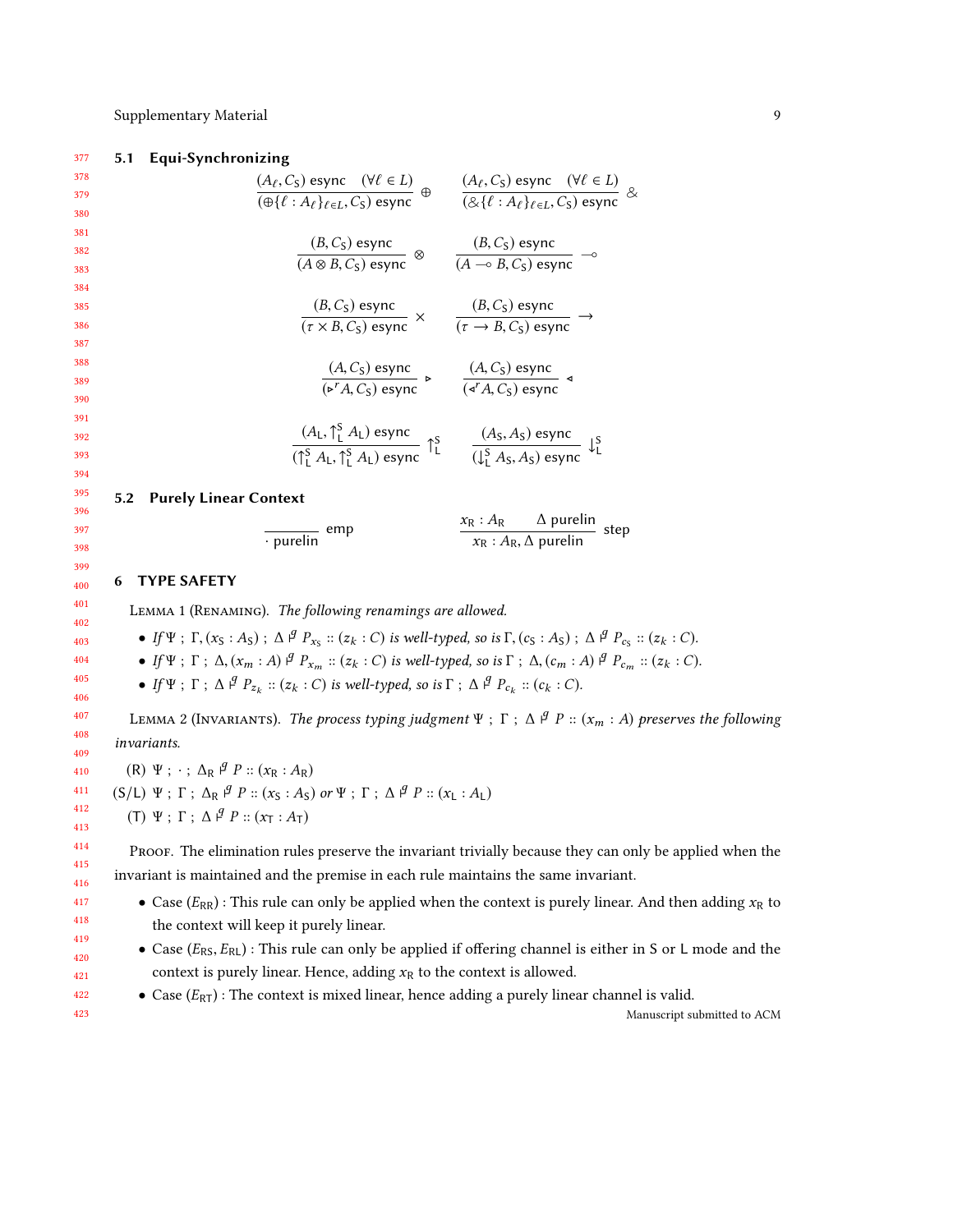| 424<br>425 | • Case $(E_{SS}, E_{SL}, E_{ST})$ : The context has shared channels in each case, hence adding another shared                                                                                                                                                                                                                                                                            |
|------------|------------------------------------------------------------------------------------------------------------------------------------------------------------------------------------------------------------------------------------------------------------------------------------------------------------------------------------------------------------------------------------------|
| 426        | channel is valid.                                                                                                                                                                                                                                                                                                                                                                        |
| 427        | • Case $(E_{TT})$ : Adding a client linear channel to a mixed context is valid.                                                                                                                                                                                                                                                                                                          |
| 428        | $\bullet$ Case (fwd):                                                                                                                                                                                                                                                                                                                                                                    |
| 429        | (R) : $\Delta_R$ = ( $y_R$ : $A_R$ ) which is valid since $\Delta_R$ is purely linear and there are no premises.                                                                                                                                                                                                                                                                         |
| 430<br>431 | $(S/L)$ : This rule cannot be applied since the fwd rule applies only when the offering mode is R. Hence,                                                                                                                                                                                                                                                                                |
| 432        | there is a mode mismatch.                                                                                                                                                                                                                                                                                                                                                                |
| 433        | $(T)$ : Analogous to $(S/L)$ .                                                                                                                                                                                                                                                                                                                                                           |
| 434        | • Case $(\oplus R)$ :                                                                                                                                                                                                                                                                                                                                                                    |
| 435<br>436 | (R):                                                                                                                                                                                                                                                                                                                                                                                     |
| 437        | $\frac{\Psi : \cdot : \Delta_{\mathbb{R}} \nvert^g P :: (x_{\mathbb{R}} : A_k) \qquad (k \in L)}{\Psi : \cdot : \Delta_{\mathbb{R}} \nvert^g (x_{\mathbb{R}} \cdot k : P) :: (x_{\mathbb{R}} : \bigoplus \{ \ell : A_\ell \}_{\ell \in I})} \nbrace \oplus R$                                                                                                                            |
| 438        |                                                                                                                                                                                                                                                                                                                                                                                          |
| 439        | The context doesn't change, and the type of the offered channel remains purely linear.                                                                                                                                                                                                                                                                                                   |
| 440        | $(S/L)$ :                                                                                                                                                                                                                                                                                                                                                                                |
| 441<br>442 | $\Psi: \Gamma: \Delta \nsubseteq P :: (x_L : A_k)$ $(k \in L)$<br>$\Psi: \Gamma: \Delta \nsubseteq (x_L k : P) :: (x_L : \bigoplus \{\ell : A_\ell\}_{\ell \in I})$                                                                                                                                                                                                                      |
| 443        |                                                                                                                                                                                                                                                                                                                                                                                          |
| 444        | The context doesn't change, and the type of the offered channel remains shared linear. Also, the                                                                                                                                                                                                                                                                                         |
| 445        | mode of $x$ cannot be S because the type doesn't allow that.                                                                                                                                                                                                                                                                                                                             |
| 446<br>447 | (T):                                                                                                                                                                                                                                                                                                                                                                                     |
| 448        | $\frac{\Psi : \Gamma : \Delta \stackrel{g}{\rightarrow} P :: (x_T : A_k) \qquad (k \in L)}{\Psi : \Gamma : \Delta \stackrel{g}{\rightarrow} (x_T.k ; P) :: (x_T : \oplus \{\ell : A_\ell\}_{\ell \in I})} \oplus R$                                                                                                                                                                      |
| 449        |                                                                                                                                                                                                                                                                                                                                                                                          |
| 450        | The context doesn't change, and the type of the offered channel remains client linear.                                                                                                                                                                                                                                                                                                   |
| 451        | • Case $(\oplus L)$ :                                                                                                                                                                                                                                                                                                                                                                    |
| 452<br>453 | (R):                                                                                                                                                                                                                                                                                                                                                                                     |
| 454        | $\Psi$ ; $\cdot$ ; $\Delta_{\text{R}}$ , $(x_{\text{R}} : A_{\ell}) \stackrel{\beta}{\sim} Q_{\ell} :: (z_{\text{R}} : C)$ $(\forall \ell \in L)$<br>$\Psi$ ; $\cdot$ ; $\Delta_{\text{R}}$ , $(x_{\text{R}} : \bigoplus \{\ell : A_{\ell}\}_{\ell \in L}) \stackrel{\beta}{\sim} \text{case } x_{\text{R}}$ $(\ell \Rightarrow Q_{\ell})_{\ell \in L} :: (z_{\text{R}} : C)$ $\oplus L$ |
| 455        |                                                                                                                                                                                                                                                                                                                                                                                          |
| 456        | The context remains purely linear, and the offered channel doesn't change.                                                                                                                                                                                                                                                                                                               |
| 457<br>458 | $(S/L)$ :                                                                                                                                                                                                                                                                                                                                                                                |
| 459        | $\frac{\Psi\;;\; \Gamma\;;\; \Delta, (x_m:A_\ell)\stackrel{q}{\sim}\; Q_\ell::(z_k:C)\qquad (\forall \ell\in L)}{\Psi\;;\; \Gamma\;;\; \Delta, (x_m:\oplus\{\ell:A_\ell\}_{\ell\in L})\stackrel{q}{\sim}\text{case}\;x_m\; (\ell\Rightarrow Q_\ell)_{\ell\in L}::(z_k:C)}\;\oplus L$                                                                                                     |
| 460        |                                                                                                                                                                                                                                                                                                                                                                                          |
| 461        | The mode of $x_m$ doesn't change, and the offered channel doesn't change.                                                                                                                                                                                                                                                                                                                |
| 462<br>463 | (T):                                                                                                                                                                                                                                                                                                                                                                                     |
| 464        | $\frac{\Psi : \Gamma : \Delta,(x_m:A_\ell) \stackrel{q}{\sim} Q_\ell ::(z_{\mathsf{T}}:C)}{\Psi : \Gamma : \Delta,(x_m:\oplus \{\ell : A_\ell\}_{\ell \in L}) \stackrel{q}{\sim} \text{case } x_m \; (\ell \Rightarrow Q_\ell)_{\ell \in L} ::(z_{\mathsf{T}}:C)} \; \oplus L$                                                                                                           |
| 465        |                                                                                                                                                                                                                                                                                                                                                                                          |
| 466        | The mode of the channel $x_m$ doesn't change, and the offered channel doesn't change.                                                                                                                                                                                                                                                                                                    |
| 467        | • Case $(-\circ_n R)$ :                                                                                                                                                                                                                                                                                                                                                                  |
| 468<br>469 |                                                                                                                                                                                                                                                                                                                                                                                          |
| 470        | Manuscript submitted to ACM                                                                                                                                                                                                                                                                                                                                                              |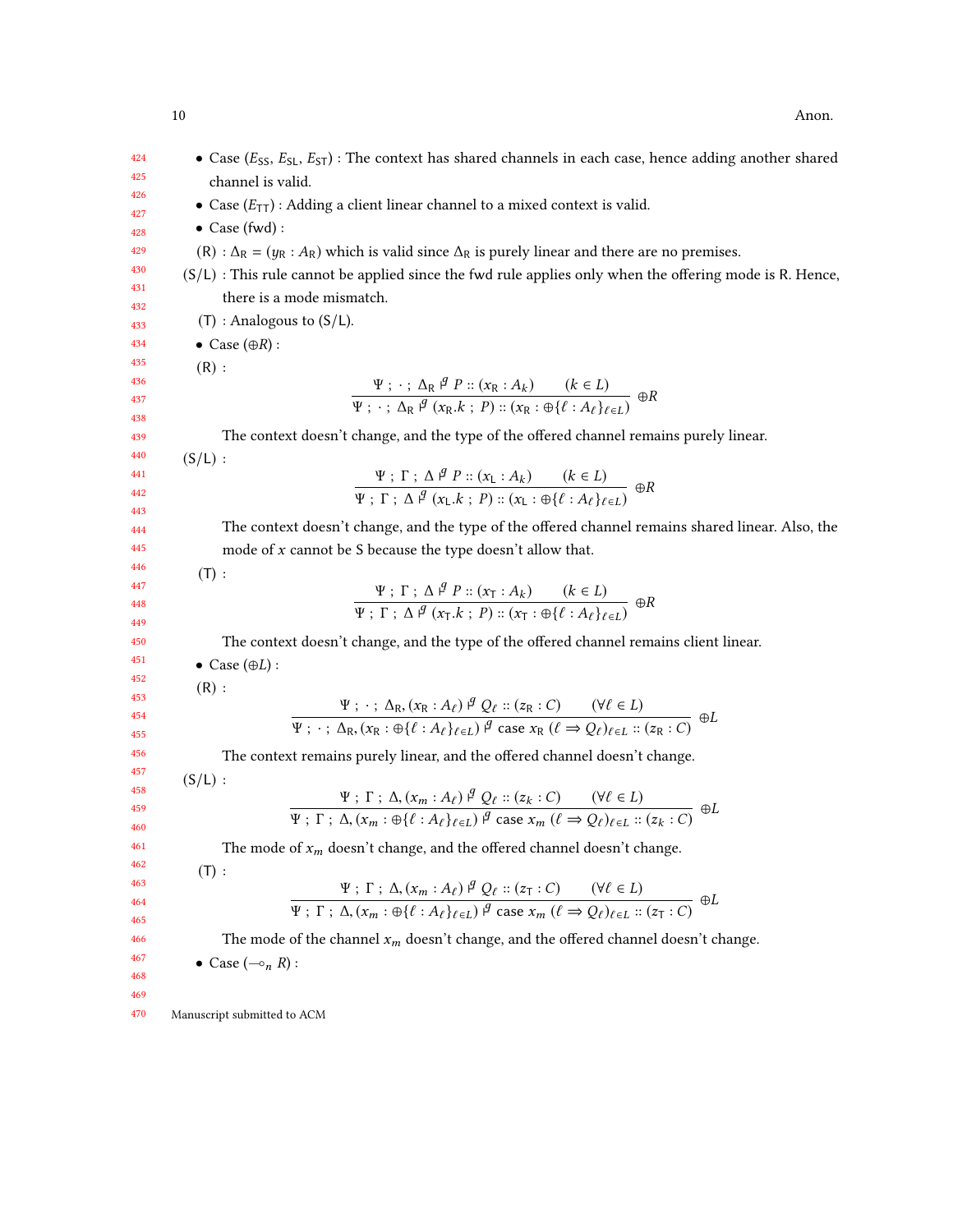471  $(R)$ :

$$
\frac{\Psi : \cdot : \Delta_{\mathsf{R}}, (y_{\mathsf{R}} : A) \stackrel{q}{\to} P :: (x_{\mathsf{R}} : B)}{\Psi : \cdot : \Delta_{\mathsf{R}} \stackrel{q}{\to} y_{\mathsf{R}} \leftarrow \text{recv } x_{\mathsf{R}} : P :: (x_{\mathsf{R}} : A \multimap_{\mathsf{R}} B) } \neg \circ_{\mathsf{R}} R
$$

A process offering a purely linear channel only allows exchanging purely linear channels. This channel gets added to the purely linear context, and the type of the offered channel remains purely linear.

 $(S/L)$ :

$$
\frac{\Psi : \Gamma : \Delta, (y_n : A) \stackrel{q}{\mu} P :: (x_L : B)}{\Psi : \Gamma : \Delta \stackrel{q}{\mu} y_n \leftarrow \text{recv } x_L : P :: (x_L : A \multimap_n B)} \multimap_n R
$$

A linear channel gets added to the mixed linear context, and the type of the offered channel remains shared linear. Also, the mode of  $x$  cannot be  $S$  because the type doesn't allow that.

 $(T):$ 

$$
\frac{\Psi : \Gamma : \Delta, (y_n : A) \stackrel{q}{\mu} P :: (x_\Gamma : B)}{\Psi : \Gamma : \Delta \stackrel{q}{\mu} y_n \leftarrow \text{recv } x_\Gamma : P :: (x_\Gamma : A \multimap_n B)} \multimap_n R
$$

A linear channel gets added to the mixed linear context, and the type of the offered channel remains client linear.

• Case  $(-\circ_n L)$ :

 $(R)$ :

$$
\frac{\Psi : \cdot : \Delta_{\mathsf{R}}, (x_{\mathsf{R}} : B) \stackrel{d}{\sim} Q :: (z_{\mathsf{R}} : C)}{\Psi : \cdot : \Delta_{\mathsf{R}}, (w_{\mathsf{R}} : A), (x_{\mathsf{R}} : A \multimap_{\mathsf{R}} B) \stackrel{d}{\sim} \mathsf{send} \ x_{\mathsf{R}} \ w_{\mathsf{R}} : Q :: (z_{\mathsf{R}} : C)} \neg_{\mathsf{R}} L
$$

A purely linear channel is allowed in a purely linear context. The context remains purely linear, and the offered channel doesn't change.

 $(S/L)$ :

$$
\Psi : \Gamma : \Delta, (x_m : B) \stackrel{q}{\sim} Q :: (z_k : C)
$$
  

$$
\Psi : \Gamma : \Delta, (w_n : A), (x_m : A \multimap_n B) \stackrel{q}{\sim} \text{send } x_m w_n ; Q :: (z_k : C) \longrightarrow_n L
$$

A linear channel is allowed in a mixed linear context. The mode of the channel  $x_m$  doesn't change, and the offered channel doesn't change.

 $(T):$ 

$$
\Psi ; \Gamma ; \Delta, (x_m : B) \stackrel{\varphi}{\sim} Q :: (z_k : C)
$$
  

$$
\Psi ; \Gamma ; \Delta, (w_n : A), (x_m : A \multimap_n B) \stackrel{\varphi}{\sim} \text{send } x_m w_n ; Q :: (z_k : C) \multimap_n L
$$

A linear channel is allowed in a mixed linear context. The mode of the channel  $x_m$  doesn't change, and the offered channel doesn't change.

• Case  $(\uparrow_L^S R)$ :

(R) : This rule cannot be applied since the offered channel in this case should be purely linear, which is not the case for  $\uparrow_L^S R$  rule.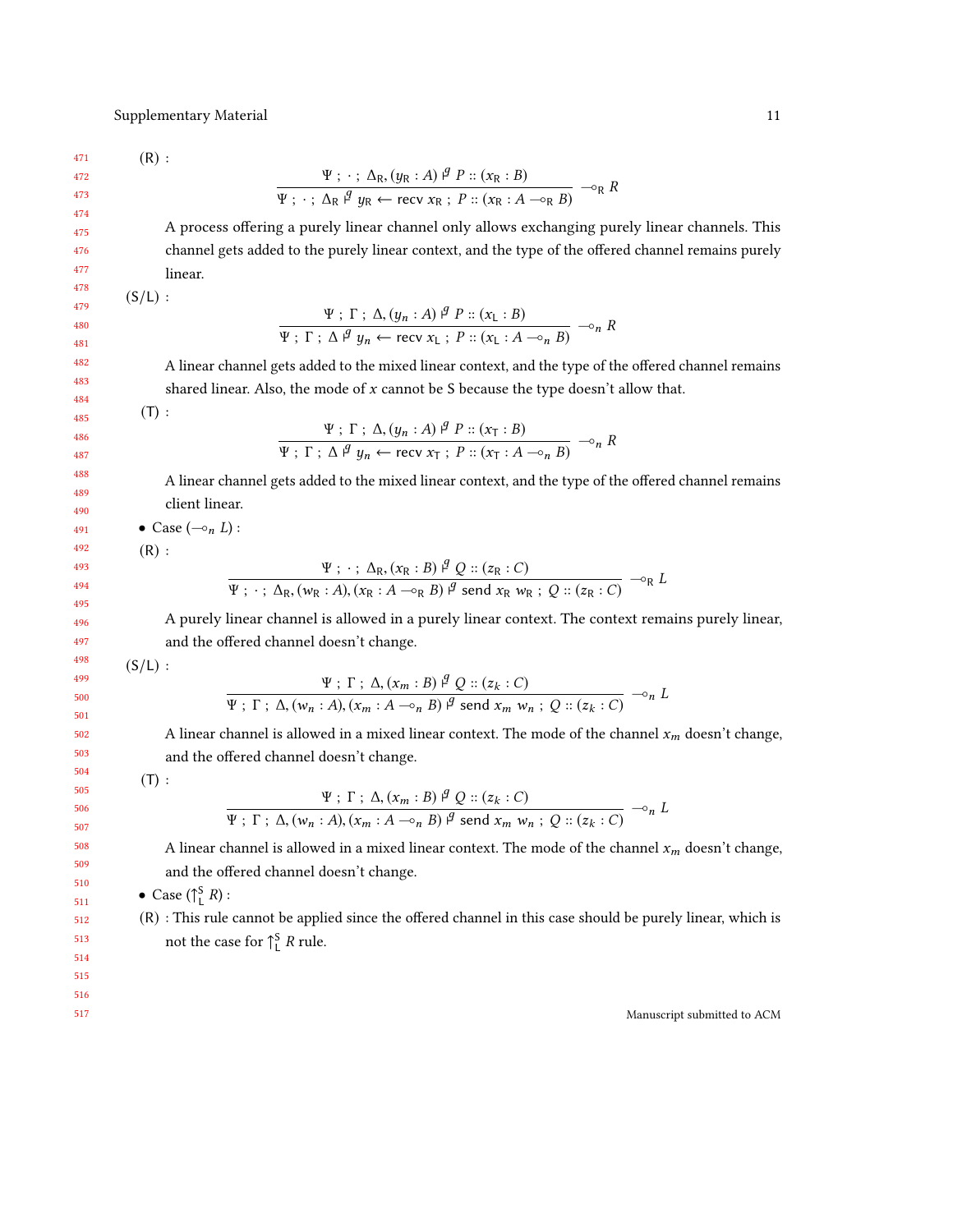$(S/L)$ :

$$
\frac{518}{519}
$$

521 522 523

> 520

 $\Delta$  purelin  $\Psi$ ;  $\Gamma$ ;  $\Delta$   $\stackrel{q}{\sim} P$  :: ( $x_L$  :  $A_L$ )  $\frac{d}{dx}$  put  $\frac{d}{dx}$  +  $\frac{d}{dx}$  +  $\frac{d}{dx}$  +  $\frac{d}{dx}$  +  $\frac{d}{dx}$  +  $\frac{d}{dx}$  +  $\frac{d}{dx}$  +  $\frac{d}{dx}$  +  $\frac{d}{dx}$  +  $\frac{d}{dx}$  +  $\frac{d}{dx}$  +  $\frac{d}{dx}$  +  $\frac{d}{dx}$  +  $\frac{d}{dx}$  +  $\frac{d}{dx}$  +  $\frac{d}{dx}$  +  $\frac{d}{dx}$  +  $\frac$ The context doesn't change and the offered channel switches its mode from S to L. Moreover, the rule cannot be applied if the offered channel is in L mode, since there will be a mode mismatch. (T) : This rule cannot be applied since the offered channel should be in T mode, which doesn't match with S.

- Case  $(\downarrow_{\text{L}}^S R)$ : Analogous to  $\uparrow_{\text{L}}^S R$ .
- Case  $(\uparrow_L^S L)$ :
- (R) : This rule cannot be applied since the context should be purely linear, which is not the case for  $\int_{L}^{S} L$  rule.

 $(S/L)$ :

$$
\frac{\Psi : \Gamma : \Delta, (x_L : A_L) \stackrel{q}{\mu} Q :: (z_L : C)}{\Psi : \Gamma, (x_S : \uparrow_L^S A_L) : \Delta \stackrel{q}{\mu} x_L \leftarrow \text{acquire } x_S : Q :: (z_L : C)} \uparrow_L^S L_L
$$

A shared linear channel is allowed in a mixed linear context. The mode of the offering channel is unchanged. A shared channel is removed from the shared context, but the new context is still shared.

 $(T):$ 

$$
\Psi ; \Gamma ; \Delta, (x_{L} : A_{L}) \stackrel{\beta}{\sim} Q :: (z_{T} : C)
$$
  

$$
\Psi ; \Gamma, (x_{S} : \uparrow_{L}^{S} A_{L}) ; \Delta \stackrel{\beta}{\sim} x_{L} \leftarrow \text{acquire } x_{S} ; Q :: (z_{T} : C) \uparrow_{L}^{S} I
$$

A shared linear channel gets added to the mixed linear context, which is allowed. A shared channel is removed from the shared context, but the new context is still shared. Moreover, the offered channel remains at the same mode.

• Case  $(\downarrow_{\mathsf{L}}^S L)$ : Analogous to  $\uparrow_{\mathsf{L}}^S L$  rule.

□

<span id="page-11-0"></span>LEMMA 3 (CONFIGURATION WEAKENING). If we have a well-typed configuration,  $\Gamma_0 \stackrel{\sim}{\models} \Omega :: (\Gamma \, ; \, \Delta)$ , then for a shared channel  $c_S : B_S \notin \Gamma_0$ , we can weaken  $\Gamma_0$  and get  $\Gamma_0$ ,  $(c_S : B_S) \stackrel{\cong}{\vdash} \Omega :: (\Gamma ; \Delta)$ .

PROOF. We case analyze on the configuration typing judgment.

- Case (emp) : We have  $\Gamma_0 \stackrel{0}{\models} (\cdot) :: (\cdot ; \cdot)$ . But, since there is no premise, we use the emp rule to get  $\Gamma_0, (c_S : B_S) \models (\cdot) :: (\cdot \ ; \ \cdot).$
- Case (proc<sub>R</sub>) : We have  $\Gamma_0 \stackrel{E+q+w}{\models} \Omega$ , proc(x<sub>R</sub>, w, P) :: (Γ; Δ, (x<sub>R</sub> : A<sub>R</sub>)). Inverting the proc<sub>R</sub> rule,

$$
\frac{\Gamma_0 \stackrel{E}{\models} \Omega :: (\Gamma : \Delta, \Delta'_R) \qquad \cdots : \Delta'_R \stackrel{g}{\models} P :: (x_R : A_R)}{\Gamma_0 \stackrel{E+q+w}{\models}} \frac{\Gamma_0 \downarrow}{\Gamma_0 \downarrow} \text{proc}_R, w, P) :: (\Gamma : \Delta, (x_R : A_R))
$$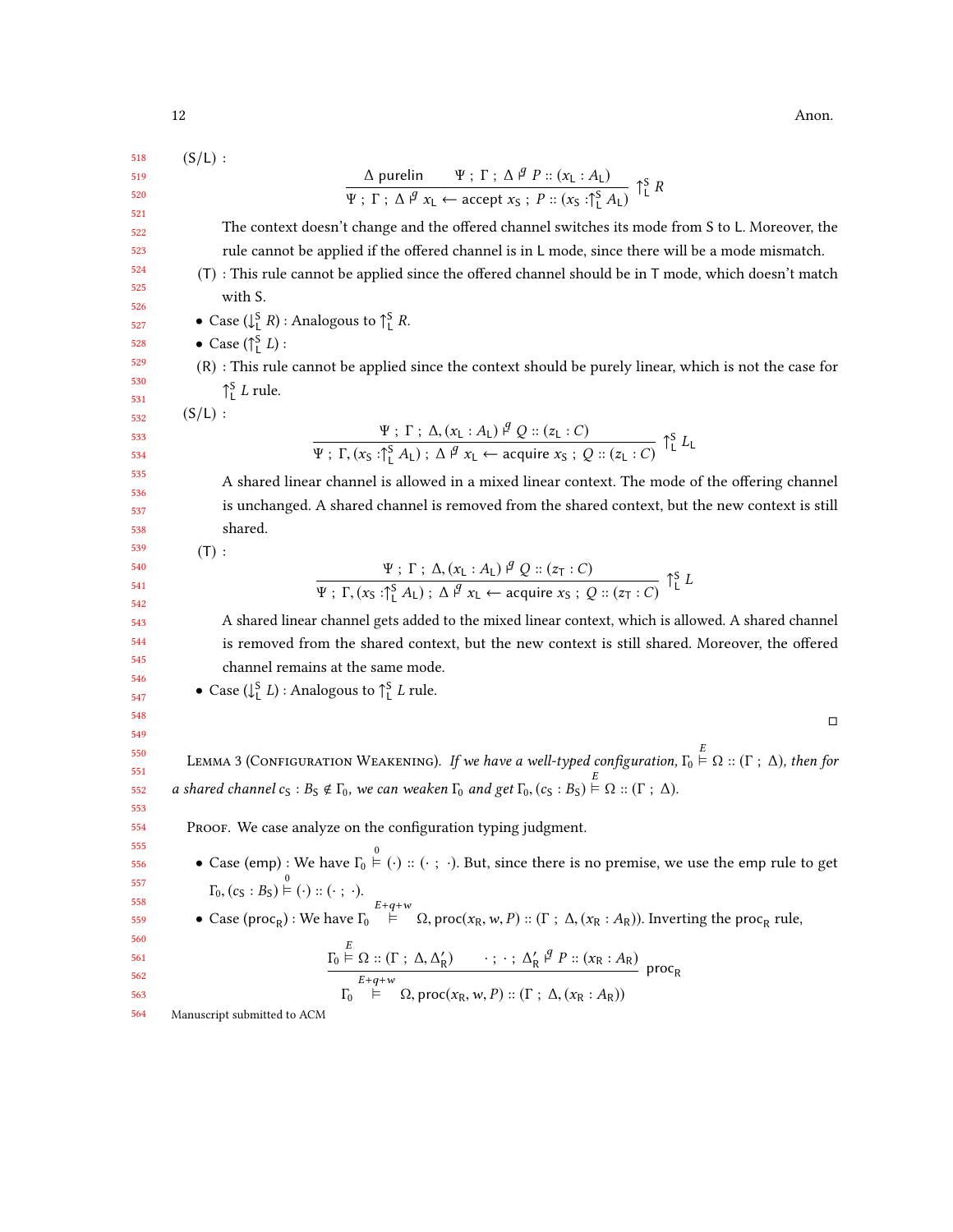565 566 567 568 569 570 571 572 573 574 575 576 577 578 579 580 581 582 583 584 585 586 587 588 589 590 591 592 593 594 595 596 597 598 599 600 601 602 603 604 605 we get  $\Gamma_0 \stackrel{\sim}{\models} \Omega :: (\Gamma : \Delta, \Delta'_R)$ . By the induction hypothesis,  $\Gamma_0$ ,  $(c_S : B_S) \stackrel{\sim}{\models} \Omega :: (\Gamma : \Delta, \Delta'_R)$ . Applying the proc<sub>R</sub> rule,  $(\Gamma_0, (c_S : B_S) \stackrel{\sim}{\vdash} \Omega :: (\Gamma : \Delta, \Delta'_R) \longrightarrow ; \cdot ; \Delta'_R \stackrel{\beta}{\vdash} P :: (x_R : A_R)$  $\Gamma_0$ ,  $(c_S : B_S) \stackrel{E+q+w}{\models} \Omega$ , proc $(x_R, w, P) :: (\Gamma : \Delta, (x_R : A_R))$ proc<sub>R</sub> • Case (proc<sub>S</sub>) : We have  $\Gamma_0 \stackrel{E+q+w}{\models} \Omega$ , proc( $x_S, w, P$ ) :: ( $\Gamma$ , ( $x_S : A_S$ )). Inverting the proc<sub>S</sub> rule,  $(x_S : A_S) \in \Gamma_0$   $(A_S, A_S)$  esync  $\Gamma_0 \stackrel{\sim}{\vdash} \Omega :: (\Gamma : \Delta, \Delta'_R)$   $\cdot : \Delta'_R \stackrel{q}{\vdash} P :: (x_S : A_S)$  $\mathbf{r}_0$  $E+q+w$ <br>  $\models$   $\Omega$ , proc(x<sub>S</sub>, w, P) :: (Γ, (x<sub>S</sub>: A<sub>S</sub>); Δ)  $proc<sub>S</sub>$ we get  $\Gamma_0 \stackrel{\sim}{\models} \Omega :: (\Gamma \, ; \, \Delta, \Delta'_R)$ . By the induction hypothesis,  $\Gamma_0$ ,  $(c_S : B_S) \stackrel{\sim}{\models} \Omega :: (\Gamma \, ; \, \Delta, \Delta'_R)$ . Also, by Lemma [4,](#page-13-0) we get  $\cdot$ ;  $\Gamma_0$ ,  $(c : B_S)$ ;  $\Delta'_R$   $\beta$   $P$  ::  $(x_S : A_S)$ . Applying the proc<sub>S</sub> rule back,  $(x_S : A_S) \in \Gamma_0$ ,  $(c_S : B_S)$   $(A_S, A_S)$  esync  $\Gamma_0$ ,  $(c_S : B_S) \stackrel{\sim}{\vdash} \Omega :: (\Gamma : \Delta, \Delta'_R)$  $\frac{1}{\sqrt{25}}$  (c : B<sub>S</sub>); Δ'<sub>R</sub> ι<sup>g</sup> P :: (x<sub>S</sub> : A<sub>S</sub>)  $\Gamma_0$ ,  $(c_S : B_S) \stackrel{E+q+w}{\models} \Omega$ , proc $(x_S, w, P) :: (\Gamma, (x_S : A_S) ; \Delta)$  $proc<sub>c</sub>$ • Case (proc<sub>L</sub>) : We have  $\Gamma_0 \stackrel{E+q+w}{\models} \Omega$ , proc( $x_L, w, P$ ) :: ( $\Gamma$ , ( $x_S : A_S$ ) ;  $\Delta$ , ( $x_L : A_L$ )). Inverting the proc<sub>L</sub> rule,  $(x_S : A_S) \in \Gamma_0$   $(A_L, A_S)$  esync  $\Gamma_0 \stackrel{\sim}{\vdash} \Omega :: (\Gamma : \Delta, \Delta')$   $\cdot$ ;  $\Gamma_0 : \Delta' \stackrel{\beta}{\vdash} P :: (x_L : A_L)$  $\mathbf{r}_0$  $E+q+w$ <br>  $\vdash \Omega$ , proc(x<sub>L</sub>, w, P) :: (Γ, (x<sub>S</sub>: A<sub>S</sub>); Δ, (x<sub>L</sub>: A<sub>L</sub>)) proc<sub>L</sub> we get  $\Gamma_0 \stackrel{\sim}{\vdash} \Omega :: (\Gamma : \Delta, \Delta')$ . Applying the induction hypothesis, we get  $\Gamma_0$ ,  $(c_S : B_S) \stackrel{\sim}{\vdash} \Omega :: (\Gamma : \Delta, \Delta')$ . Using Lemma [4,](#page-13-0) we get  $\cdot$ ;  $\Gamma_0$ ,  $(c_S : B_S)$ ;  $\Delta' \not\in P :: (x_L : A_L)$ . Applying the proc<sub>L</sub> rule back,  $(x_S : A_S) \in \Gamma_0, (c_S : B_S)$  (A<sub>L</sub>, A<sub>S</sub>) esync  $\Gamma_0, (c_S : B_S) \stackrel{\scriptscriptstyle\leftrightarrow}{\models} \Omega :: (\Gamma : \Delta, \Delta')$  $\cdot$ ; Γ<sub>0</sub>, (c<sub>S</sub> : B<sub>S</sub>); Δ' β<sup>*'*</sup> *P* :: (x<sub>L</sub> : A<sub>L</sub>)  $\Gamma_0$ ,  $(c_S : B_S) \stackrel{E+q+w}{\models} \Omega$ , proc $(x_L, w, P) :: (\Gamma, (x_S : A_S) ; \Delta, (x_L : A_L))$  $-$  proc<sub>l</sub> • Case (proc<sub>T</sub>) : We have  $\Gamma_0$ <sup>E+q+w</sup> Ω, proc(x<sub>T</sub>, w, P) :: (Γ ; Δ, (x<sub>T</sub> : A<sub>T</sub>)). Inverting the proc<sub>T</sub> rule,

$$
\frac{\Gamma_0 \stackrel{E}{\models} \Omega :: (\Gamma : \Delta, \Delta') \qquad \cdot : \Gamma_0 : \Delta' \stackrel{g}{\models} P :: (x_T : A_T)}{\Gamma_0 \stackrel{E+q+w}{\models} \Omega, \text{proc}(x_T, w, P) :: (\Gamma : \Delta, (x_T : A_T))}
$$
proc<sub>T</sub>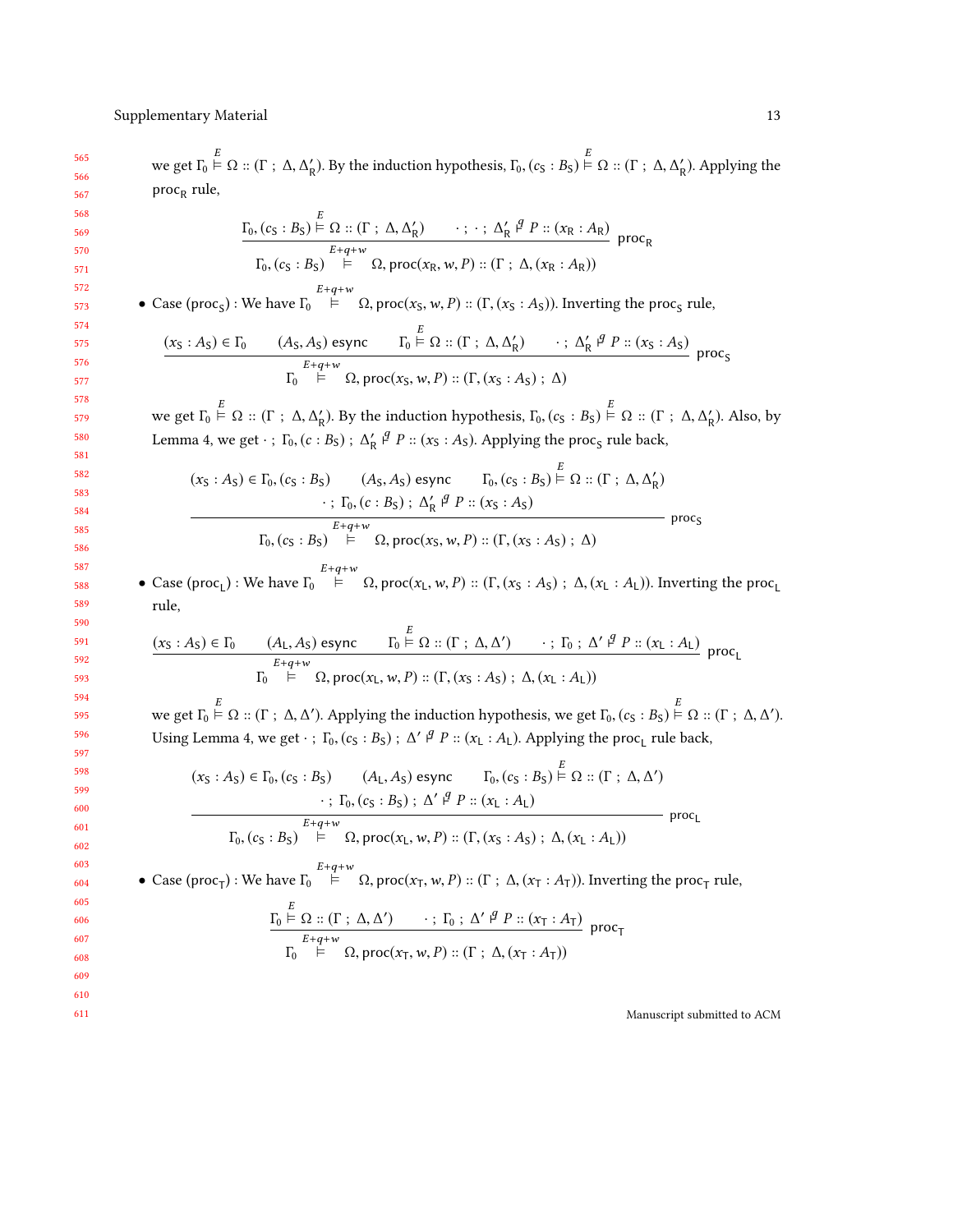14 Anon.

<span id="page-13-1"></span><span id="page-13-0"></span>612 613 614 615 616 617 618 619 620 621 622 623 624 625 626 627 628 629 630 631 632 633 634 635 636 637 638 639 640 641 642 643 644 645 646 647 648 649 650 651 652 653 654 655 656 657 658 we get  $\Gamma_0 \stackrel{\sim}{\models} \Omega$  :: (Γ ; Δ, Δ'). By the induction hypothesis, we get  $\Gamma_0$ , ( $c_S : B_S$ )  $\stackrel{\sim}{\models} \Omega$  :: (Γ ; Δ, Δ'). Also, using Lemma [4,](#page-13-0) we get  $\cdot$ ;  $\Gamma_0$ ,  $(c_S : B_S)$ ;  $\Delta' \not\in P :: (x_T : A_T)$  Applying the proc<sub>T</sub> rule back,  $\Gamma_0$ ,  $(c_S : B_S) \stackrel{\sim}{\vdash} \Omega :: (\Gamma : \Delta, \Delta') \longrightarrow ; \Gamma : \Delta' \stackrel{\beta}{\vdash} P :: (x_T : A_T)$  $\Gamma_0$ ,  $(c_S : B_S) \stackrel{E+q+w}{\models} \Omega$ , proc $(x_T, w, P) :: (\Gamma : \Delta, (x_T : A_T))$  $proc_T$ • Case (msg) : We have  $\Gamma_0$ <sup>E+q+w</sup> Ω, msg(x<sub>m</sub>, w, M) :: (Γ; Δ, (x<sub>m</sub> : A)). Inverting the msg rule,  $\frac{\Gamma_0 \stackrel{\sim}{\vdash} \Omega :: (\Gamma ; \Delta, \Delta') \qquad \cdots ; \cdots ; \Delta' \stackrel{\beta}{\vdash} M :: (x_m : A)}{\Gamma \vdash \square \vdash \square}$  $\mathbf{r}_0$  $E+q+w$ <br>  $\models$   $\Omega$ , msg $(x_m, w, M) :: (\Gamma ; \Delta, (x_m : A))$ msg we get  $\Gamma_0 \stackrel{E}{\models} \Omega$  :: (Γ ;  $\Delta, \Delta'$ ). By the induction hypothesis,  $\Gamma_0$ ,  $(c_S : B_S) \stackrel{E+q+w}{\models} \Omega$ , msg $(x_m, w, M)$  :: (Γ;  $\Delta$ , ( $x_m$ : A)). Applying the msg rule back,  $\Gamma_{0}, (c_{\mathsf{S}} : B_{\mathsf{S}}) \stackrel{\sim}{\vdash} \Omega :: (\Gamma : \Delta, \Delta') \longrightarrow ; \; \cdot ; \; \Delta' \stackrel{\beta}{\vdash} M :: (x_{m} : A)$  $\Gamma_0$ ,  $(c_S : B_S) \stackrel{E+q+w}{\models} \Omega$ , msg $(x_m, w, M) :: (\Gamma : \Delta, (x_m : A))$ msg □ LEMMA 4 (PROCESS WEAKENING). For a well-typed process  $\Gamma$ ;  $\Delta \nvert^q P :: (x_T : A)$  and for a shared channel  $c_S : A_S \notin \Gamma$ , we have  $\Gamma$ ,  $(c_S : A_S)$ ;  $\Delta \nvert^g P :: (x_T : A)$ . Proof. Analogous to Lemma [3.](#page-11-0) □ LEMMA 5 (PERMUTATION-MESSAGE). Consider a well-typed configuration typed by the judgment  $\Gamma_0 \stackrel{\sim}{\vdash}$  $\Omega_1$ , msg $(c_m, w, M)$ ,  $\Omega_2$ , proc $(d_k, w', P(c_m))$  :: ( $\Gamma$ ;  $\Delta$ ). Then, the message can be moved right such that the configuration  $\Gamma_0 \stackrel{\cong}{\models} \Omega_1, \Omega_2$ ,  $\text{msg}(c_m, w, M)$ ,  $\text{proc}(d_k, w', P(c_m)) :: (\Gamma : \Delta)$  is well-typed. Proof. We case analyze on the structure of the message. • Case  $(\otimes_n)$ : We have  $\Gamma_0 \stackrel{\sim}{\models} \Omega_1$ , msg $(c_m, w, \text{send } c_m \ e_n \ ; \ c_m \leftarrow c_m^+)$ ,  $\Omega_2$ , proc $(d_k, w', P(c_m))$  ::  $(\Gamma \ ; \ \Delta)$ . First, we type the message  $\cdot$ ;  $\cdot$ ;  $(c_m^+ : B), (e_n : A) \nvert^g$  send  $c_m e_n$ ;  $c_m \leftarrow c_m^+ :: (c_m : A \otimes_n B)$ Next, we invert the msg rule, Γ0  $\stackrel{\sim}{\models} \Omega_1 :: (\Gamma \; ; \; \Delta, (c_m^+ : B), (e_n : A))$  $\cdot$ ;  $(c_m^+ : B), (e_n : A)$   $\beta$  send  $c_m e_n$ ;  $c_m \leftarrow c_m^+ :: (c_m : A \otimes_n B)$ Γ<sub>0</sub>  $E+q+w$ <br>
⊨ Ω<sub>1</sub>, msg(c<sub>m</sub>, w, send c<sub>m</sub> e<sub>n</sub>) :: (Γ ; Δ, (c<sub>m</sub> : A ⊗<sub>n</sub> B)) msg Manuscript submitted to ACM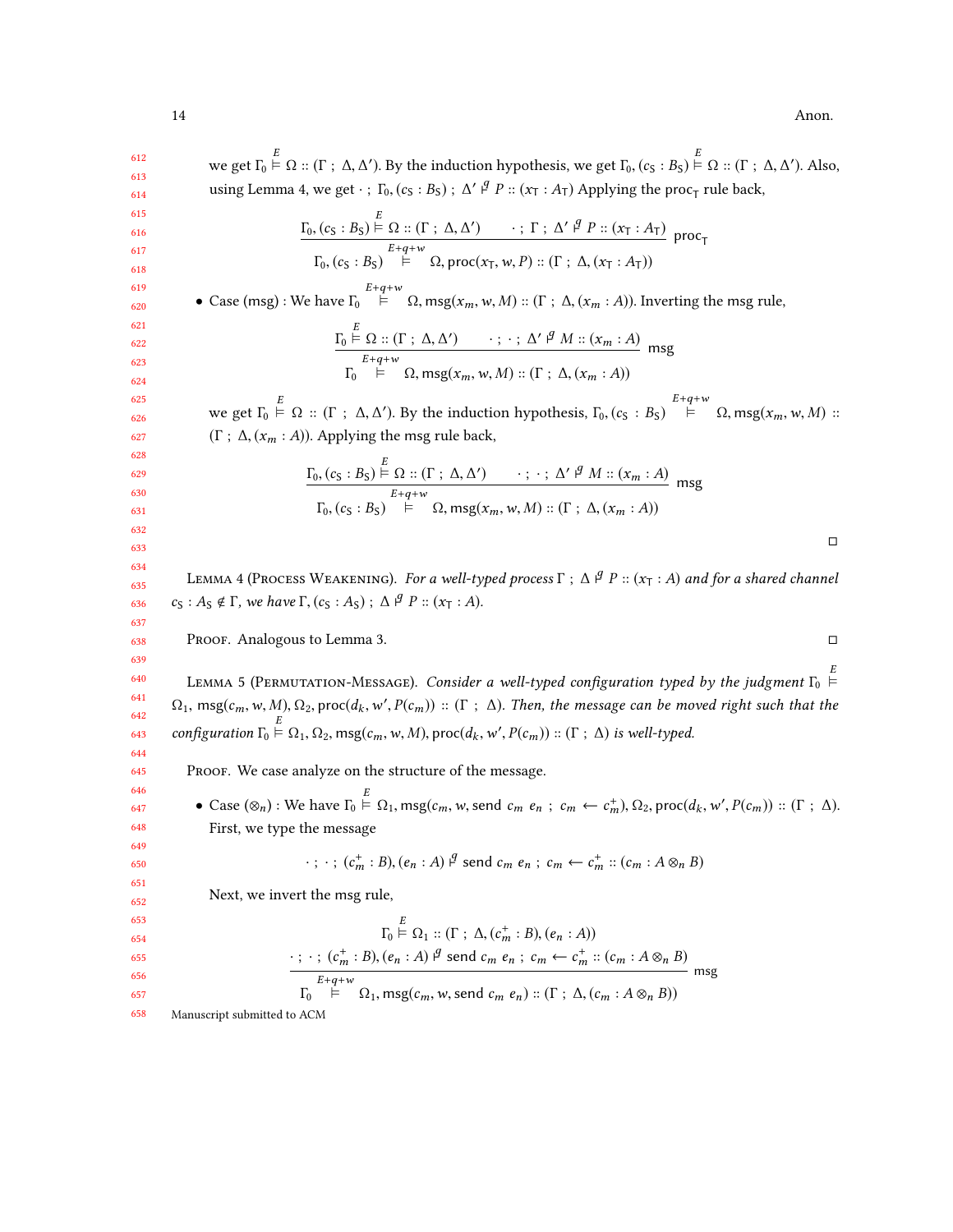703 704 705

<span id="page-14-3"></span>LEMMA 6 (PERMUTATION-PROCESS). Consider a well-typed configuration typed by the judgment  $\Gamma_0 \stackrel{\leftarrow}{\leftarrow}$  $\Omega_1$ , proc $(c_m, w, P)$ ,  $\Omega_2$ , msg $(c_m^+, w', M(c_m))$  :: ( $\Gamma$  ;  $\Delta$ ). Then, the process can be moved right such that the  $\mathfrak{m}$ , where  $\mathfrak{m}$ configuration  $\Gamma_0 \stackrel{\sim}{\models} \Omega_1, \Omega_2$ , proc $(c_m, w, P)$ , msg $(c_n^+$  $m<sub>z</sub>$  $\mathcal{C}, M(c_m)) :: (\Gamma ; \Delta)$  is well-typed.

PROOF. We case analyze on the structure of the message.

• Case  $(-\circ_n)$ : We have  $\Gamma_0 \stackrel{\scriptscriptstyle \times}{\models} \Omega_1$ , proc $(c_m, w, P), \Omega_2$ , msg $(c_m^+$  $m<sub>z</sub>$ ', send  $c_m$   $e_n$ ;  $c_m^+ \leftarrow c_m$ ) :: ( $\Gamma$ ;  $\Delta$ ). First, we type the message

$$
\cdot
$$
;  $\cdot$ ; ( $e_n$ : A), ( $c_m$ : A  $\neg \circ_n$  B)  $\nvdots$  send  $c_m$   $e_n$ ;  $c_m^+ \leftarrow c_m$  :: ( $c_m^+$ : B)

Since the message is the only provider of channel  $c_m$  offered by  $proc(c_m, w, P)$ , we know that none of the processes in  $\Omega_2$  can depend on it. Thus, the process can be moved to the without affecting the invariant for any process in  $\Omega_2$ .

□

<span id="page-14-1"></span>LEMMA 7 (PERMUTATION-ACQUIRE). Consider a well-typed configuration typed by the judgment  $\Gamma_0 \stackrel{\sim}{\vdash}$  $\Omega_1$ , proc $(c_m, w', a_L \leftarrow \text{ acquire } a_S ; Q), \Omega_2$ , proc $(a_S, w, a_L \leftarrow \text{accept } a_S ; P), \Omega_3 :: (\Gamma ; \Delta)$ . Then, the acquiring process can be moved right such that the configuration  $\Gamma_0 \stackrel{\sim}{\vdash} \Omega_1, \Omega_2$ , proc(a<sub>S</sub>, w, a<sub>L</sub> ← accept a<sub>S</sub> ; P),  $\text{proc}(c_m, w', a_{\text{L}} \leftarrow \text{acquire } a_{\text{S}} \text{ ; } Q), \Omega_3 \text{ :: } (\Gamma \text{ ; } \Delta) \text{ is well-typed.}$ 

Proof. Due to independence, we know that  $proc(a<sub>S</sub>, w, a<sub>L</sub> \leftarrow accept a<sub>S</sub>; P)$  can only depend on any channels at mode S or R. On the other hand, *m* can only be T or L. In particular, the shared process cannot depend on channel  $c_m$ , thus the acquiring process can be moved to the right of the shared process. depend on channel  $c_m$ , thus the acquiring process can be moved to the right of the shared process.

<span id="page-14-2"></span>691 692 693 694 695 LEMMA 8 (PERMUTATION-RELEASE). Consider a well-typed configuration typed by the judgment  $\Gamma_0 \stackrel{\sim}{\vdash}$  $\Omega_1$ , proc $(c_m, w', a_S \leftarrow$  release  $a_L$ ;  $Q$ ),  $\Omega_2$ , proc $(a_L, w, a_S \leftarrow$  detach  $a_L$ ;  $P$ ),  $\Omega_3$ :  $(\Gamma; \Delta)$ . Then, the releasing process can be moved right such that the configuration  $\Gamma_0 \stackrel{\sim}{\vdash} \Omega_1, \Omega_2$ , proc( $a_L, w, a_S \leftarrow$  detach  $a_L$ ; P),  $\text{proc}(c_m, w', a_S \leftarrow \text{release } a_L ; Q), \Omega_3 :: (\Gamma ; \Delta) \text{ is well-typed.}$ 

Proof. Due to independence, we know that  $proc(a_L, w, a_S \leftarrow$  detach  $a_L$ ; P) can only depend on any channels at mode <sup>S</sup> or <sup>R</sup>. On the other hand, m can only be <sup>T</sup> or <sup>L</sup>. In particular, the shared process cannot depend on channel  $c_m$ , thus the releasing process can be moved to the right of the detaching process.  $\Box$ 

<span id="page-14-0"></span>701 702 LEMMA 9 (SHARED-SUBSTITUTION). If the process  $\Gamma$ ,  $(b_S : B_S)$ ,  $(x_S : B_S)$ ;  $\Delta \nvert^g P_{x_S}$  ::  $(z_m : C)$  is well-typed, then  $\Gamma$ ,  $(b_S : B_S)$ ;  $\Delta \nvert^g P_{b_S} :: (z_m : C)$  is also well-typed.

Proof. We apply induction on the process typing judgment.

Manuscript submitted to ACM

□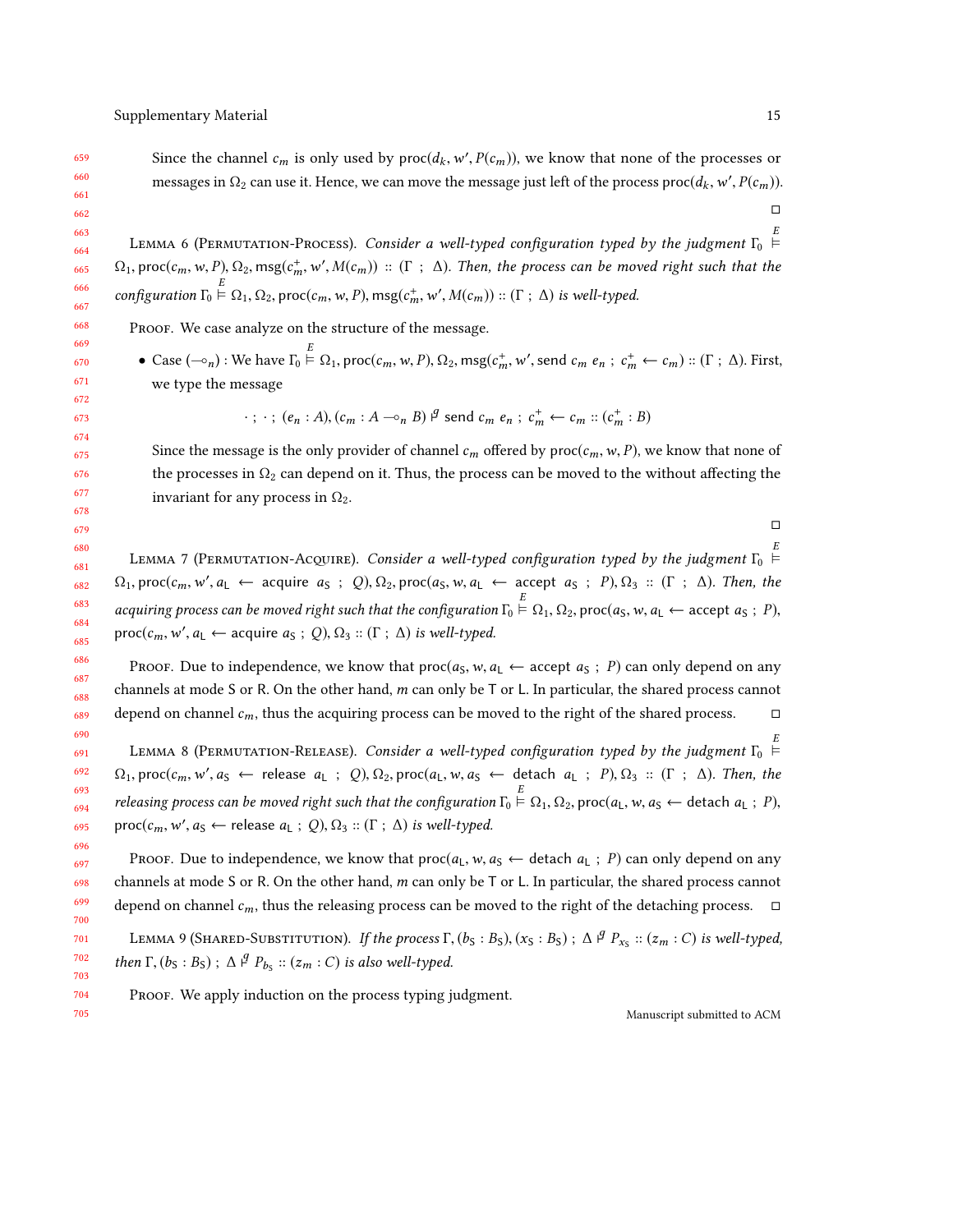• Case  $({E_{TT}})$  :

$$
r = p + q \qquad \Gamma, (b_S : B_S), (x_S : B_S) \supseteq \overline{a_S : A} \qquad \Delta = \overline{d : D}
$$
  

$$
\Psi \Vdash^{p} M : \{A \leftarrow \overline{A} ; \overline{D}\}_{T} \qquad \Psi ; \Gamma, (b_S : B_S), (x_S : B_S) ; \Delta', (y_T : A) \Vdash^{q} Q_{x_S} :: (z_T : C)
$$
  

$$
\Psi ; \Gamma, (b_S : B_S), (x_S : B_S) ; \Delta, \Delta' \Vdash^{r} y_T \leftarrow M \leftarrow a_S ; d ; Q_{x_S} :: (z_T : C)
$$
 {}

By the induction hypothesis, Ψ ; Γ,  $(b_S : B_S)$ ;  $\Delta'$ ,  $(y_T : A)$   $\beta$   $Q_{b_S}$  ::  $(z_T : C)$ . We simply substitute  $b_S$ for  $x_S$  in  $\overline{a_S : A}$ . Hence,  $\Gamma$ ,  $(b_S : B_S) \supseteq [b_S/x_S]\overline{a_S : A}$ . Applying the  $\{\}E_{TT}$  rule back

$$
r = p + q \quad \Gamma, (b_S : B_S) \supseteq [b_S/x_S] \overline{a_S : A} \quad \Delta = \overline{d : D}
$$
  

$$
\Psi \parallel^p M : \{A \leftarrow \overline{A} ; \overline{D}\}_{T} \quad \Psi ; \Gamma, (b_S : B_S) ; \Delta', (y_T : A) \parallel^q Q_{b_S} :: (z_T : C)
$$
  

$$
\Psi ; \Gamma, (b_S : B_S) ; \Delta, \Delta' \vdash y_T \leftarrow M \leftarrow [b_S/x_S] a_S ; d ; Q_{x_S} :: (z_T : C)
$$
 {}

• Case (fwd) :

$$
\Psi
$$
;  $\Gamma$ ,  $(b_S : B_S)$ ,  $(x_S : B_S)$ ;  $(y_k : A) \, \mathcal{I} \, z_m \leftarrow y_k :: (z_m : A)$ 

Here, the lemma holds trivially since  $x_S$  doesn't occur in  $P_{x_S}$ . Therefore,  $P_{x_S} = P_{b_S}$  and

 $Ψ ; Γ, (b<sub>S</sub> : B<sub>S</sub>) ; (y<sub>k</sub> : A)$   $\nvert^q z_m \leftarrow y_k :: (z_m : A)$ 

• Case  $(-\circ_n R)$ :

$$
\frac{\Psi: \Gamma,(b_S:B_S),(x_S:B_S): \Delta,(y_n:A) \stackrel{\beta}{\rightarrow} P_{x_S}::(z_m:B)}{\Psi: \Gamma,(b_S:B_S),(x_S:B_S): \Delta \stackrel{\beta}{\rightarrow} y_n \leftarrow \text{recv } z_m: P_{x_S}::(z_m:A \multimap_n B)} \multimap_n R
$$

By the induction hypothesis,  $\Psi$ ;  $\Gamma$ ,  $(b_S : B_S)$ ;  $\Delta$ ,  $(y_n : A)$   $\varphi$   $P_{b_S} :: (z_m : B)$ . Applying the  $\multimap R$  rule,

$$
\frac{\Psi: \Gamma,(b_S:B_S): \Delta,(y_n:A) \stackrel{q}{\mu} P_{b_S}::(z_m:B)}{\Psi: \Gamma,(b_S:B_S): \Delta \stackrel{q}{\mu} y_n \leftarrow \text{recv } z_m: P_{b_S}::(z_m:A \multimap_n B)} \multimap_n R
$$

• Case  $(-\circ_n L)$ :

$$
\frac{\Psi : \Gamma,(b_{S}:B_{S}),(x_{S}:B_{S}) : \Delta,(y_{k}:B) \nsubseteq Q_{x_{S}} :: (z_{m}:C)}{\Psi : \Gamma,(b_{S}:B_{S}),(x_{S}:B_{S}) : \Delta,(w_{n}:A),(y_{k}:A\multimap B) \nsubseteq \text{send } y_{k} \cdot w_{n} : Q_{x_{S}} :: (z_{m}:C)} \neg D
$$

By the induction hypothesis,  $\Psi$ ;  $\Gamma$ ,  $(b_S : B_S)$ ;  $\Delta$ ,  $(y_k : B)$   $\beta$   $Q_{b_S}$  ::  $(z_m : C)$ . Applying the  $\multimap_n L$  rule,

$$
\Psi: \Gamma, (b_S: B_S): \Delta, (y_k: B) \nsubseteq Q_{b_S} :: (z_m: C)
$$
\n
$$
\Psi: \Gamma, (b_S: B_S): \Delta, (w_n: A), (y_k: A \multimap_n B) \nsubseteq \text{send } y_k \ w_n: Q_{b_S} :: (z_m: C) \multimap_n L
$$

• Case  $(\uparrow_L^S L)$ :

$$
\frac{\Psi : \Gamma, (b_S : \uparrow_L^S A_L) : \Delta, (x_L : A_L) \stackrel{q}{\downarrow} Q :: (z_m : C)}{\Psi : \Gamma, (b_S : \uparrow_L^S A_L), (x_S : \uparrow_L^S A_L) : \Delta \stackrel{q}{\downarrow} x_L \leftarrow \text{acquire } x_S : Q :: (z_m : C)} \uparrow_L^S L
$$

752 Manuscript submitted to ACM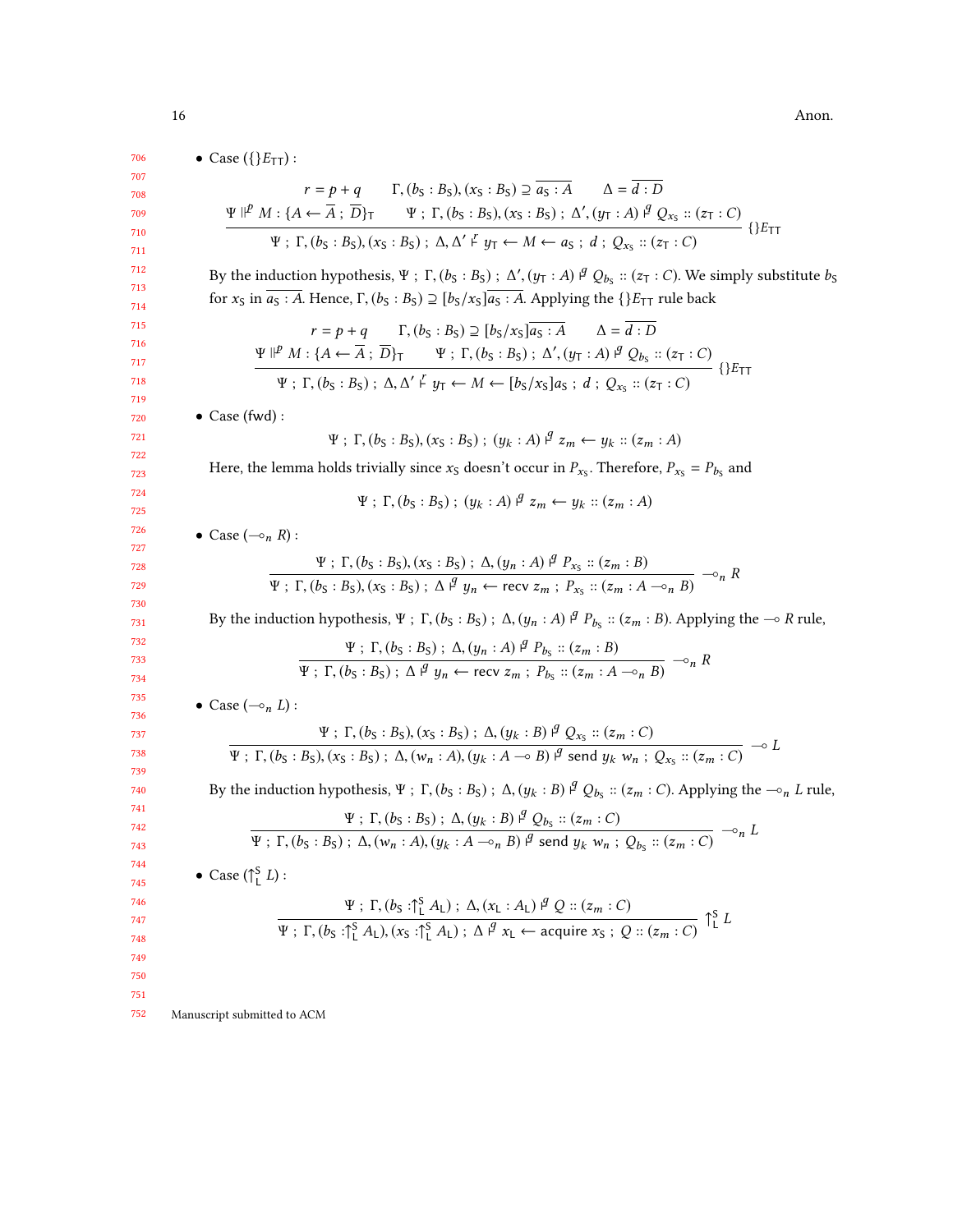The lemma holds trivially since  $x_S$  doesn't occur in Q. Hence,  $[b_S/x_S]Q = Q$ . Applying the  $\int_L^S L$  rule,

$$
\frac{\Psi : \Gamma, (b_S : \uparrow_L^S A_L) : \Delta, (x_L : A_L) \stackrel{q}{\neq} Q :: (z_m : C)}{\Psi : \Gamma, (b_S : \uparrow_L^S A_L) : \Delta \stackrel{q}{\neq} x_L \leftarrow \text{acquire } b_S : Q :: (z_m : C)} \uparrow_L^S L
$$

• Case  $(\downarrow_{\mathsf{L}}^S L)$ :

$$
\frac{\Psi : \Gamma,(b_S:B_S),(x_S:B_S),(y_S:A_S): \Delta \stackrel{q}{\to} Q_{x_S}::(z_m:C)}{\Psi : \Gamma,(b_S:B_S),(x_S:B_S): \Delta,(y_L:\downarrow^S_L A_S) \stackrel{q}{\to} y_S \leftarrow \text{release } y_L : Q_{x_S}::(z_m:C)} \downarrow^S_L I
$$

By the induction hypothesis,  $\Psi$ ;  $\Gamma$ ,  $(b_S : A_S)$ ,  $(y_S : A_S)$ ;  $\Delta \nsubseteq Q_{b_S} :: (z_m : C)$ . Applying the  $\downarrow^S_L L$  rule,

$$
\frac{\Psi : \Gamma,(b_S : A_S), (y_S : A_S) : \Delta \nsubseteq Q_{b_S} :: (z_m : C)}{\Psi : \Gamma,(b_S : B_S) : \Delta, (y_L : \downarrow^S_L A_S) \nsubseteq y_S \leftarrow \text{release } y_L : Q_{b_S} :: (z_m : C)} \nsubseteq^S L
$$

LEMMA 10 (VARIABLE SUBSTITUTION). To substitute value for a variable from the functional context, we need the following two lemmas.

- If V val and ·  $\mathbb{P}^V$  :  $\tau$  and  $\Psi$ ,  $(x : \tau)$   $\mathbb{P}^q$   $M : \sigma$ , then  $\Psi \mathbb{P}^{+q}$   $[V/x]M : \sigma$ .
- If V val and  $\cdot$   $\parallel^p V$  :  $\tau$  and  $\Psi$ ,  $(x:\tau)$ ;  $\Gamma$ ;  $\Delta \parallel^q P :: (c:A)$ , then  $\Psi$ ;  $\Gamma$ ;  $\Delta \parallel^{p+q} [V/x]P :: (c:A)$

<span id="page-16-0"></span>THEOREM 1 (EXPRESSION PRESERVATION). If a well-typed expression  $\cdot$   $\mathbb{P}^g$  N : τ takes a step, i.e., N  $\mathbb{U} V \mid \mu$ , then V val and  $q \geq \mu$  and  $\cdot$   $\mid^{q-\mu} V : \tau$ .

Theorem 2 (Process Preservation). Consider a closed well-formed and well-typed configuration Ω such that  $\Gamma_0 \stackrel{\sim}{\models} \Omega$  :: ( $\Gamma$  ;  $\Delta$ ). If the configuration takes a step, i.e.  $\Omega \mapsto \Omega'$ , then there exist  $\Gamma'_0$ ,  $\Gamma$ ′ such that Γ  $C_0' \stackrel{\sim}{\models} \Omega' :: (\Gamma' ; \Delta)$ , i.e., the resulting configuration is well-typed.

PROOF. We case analyze on the semantics.

• Case (internal) :  $\Omega = \mathcal{D}$ , proc( $c_m$ , w,  $P[N]$ ) and  $\Omega' = \mathcal{D}$ , proc( $c_m$ ,  $w + \mu$ ,  $P[V]$ ). We case analyze on  $P[N]$ .

- Case (
$$
\rightarrow
$$
 send) :  $P[N]$  = send  $d_k$   $N$ ;  $P$  and  $P[V]$  = send  $d_k$   $V$ ;  $P$ , where  $N \Downarrow V \mid \mu$ . Suppose,  
\n
$$
\Gamma_0 \xrightarrow{E+r+w} D
$$
, proc( $c_m$ ,  $w$ , send  $d_k$   $N$ ;  $P$ ) :: ( $\Gamma$ ;  $\Delta$ , ( $c_m$  :  $C$ )). Inverting the proc<sub>m</sub> rule,

$$
\frac{r = p + q \cdot |P \times r : \tau \cdot ; \Gamma_0 : \Delta, (d_k : A) \stackrel{q}{\rightarrow} P :: (c_m : C)}{\Gamma_0 \models \mathcal{D} :: (\Gamma : \Delta_1, (d_k : \tau \to A), \Delta)} \xrightarrow{\tau \cdot \Gamma_0 : \Delta_1, (d_k : \tau \to A) \stackrel{r}{\leftarrow} \text{send } d_k \times S : P :: (c_m : C)} \rightarrow L
$$
\n
$$
\frac{F + r + w}{\Gamma_0 \models \mathcal{D}, \text{proc}(c_m, w, \text{send } d_k \times S : P :: (\Gamma : \Delta, (c_m : C))} \text{proc}_m
$$

Manuscript submitted to ACM

□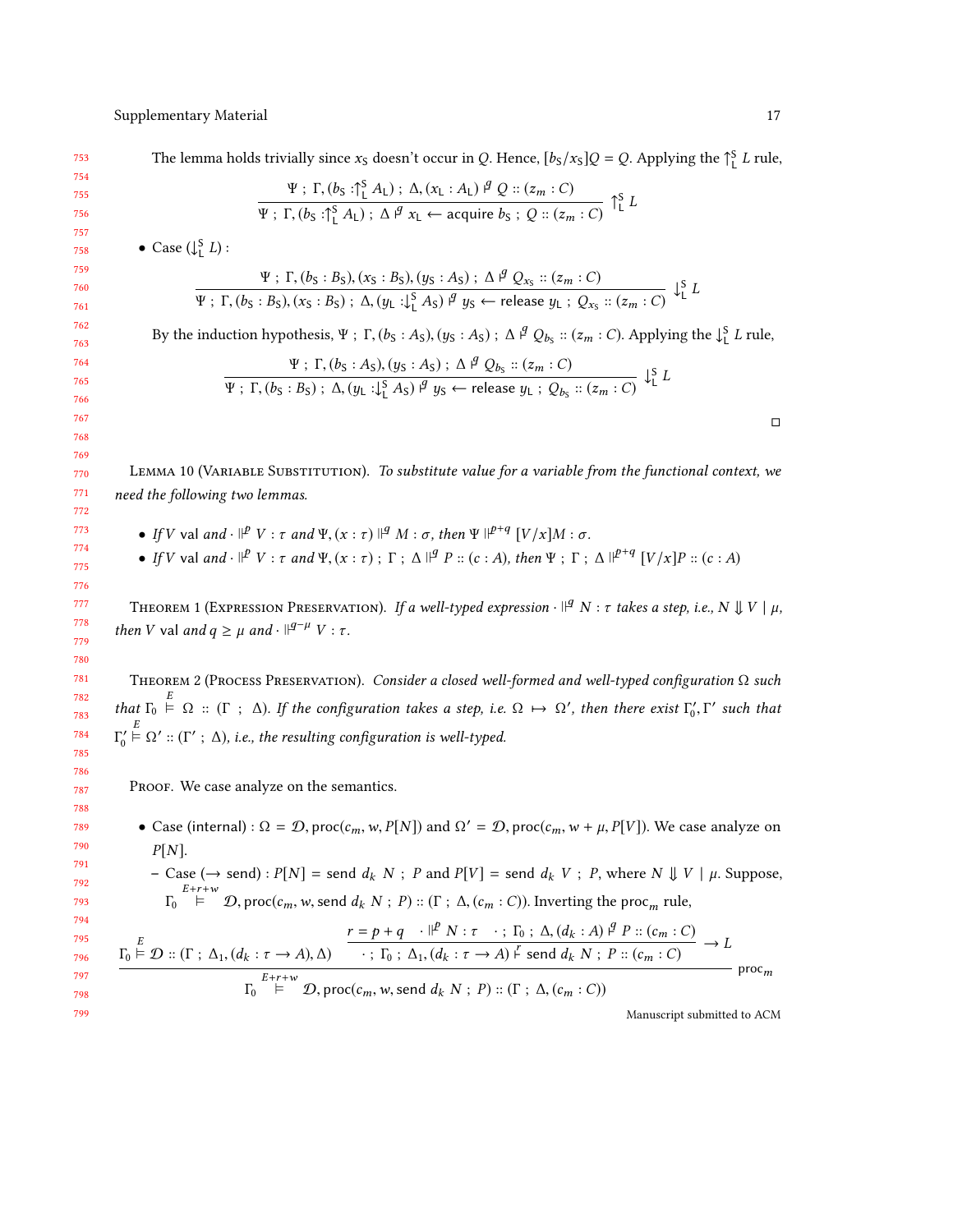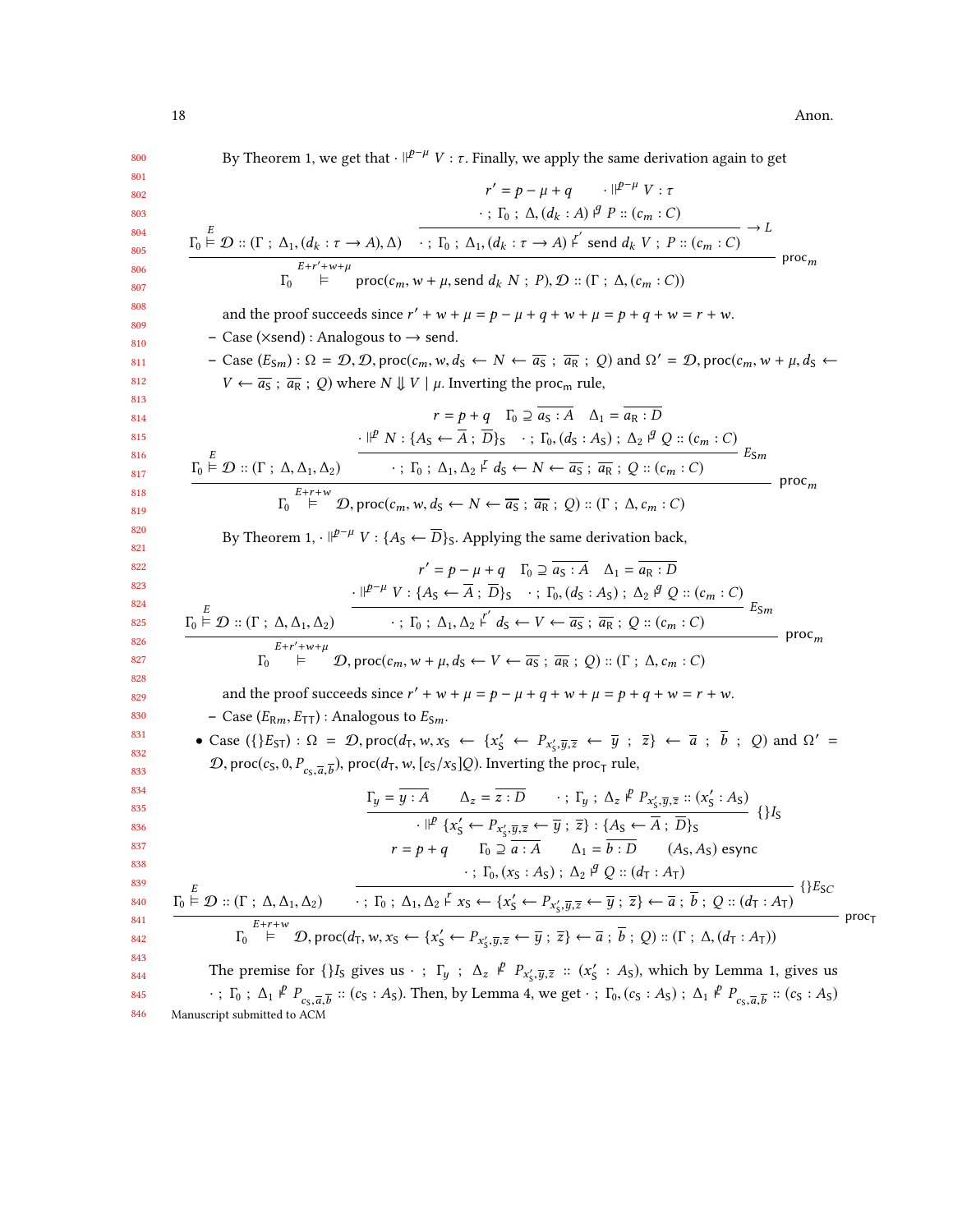$E+p+0$ 

Similarly, we get  $\cdot$  ;  $\Gamma_0$ ,  $(c_S : A_S)$  ;  $\Delta_2 \neq [c_S/x_S]Q :: (d_T : A_T)$ . First, using Lemma [3,](#page-11-0) we get  $\Gamma_0$ ,  $(c_S : A_S) \stackrel{\sim}{\vdash} \mathcal{D} :: (\Gamma : \Delta, \Delta_1, \Delta_2)$ . Next, apply the proc<sub>S</sub> rule,  $\Gamma_{0}$ ,  $(c_S : A_S) \stackrel{\sim}{\models} \mathcal{D} :: (\Gamma : \Delta, \Delta_1, \Delta_2) \longrightarrow; \Gamma_{0}$ ,  $(c_S : A_S) ; \Delta_1 \not\perp^p P_{c_S, \overline{a}, \overline{b}} :: (c_S : A_S)$  $\Gamma_0$ ,  $(c_S : A_S) \stackrel{E+p+0}{\models} \mathcal{D}$ , proc $(c_S, 0, P_{c_S, \overline{a}, \overline{b}}) :: (\Gamma, (c_S : A_S) ; \Delta, \Delta_2)$ Call this new configuration  $\mathcal{D}'$ . Now, apply the proc<sub>T</sub> rule.

$$
\frac{\Gamma_0, (c_S: A_S) \stackrel{\cdot}{\models} \mathcal{D}' :: (\Gamma, (c_S: A_S); \Delta, \Delta_2) \cdot ; \Gamma, (c_S: A_S); \Delta_2 \stackrel{\beta}{\models} [c_S/x_S]Q :: (d_T: A_T)}{\Gamma_0, (c_S: A_S) \stackrel{E+p+q+w}{\models} \mathcal{D}', \text{proc}(d_T, w, [c_S/x_S]Q) :: (\Gamma, (c_S: A_S); \Delta, (d_T: A_T))} \text{proc}_T
$$

where  $E+p+q+w = E+r+w$  since  $r = p+q$ . Hence, in this case  $\Gamma'_0 = \Gamma_0$ ,  $(c_S : A_S)$  and  $\Gamma' = \Gamma$ ,  $(c_S : A_S)$ .

• Case  $({E_{TT}}): \Omega = \mathcal{D}$ , proc( $d_T, w, x_T \leftarrow {x'_T \leftarrow P_{x'_T, \overline{y}, \overline{z}} \leftarrow \overline{y}$ ;  $\overline{z} \leftarrow a_S$ ; d; Q) and  $\Omega' =$ D, proc $(c_7, 0, P_{c_7, \overline{a_5}, \overline{d}})$ , proc $(d_7, w, [c_7/x_7]Q)$ . Inverting the proc<sub>T</sub> rule

$$
\frac{\Gamma_y = \overline{y : A} \qquad \Delta_z = \overline{z : D} \qquad : \Gamma_y : \Delta_z \not\stackrel{P}{=} P_{x'_1, \overline{y}, \overline{z}} :: (x'_1 : A)
$$
\n
$$
\cdot \frac{\left| \varphi \right|}{\left| \varphi \right|} \{x'_1 \leftarrow P_{x'_1, \overline{y}, \overline{z}} \leftarrow \overline{y} ; \overline{z} \} : \{A \leftarrow \overline{A} ; \overline{D} \}_{\tau} \{ \} \}
$$
\n
$$
r = p + q \qquad \Gamma_0 \supseteq \overline{a_S : A} \qquad \Delta_1 = \overline{d : D} \qquad : \Gamma_0 : \Delta_2, (x_{\overline{1}} : A) \not\stackrel{Q}{=} \mathcal{Q} :: (d_{\overline{1}} : C)
$$
\n
$$
\cdot : \Gamma_0 : \Delta_1, \Delta_2 \not\stackrel{P}{=} x_{\overline{1}} \leftarrow \{x'_1 \leftarrow P_{x'_1, \overline{y}, \overline{z}} \leftarrow \overline{y} ; \overline{z} \} \leftarrow \overline{a_S} ; \overline{d} : Q :: (d_{\overline{1}} : C)
$$
\n
$$
\Gamma_0 \not\stackrel{E+r+w}{\models} \mathcal{D}, \text{proc}(d_{\overline{1}}, w, x_{\overline{1}} \leftarrow \{x'_{\overline{1}} \leftarrow P_{x'_1, \overline{y}, \overline{z}} \leftarrow \overline{y} ; \overline{z} \} \leftarrow \overline{a_S} ; \overline{d} ; Q :: (\Gamma : \Delta, (d_{\overline{1}} : C)) \text{proc}_{\overline{1}} \}
$$

We contract all multiple occurrences of the same channel in  $\overline{a_S : A}$ . Let the resulting vector be  $\Gamma' = \overline{a'_S : A'}$ . We know, by Lemma [9](#page-14-0) that  $\cdot$ ;  $\Gamma'$ ;  $\Delta' \stackrel{p}{\sim} P_{x'_T, \overline{a'_S}, \overline{z}} :: (x'_T : A)$  is well-typed. Next, by Lemma [1,](#page-8-1) we get  $\Gamma'$ ;  $\Delta_1$   $\stackrel{p}{\sim} P_{c_T, \overline{a'_S}, \overline{d}}$  :: ( $c_T$ : A). Finally, we weaken  $\Gamma'$  using Lemma [4](#page-13-0) to get  $\cdot$ ;  $\Gamma_0$ ;  $\Delta_1$   $\stackrel{p}{\sim} P_{c_{\tau}, \overline{a'_S}, \overline{d}}$  :: ( $c_{\tau}$  : A). Also, note that since  $\overline{a'_S}$  is a refinement of  $\overline{a_S}$  by eliminating duplicates,  $\begin{bmatrix} c_T, a'_S, d \\ I \end{bmatrix}$  $P_{c_{\text{T}}, \overline{d'_\text{S}}, \overline{d}} = P_{c_{\text{T}}, \overline{d_s}, \overline{d}}$ . Hence, we apply the proc<sub>T</sub> rule,

$$
\frac{\Gamma_0 \stackrel{\smile}{\models} \mathcal{D} :: (\Gamma \; ; \; \Delta, \Delta_1, \Delta_2) \qquad \cdots \; ; \; \Gamma_0 \; ; \; \Delta_1 \not\stackrel{P}{\models} P_{c_T, \overline{a_S}, \overline{d}} :: (c_T : A)}{\Gamma_0 \stackrel{E+p+0}{\models}} \mathcal{D}, \text{proc}(c_T, 0, P_{c_T, \overline{a_S}, \overline{d}}) :: (\Gamma \; ; \; \Delta, \Delta_2, (c_T : A))
$$
proc<sub>T</sub>

Call this new configuration  $\mathcal{D}'$ . Also, applying renaming using Lemma [1,](#page-8-1) we get · ;  $\Gamma_0$  ;  $\Delta_2$ ,  $(c_T : A)$   $\mathcal{F}$  $[c_T/x_T]Q :: (d_T : C)$ . Again, applying the proc<sub>T</sub> rule, we get

$$
\frac{\Gamma_0 \overset{E+p+0}{\models} \mathcal{D}' :: (\Gamma \; ; \; \Delta, \Delta_2, (c_T : A)) \qquad \cdots \; ; \; \Gamma_0 \; ; \; \Delta_2, (c_T : A) \overset{\beta}{\models} [c_T/x_T] Q :: (d_T : C)}{\Gamma_0 \overset{E+p+q+w}{\models} \mathcal{D}', \text{proc}(d_T, w, [c_T/x_T]Q) :: (\Gamma \; ; \; \Delta, (d_T : C))} \text{proc}_T
$$

Manuscript submitted to ACM

 $proc<sub>S</sub>$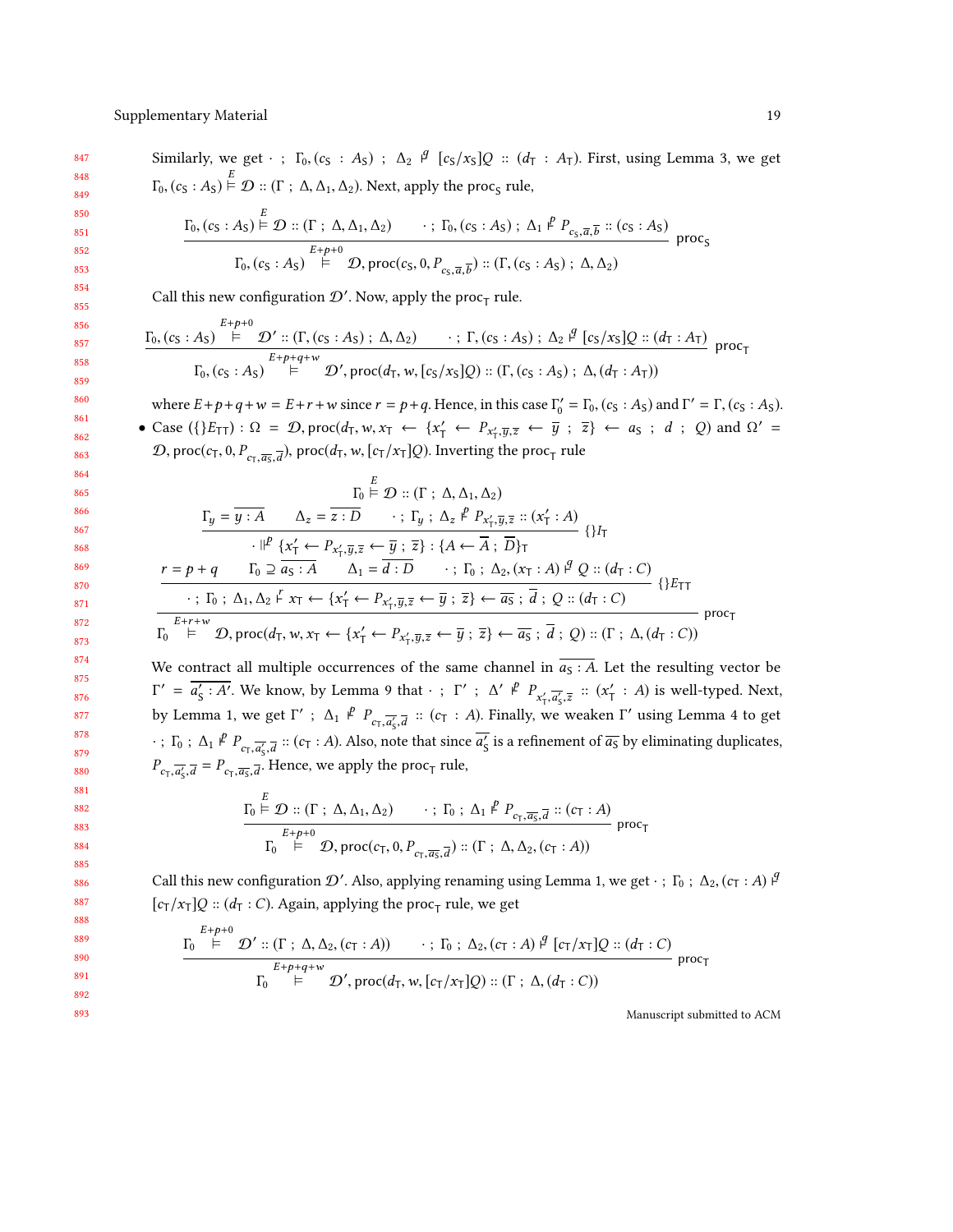20 Anon.

| 894        | where $E + p + q + w = E + r + w$ since $r = p + q$ .                                                                                                                                                                                                                                                                                                      |
|------------|------------------------------------------------------------------------------------------------------------------------------------------------------------------------------------------------------------------------------------------------------------------------------------------------------------------------------------------------------------|
| 895        | • Case $(fwd^+)$ : $\Omega = \mathcal{D}$ , msg $(d_k, w', M)$ , proc $(c_m, w, c_m \leftarrow d_k)$ and $\Omega' = \text{msg}(c_m, w + w', [c_m/d_k]M)$ .                                                                                                                                                                                                 |
| 896        |                                                                                                                                                                                                                                                                                                                                                            |
| 897        | First, inverting the msg rule,                                                                                                                                                                                                                                                                                                                             |
| 898<br>899 |                                                                                                                                                                                                                                                                                                                                                            |
| 900<br>901 | $\frac{\Gamma_0 \stackrel{E}{\models} \mathcal{D} :: (\Omega \, ; \, \Delta, \Delta_1) \qquad \cdots \, ; \, \Delta_1 \stackrel{\beta}{\models} M :: (d_k : A)}{\Gamma_0 \stackrel{E+q+w'}{\models} \mathcal{D}, \, \text{msg}(d_k, w', M) :: (\Gamma \, ; \, \Delta, (d_k : A))}$ msg                                                                     |
| 902<br>903 | Call this new configuration $\mathcal{D}^{\prime}.$ Next, inverting the $\mathsf{proc}_m$ rule                                                                                                                                                                                                                                                             |
| 904<br>905 |                                                                                                                                                                                                                                                                                                                                                            |
| 906<br>907 | $\frac{\Gamma_0 \stackrel{E+q+w}{\models} \mathcal{D}' :: (\Gamma : \Delta, (d_k : A)) \longrightarrow \Gamma_0 : (d_k : A) \stackrel{\rho}{\models} c_m \leftarrow d_k :: (c_m : A) \text{ proc}_m}{\Gamma_0 \stackrel{E+q+w'+0+w}{\models} \mathcal{D}', \text{proc}(c_m, w, c_m \leftarrow d_k) :: (\Gamma : \Delta, (c_m : A))} \text{proc}_m$         |
| 908<br>909 | Using Lemma 1, we get $\cdot$ ; $\cdot$ ; $\Delta_1$ $\beta$ [ $c_m/d_k$ ] <i>M</i> :: ( $c_m$ : <i>A</i> ). Applying the msg rule,                                                                                                                                                                                                                        |
| 910<br>911 | $\frac{\Gamma_0 \overset{E}{\models} \mathcal{D} :: (\Omega \ ; \ \Delta, \Delta_1) \qquad \cdots \ ; \ \cdot \ ; \ \Delta_1 \overset{g}{\models} [c_m/d_k]M :: (c_m : A)}{\Gamma_0 \qquad \vdash \qquad \mathcal{D}, \, \text{msg}(c_m, w', [c_m/d_k]M) :: (\Gamma \ ; \ \Delta, (c_m : A))} \, \text{msg}$                                               |
| 912<br>913 |                                                                                                                                                                                                                                                                                                                                                            |
| 914        | • Case (fwd <sup>-</sup> ) : $\Omega = \mathcal{D}$ , proc( $c_m$ , w, $c_m \leftarrow d_k$ ), msg( $e_l$ , w', $M(c_m)$ ) and $\Omega' = \text{msg}(e_l, w + w', M(d_k))$ .                                                                                                                                                                               |
| 915        | First, inverting on the $procm$ rule                                                                                                                                                                                                                                                                                                                       |
| 916        |                                                                                                                                                                                                                                                                                                                                                            |
| 917        |                                                                                                                                                                                                                                                                                                                                                            |
| 918<br>919 |                                                                                                                                                                                                                                                                                                                                                            |
| 920        | $\frac{\Gamma_0 \overset{E}{\models} \mathcal{D} :: (\Gamma \, ; \, \Delta, \Delta_1, (d_k : A)) \qquad \cdots \, ; \, \Gamma_0 \, ; \, (d_k : A) \overset{\rho}{\models} c_m \leftarrow d_k :: (c_m : A) \atop \Gamma_0 \overset{E+0+w}{\models} \mathcal{D}, \, \text{proc}(c_m, w, c_m \leftarrow d_k) :: (\Gamma \, ; \, \Delta, \Delta_1, (c_m : A))$ |
| 921<br>922 | Call this new configuration $\mathcal{D}'$ . Next, inverting on the msg rule,                                                                                                                                                                                                                                                                              |
| 923<br>924 |                                                                                                                                                                                                                                                                                                                                                            |
| 925<br>926 | $\frac{\Gamma_0 \stackrel{E+W}{\models} \mathcal{D}' :: (\Gamma : \Delta, \Delta_1, (c_m : A)) \qquad : \cdot : \Delta_1, (c_m : A) \stackrel{g}{\models} M(c_m) :: (e_l : C)}{\Gamma_0 \stackrel{E+w+q+w'}{\models} \mathcal{D}', \text{msg}(e_l, w', M(c_m)) :: (\Gamma : \Delta, (e_l : C))} \text{msg}$                                                |
| 927<br>928 | Using Lemma 1, we get $\cdot$ ; $\cdot$ ; $\Delta_1$ , $(d_k : A)$ $\circ$ <sup><i>q</i></sup> $M(d_k) :: (e_l : C)$ . Reapplying the msg rule,                                                                                                                                                                                                            |
| 929<br>930 | $\underbrace{\Gamma_0 \stackrel{E}{\models} \mathcal{D} :: (\Gamma : \Delta, \Delta_1, (d_k : A)) \qquad \cdots : \Delta_1, (d_k : A) \stackrel{q}{\models} M(d_k) :: (e_l : C)}$                                                                                                                                                                          |
| 931        | - msg                                                                                                                                                                                                                                                                                                                                                      |
| 932        | $\mathcal{D}$ , msg $(e_l, w', M(d_k))$ :: $(\Gamma; \Delta, (e_l : C))$<br>$\Gamma_0$<br>⊨                                                                                                                                                                                                                                                                |
| 933        |                                                                                                                                                                                                                                                                                                                                                            |
| 934        |                                                                                                                                                                                                                                                                                                                                                            |
| 935        |                                                                                                                                                                                                                                                                                                                                                            |
| 936        |                                                                                                                                                                                                                                                                                                                                                            |
| 937        |                                                                                                                                                                                                                                                                                                                                                            |
| 938<br>939 |                                                                                                                                                                                                                                                                                                                                                            |
| 940        | Manuscript submitted to ACM                                                                                                                                                                                                                                                                                                                                |
|            |                                                                                                                                                                                                                                                                                                                                                            |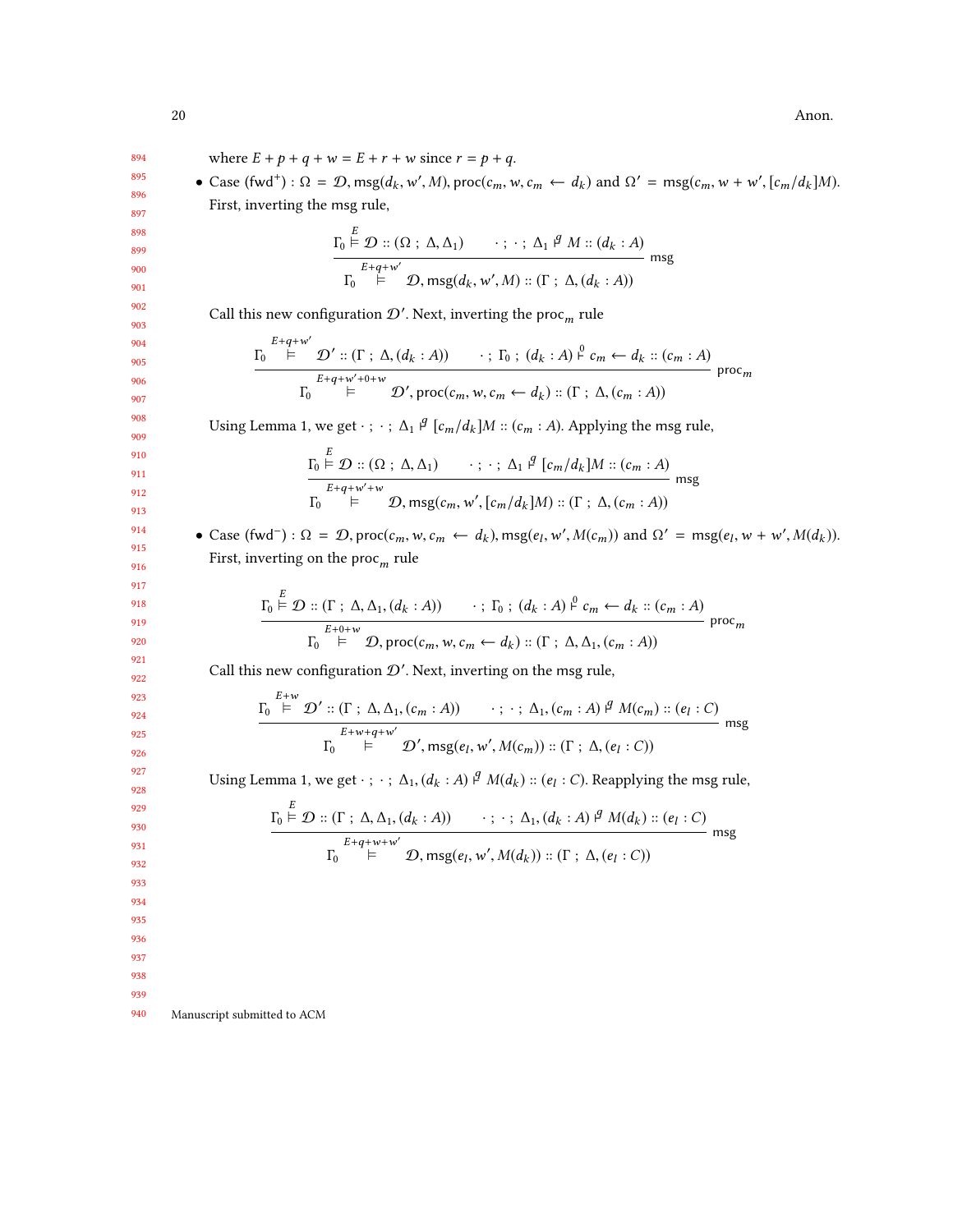#### Supplementary Material 21 22

941 942 • Case  $(\oplus C_s)$ :  $\Omega = \mathcal{D}$ , proc $(c_m, w, c_m, \ell; P)$  and  $\Omega' = \mathcal{D}$ , proc $(c_m^+, w, [c_m^+(c_m]P), \text{msg}(c_m, 0, c_m, \ell; c_m \leftarrow$  $_{m}^{+}$ ). First, inverting on the proc<sub>m</sub> rule,

$$
\frac{\Gamma_0 \stackrel{E}{\models} \mathcal{D} :: (\Gamma \, ; \, \Delta, \Delta_1)}{\Gamma_0 \stackrel{E+q+w}{\models}} \cdot \frac{\cdot \Gamma_0 : \Delta_1 \stackrel{g}{\rightarrow} c_m \cdot \ell \, ; \, P :: (c_m : A_\ell)}{\cdot \cdot \Gamma_0 : \Delta_1 \stackrel{g}{\rightarrow} c_m \cdot \ell \, ; \, P :: (c_m : \bigoplus \{l : A_l\}_{l \in L})} \bigoplus_{\text{proc}_m} \Gamma_0
$$

Using Lemma [1,](#page-8-1) we get  $\cdot$ ;  $\Gamma_0$ ;  $\Delta_1$   $\beta$   $[c_m^+/c_m]P$  ::  $(c_m^+ : A_\ell)$ . Now, applying the proc<sub>m</sub> rule,

$$
\frac{\Gamma_0 \stackrel{\leftarrow}{\models} \mathcal{D} :: (\Gamma \, ; \, \Delta, \Delta_1) \qquad \cdot \, ; \, \Gamma_0 \, ; \, \Delta_1 \stackrel{\beta}{\models} [c_m^+/c_m] P :: (c_m^+ : A_\ell)}{\Gamma_0 \stackrel{E+q+w}{\models}} \mathcal{D}, \text{proc}(c_m, w, c_m.\ell \, ; \, P) :: (\Gamma \, ; \, \Delta, (c_m^+ : A_\ell))
$$

Next, typing the message

$$
\cdot \; ; \; \cdot \; ; \; (c_m^+ : A_\ell) \stackrel{\circ}{\vdash} c_m \cdot \ell \; ; \; c_m \leftarrow c_m^+ :: (c_m : \bigoplus \{l : A_l\}_{l \in L})
$$

Call this new configuration  $\mathcal{D}'$ . Applying the msg rule next

$$
\frac{\Gamma_0 \stackrel{E+q+w}{\models} \mathcal{D}' :: (\Gamma \, ; \, \Delta, (c_m : A_\ell)) \qquad \cdots \, ; \, (c_m^+ : A_\ell) \stackrel{\rho}{\vdash} c_m \ldots c_m \leftarrow c_m^+ :: (c_m : \oplus \{l : A_l\}_{l \in L})}{\Gamma_0 \stackrel{E+q+w}{\models} \mathcal{D}', \, \text{msg}(c_m, 0, c_m \ldots c_m \leftarrow c_m^+) :: (\Gamma \, ; \, \Delta, (c_m : \oplus \{l : A_l\}_{l \in L}))}
$$
msg

• Case  $(\oplus C_r)$ :  $\Omega = \mathcal{D}$ , msg $(c_m, w, c_m, \ell; c_m \leftarrow c_m^+)$ , proc $(d_k, w',$  case  $c_m$   $(l \Rightarrow Q_l)_{l \in L}$ ) and  $\Omega' =$  $\mathcal{D}, \text{proc}(d_k, w + w', [c_m^+/c_m]Q_\ell).$  First, inverting the msg rule,

$$
\frac{\Gamma_0 \stackrel{E}{\models} \mathcal{D} :: (\Gamma \, ; \, \Delta, \Delta_1, (c_m^+ : A_\ell)) \qquad \cdots \, ; \, \cdot \, ; \, (c_m^+ : A_\ell) \stackrel{\rho}{\models} c_m.\ell \, ; \, c_m \leftarrow c_m^+ :: (c_m : \oplus \{l : A_l\}_{l \in L})}{\Gamma_0 \stackrel{E+0+w}{\models} \mathcal{D}, \, \text{msg}(c_m, w, c_m.\ell \, ; \, c_m \leftarrow c_m^+) :: (\Gamma \, ; \, \Delta, \Delta_1, (c_m : \oplus \{l : A_l\}_{l \in L}))}
$$

Call this new configuration  $\mathcal{D}'$ . Next, inverting the proc<sub>m</sub> rule,

$$
\Gamma_0 \stackrel{E+0+w}{\models} \mathcal{D}' :: (\Gamma \; ; \; \Delta, \Delta_1, (c_m : \bigoplus \{ l : A_l \}_{l \in L}))
$$
\n
$$
\cdot \; ; \; \Gamma_0 \; ; \; \Delta_1, (c_m : A_l) \stackrel{q}{\models} \mathcal{Q}_l :: (d_k : C)
$$
\n
$$
\cdot \; ; \; \Gamma_0 \; ; \; \Delta_1, (c_m : \bigoplus \{ l : A_l \}_{l \in L}) \stackrel{q}{\models} \text{case } c_m (l \Rightarrow \mathcal{Q}_l)_{l \in L} :: (d_k : C)
$$
\n
$$
\Gamma_0 \stackrel{E+0+w+q+w'}{\models} \mathcal{D}', \text{proc}(d_k, w', \text{case } c_m (l \Rightarrow \mathcal{Q}_l)_{l \in L}) :: (\Gamma \; ; \; \Delta, (d_k : C))
$$

Renaming using Lemma [1,](#page-8-1) we get  $\cdot$ ;  $\Gamma_0$ ;  $\Delta_1$ ,  $(c_m^+ : A_\ell)$   $\mathcal{F}$   $[c_m^+/c_m]Q_\ell :: (d_k : C)$ . Next, we apply the proc<sub>m</sub> rule

$$
\frac{\Gamma_0 \stackrel{E}{\models} \mathcal{D} :: (\Gamma \, ; \, \Delta, \Delta_1, (c_m^+ : A_\ell)) \qquad \cdot \, ; \, \Gamma_0 \, ; \, \Delta_1, (c_m^+ : A_\ell) \, \mathcal{F} \, [c_m^+ / c_m] Q_\ell :: (d_k : C)}{\Gamma_0 \qquad \qquad \vdots \qquad \qquad \mathcal{D}', \, \text{proc}(d_k, w + w', [c_m^+ / c_m] Q_\ell) :: (\Gamma \, ; \, \Delta, (d_k : C))}
$$
\n
$$
\text{Momentum} \text{Momentum} \text{Momentum} \text{Momentum} \text{Momentum} \text{Momentum} \text{Momentum} \text{Momentum} \text{Momentum} \text{Momentum} \text{Momentum} \text{Momentum} \text{Momentum} \text{Momentum} \text{Momentum} \text{Momentum} \text{Momentum} \text{Momentum} \text{Momentum} \text{Momentum} \text{Momentum} \text{Momentum} \text{Momentum} \text{Momentum} \text{Momentum} \text{Momentum} \text{Momentum} \text{Momentum} \text{Momentum} \text{Momentum} \text{Momentum} \text{Momentum} \text{Momentum} \text{Momentum} \text{Momentum} \text{Momentum} \text{Momentum} \text{Momentum} \text{Momentum} \text{Momentum} \text{Momentum} \text{Momentum} \text{Momentum} \text{Momentum} \text{Momentum} \text{Momentum} \text{Momentum} \text{Momentum} \text{Momentum} \text{Momentum} \text{Momentum} \text{Momentum} \text{Momentum} \text{Momentum} \text{Momentum} \text{Momentum} \text{Momentum} \text{Momentum} \text{Momentum} \text{Momentum} \text{Momentum} \text{Momentum} \text{Momentum} \text{Momentum} \text{Momentum} \text{Momentum} \text{Momentum} \text{Momentum} \text{Momentum} \text{Momentum} \text{Momentum} \text{Momentum} \text{Momentum} \text{Momentum} \text{Momentum} \text{Momentum} \text{Momentum} \text{Momentum} \text{Momentum} \text{Momentum} \text{Momentum} \text{Momentum} \text{Momentum} \text{Momentum} \text{Momentum} \text{Momentum} \text{Momentum} \text{Momentum} \text{Momentum} \text{Momentum} \text{Momentum} \text{Momentum} \text{Momentum} \text{Momentum} \text{Momentum} \text
$$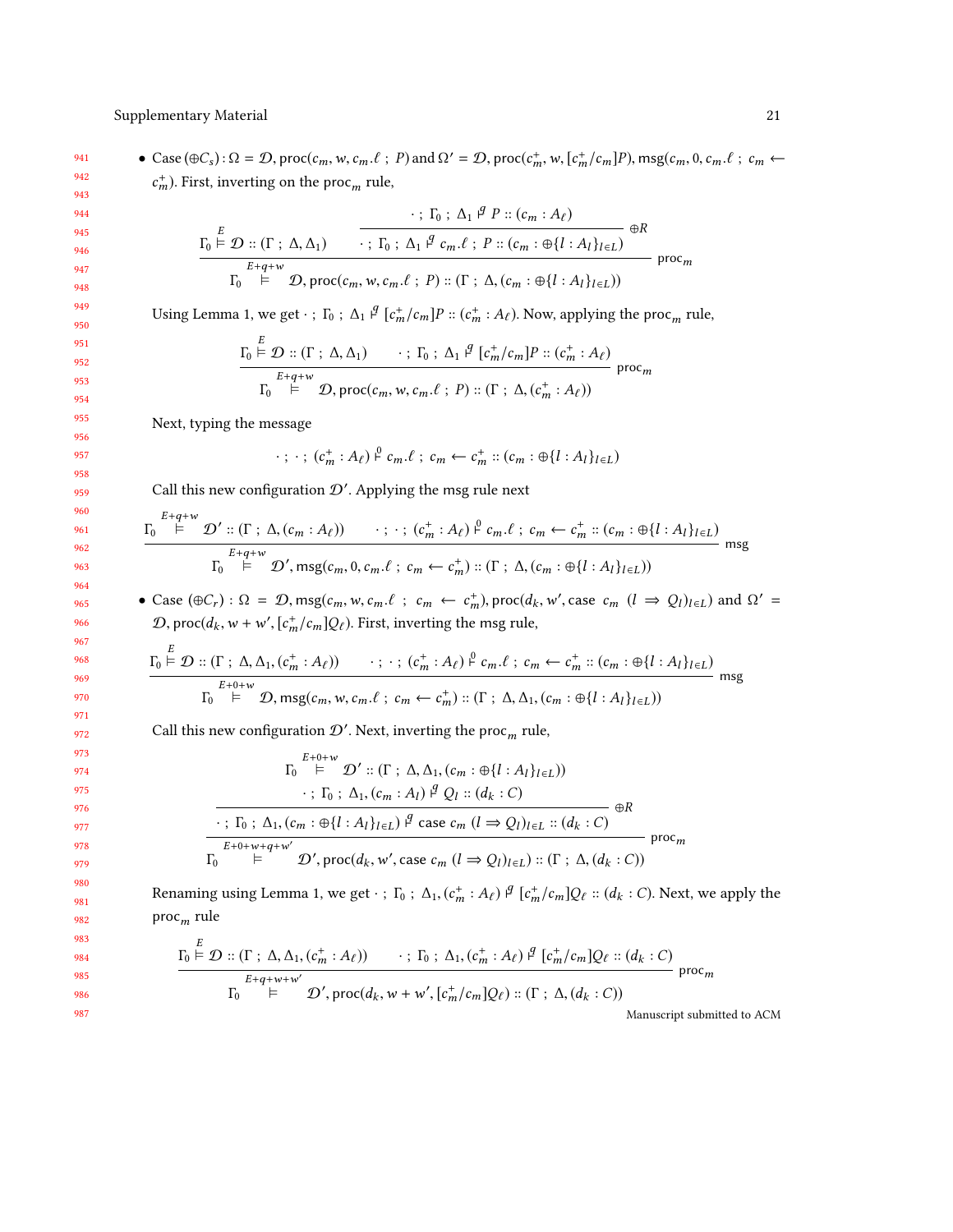988 989 990 991 992 993 994 995 996 997 998 999 1000 1001 1002 1003 1004 1005 1006 1007 1008 1009 1010 1011 1012 1013 1014 1015 1016 1017 1018 1019 1020 1021 1022 1023 1024 1025 1026 1027 1028 1029 1030 1031 1032 1033 1034 • Case  $(-\circ_n C_s) : \Omega = \mathcal{D}$ , proc $(d_k, w, \text{send } c_m \cdot e_n ; P)$  and  $\Omega' = \mathcal{D}$ , msg $(c_m^+, 0, \text{send } c_m \cdot e_n ; c_m^+ \leftarrow$  $(c_m)$ , proc $(d_k, w, [c_m^+/c_m]P)$ . First, we invert the proc<sub>m</sub> rule,  $\overline{10}$  $\stackrel{\sim}{\models} \mathcal{D} :: (\Gamma : \Delta, \Delta_1, (e_R : A), (c_m : A \multimap B))$  $\cdot$ ; Γ; Δ<sub>1</sub>, (c<sub>m</sub> : B) <sup>β</sup> P :: (d<sub>k</sub> : C)  $\cdot$ ;  $\Gamma$ ;  $\Delta_1$ ,  $(e_R : A)$ ,  $(c_m : A \multimap B)$   $\beta$  send  $c_m e_R$ ;  $P :: (d_k : C)$ ⊸ L  $\mathbf{r}_0$  $E+q+w$   $\vdash$   $\mathcal{D}$ , proc(d<sub>k</sub>, w, send c<sub>m</sub> e<sub>R</sub>; P) :: (Γ; Δ, (d<sub>k</sub>: C))  $\operatorname{proc}_m$ Using renaming (Lemma [1\)](#page-8-1), we get  $\Gamma$ ;  $\Delta_1$ ,  $(c_m^+ : B) \not\perp^q [c_m^+/c_m]P :: (d_k : C)$ . Next, we type the message  $\cdot$ ;  $\Gamma$ ;  $(e_R : A)$ ,  $(c_m : A \rightarrow B) \stackrel{\circ}{\vdash}$  send  $c_m e_R$ ;  $c_m^+ \leftarrow c_m :: (c_m^+ : B)$ Next, we apply the msg rule,  $\Gamma_0 \stackrel{\sim}{\models} \mathcal{D} :: (\Gamma : \Delta, \Delta_1, (e_R : A), (c_m : A \multimap B))$  $\cdot$ ;  $\Gamma$ ;  $(e_R : A)$ ,  $(c_m : A \rightarrow B)$   $\stackrel{\circ}{\vdash}$  send  $c_m$   $e_R$ ;  $c_m^+ \leftarrow c_m :: (c_m^+ : B)$  $\Gamma_0 \stackrel{\sim}{\models} \mathcal{D}, \text{msg}(c_m^+, 0, \text{send } c_m \ e_R \ ; \ c_m^+ \leftarrow c_m) :: (\Gamma \ ; \ \Delta, \Delta_1, (c_m^+ : B))$ msg Call this new configuration  $\mathcal{D}'$ . Next, we apply the proc<sub>m</sub> rule  $\Gamma_0 \stackrel{\sim}{\models} \mathcal{D}' :: (\Gamma : \Delta, \Delta_1, (c_m^+ : B)) \longrightarrow : \Gamma : \Delta_1, (c_m^+ : B) \stackrel{\beta}{\models} [c_m^+ / c_m] P :: (d_k : C)$  $\mathbf{r}_0$  $E+q+w$ <br>  $\vdash$   $\mathcal{D}'$ , proc( $d_k$ , w,  $[c_m^+/c_m]P$ ) :: ( $\Gamma$ ;  $\Delta$ ,  $(d_k : C)$ )  $\operatorname{proc}_m$ • Case (→ C<sub>r</sub>) : Ω = *D*, proc(c<sub>m</sub>, w', x<sub>R</sub> ← recv c<sub>m</sub> ; Q), msg(c<sub>m</sub>, w, send c<sub>m</sub> e<sub>R</sub> ; c<sub>m</sub> ← c<sub>m</sub>) and  $\Omega' = \mathcal{D}$ , proc $(c_m^+, w + w', [c_m^+/c_m][e_R/x_R]Q)$ . First, inverting the proc<sub>m</sub> rule,  $\Gamma_0 \stackrel{\sim}{\models} \mathcal{D} :: (\Gamma \, ; \, \Delta, \Delta_1, (e_R : A))$ • ; Γ ; Δ<sub>1</sub>, (x<sub>R</sub> : A) <sup> $q$ </sup> Q :: (c<sub>m</sub> : B)  $\cdot$ ;  $\Gamma$ ;  $\Delta_1$   $\beta$   $x_R \leftarrow$  recv  $c_m$ ;  $Q$  ::  $(c_m : A \rightarrow B)$ ⊸ R  $\frac{1}{10}$  $E+q+w'$ <br>  $\vdash$   $\mathcal{D}$ , proc $(c_m, w', x_R \leftarrow$  recv  $c_m$ ;  $Q)$  ::  $(\Gamma; \Delta, (e_R : A), (c_m : A \rightarrow B))$  $\text{proc}_m$ Call this new configuration  $\mathcal{D}'$ . Next, we type the message.  $\cdot$ ;  $\Gamma$ ;  $(e_R : A)$ ,  $(c_m : A \rightarrow B)$   $\stackrel{\circ}{\vdash}$  send  $c_m e_R$ ;  $c_m^+ \leftarrow c_m :: (c_m^+ : B)$ Inverting the msg rule,  $\mathbf{r}_0$  $E+q+w'$ <br>  $\vdash$   $\mathcal{D}' :: (\Gamma ; \Delta, (e_R : A), (c_m : A \negthinspace \rightarrow B))$  $\cdot$ ;  $\Gamma$ ;  $(e_R : A)$ ,  $(c_m : A \rightarrow B)$   $\stackrel{\circ}{\vdash}$  send  $c_m$   $e_R$ ;  $c_m^+ \leftarrow c_m :: (c_m^+ : B)$  $\mathbf{r}_0$  $E+q+w'+0+w'$ <br>  $\models$   $\mathcal{D}', \text{msg}(c_m^+, w, \text{send } c_m \text{ } e_R \text{ ; } c_m^+ \leftarrow c_m) :: (\Gamma \text{ ; } \Delta, (c_m^+ : B))$ msg Manuscript submitted to ACM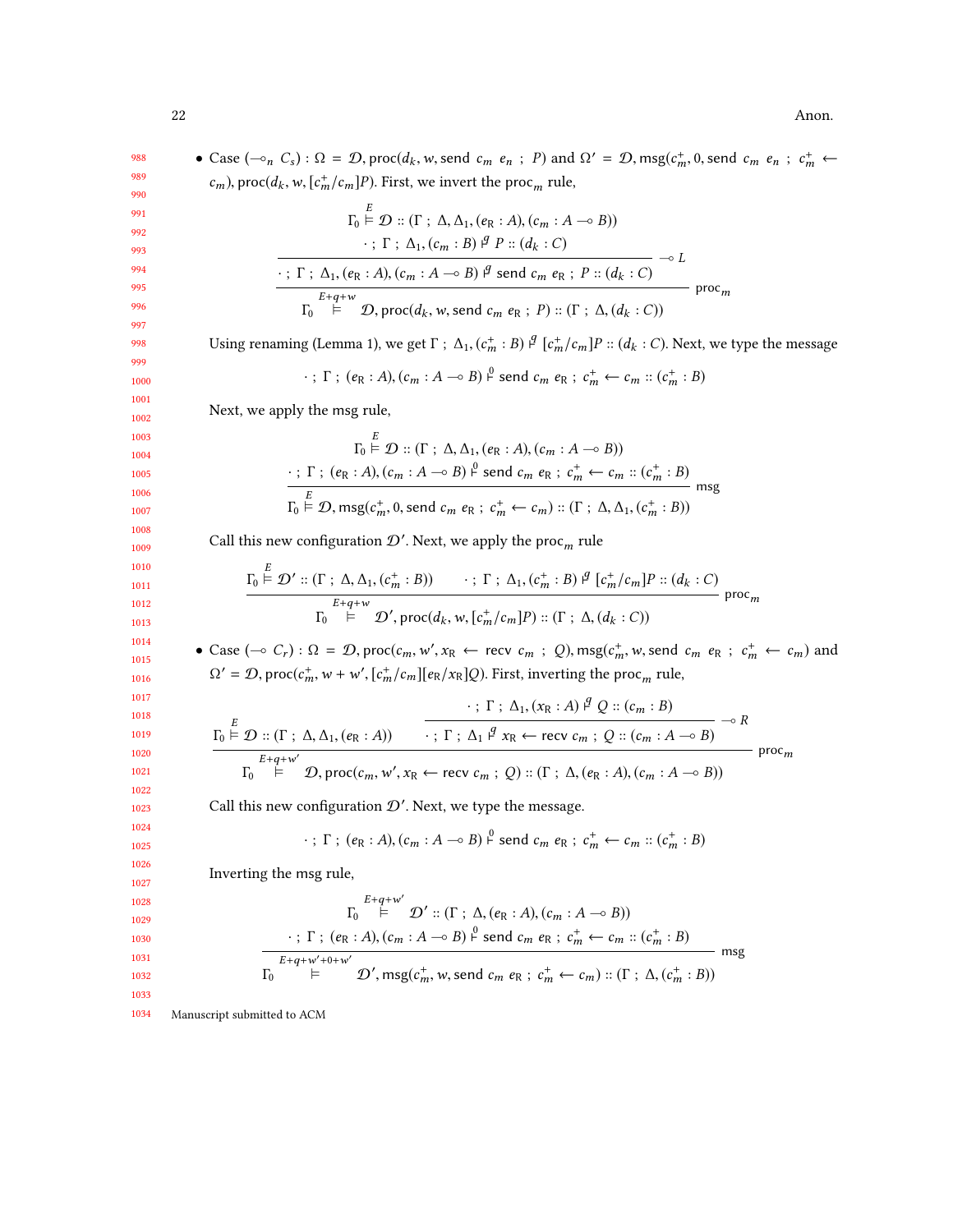By renaming using Lemma [1,](#page-8-1)  $\cdot$ ;  $\Gamma$ ;  $\Delta_1$ ,  $(e_R : A)$   $\beta$   $[c_m^+/c_m][e_R/x_R]Q$  ::  $(c_m^+ : B)$ . Now, applying the  $\text{proc}_m$  rule,

$$
\frac{\Gamma_0 \stackrel{E}{\models} \mathcal{D} :: (\Gamma \, ; \, \Delta, \Delta_1, (e_R : A)) \qquad \cdot \, ; \, \Gamma \, ; \, \Delta_1, (e_R : A) \stackrel{q}{\models} [c_m^+/c_m][e_R/x_R]Q :: (c_m^+ : B)}{\Gamma_0 \stackrel{E+q+w'}{\models} \mathcal{D}, \text{proc}(c_m^+, w+w', [c_m^+/c_m][e_R/x_R]Q) :: (\Gamma \, ; \, \Delta, (c_m^+ : B))} \text{proc}_m
$$

• Case  $({}_{1}^{S}C)$ :  $\Omega = \mathcal{D}_1$ , proc $(a_S, w', x_L \leftarrow \text{accept } a_S ; P_{x_L})$ , proc $(c_m, w, x_L \leftarrow \text{acquire } a_S ; Q_{x_L})$  and  $\Omega' = \mathcal{D}_1$ , proc $(a_L, w')$ ,  $P_{a_L}$ ), proc $(c_m, w, Q_{a_L})$ . Applying the proc<sub>S</sub> rule first,

$$
\frac{(a_S : \uparrow_L^S A_L) \in \Gamma_0, (a_S : \uparrow_L^S A_L) \quad (\uparrow_L^S A_L, \uparrow_L^S A_L) \text{ esync } \Gamma_0, (a_S : \uparrow_L^S A_L) \stackrel{E}{\models} \mathcal{D}_1 :: (\Gamma : \Delta, \Delta_1, \Delta_2) \quad \mathcal{E}_{\Gamma_0, (a_S : \uparrow_L^S A_L)} \quad \text{proc}_S}{\Gamma_0, (a_S : \uparrow_L^S A_L) \stackrel{E+\rho+w'}{\models} \mathcal{D}_1, \text{proc}(a_S, w', x_L \leftarrow accept a_S ; P_{x_L}) :: (\Gamma, (a_S : \uparrow_L^S A_L) ; \Delta, \Delta_2)} \quad \text{proc}_S
$$

where  ${\mathcal E}$  is

 $\overline{\phantom{0}}$ 

$$
\cdot ; T_0, (a_S : \hat{I}_L^S A_L) ; \Delta_1 \stackrel{p}{\longleftarrow} P_{x_L} :: (x_L : A_L)
$$
  

$$
\cdot ; T_0, (a_S : \hat{I}_L^S A_L) ; \Delta_1 \stackrel{p}{\longleftarrow} x_L \leftarrow accept \ a_S ; P_{x_L} :: (a_S : \hat{I}_L^S A_L) \stackrel{S}{\longleftarrow} R
$$

Call this new configuration  $\mathcal{D}'_1$ . Applying the proc<sub>m</sub> rule next,

$$
\Gamma_0, (a_S : \uparrow_L^S A_L) \stackrel{E'}{\models} \mathcal{D}'_1 :: (\Gamma, (a_S : \uparrow_L^S A_L) ; \Delta, \Delta_2)
$$
\n
$$
\cdot ; \Gamma_0 ; \Delta_2, (x_L : A_L) \stackrel{\beta'}{\neq} Q_{x_L} :: (c_m : C)
$$
\n
$$
\cdot ; \Gamma_0, (a_S : \uparrow_L^S A_L) ; \Delta_2 \stackrel{\beta'}{\neq} x_L \leftarrow \text{acquire } a_S ; Q_{x_L} :: (c_m : C) \stackrel{\beta'_L}{\neq} L
$$
\n
$$
\Gamma_0 \stackrel{E'+q+w}{\models} \mathcal{D}'_1, \text{proc}(c_m, w, x_L \leftarrow \text{acquire } a_S ; Q_{x_L}) :: (\Gamma, (a_S : \uparrow_L^S A_L) ; \Delta, (c_m : C))
$$

From the first premise, we get by Lemma [1,](#page-8-1)  $\cdot$ ;  $\Gamma_0$ ,  $(a_S : \uparrow_S^S A_L)$ ;  $\Delta_1 \not\models P_{a_L} :: (a_L : A_L)$  while from the second premise, we get by Lemma [1](#page-8-1) and Lemma [4,](#page-13-0)  $\cdot$ ;  $\Gamma_0$ ,  $(a_S : \uparrow_L^S A_L)$ ;  $\Delta_2$ ,  $(a_L : A_L) \not\perp^q Q_{a_L} :: (c_m : C)$ . Reapplying the proc<sub>L</sub> rule,

$$
(a_{\mathsf{S}} : \uparrow_{\mathsf{L}}^{\mathsf{S}} A_{\mathsf{L}}) \in \Gamma_{0}, (a_{\mathsf{S}} : \uparrow_{\mathsf{L}}^{\mathsf{S}} A_{\mathsf{L}}) \qquad (A_{\mathsf{L}}, \uparrow_{\mathsf{L}}^{\mathsf{S}} A_{\mathsf{L}}) \text{ esync}
$$
\n
$$
\frac{\Gamma_{0}, (a_{\mathsf{S}} : \uparrow_{\mathsf{L}}^{\mathsf{S}} A_{\mathsf{L}}) \vDash \mathcal{D}_{1} :: (\Gamma \ ; \ \Delta, \Delta_{1}, \Delta_{2}) \quad \cdot \ ; \ \Gamma_{0}, (a_{\mathsf{S}} : \uparrow_{\mathsf{L}}^{\mathsf{S}} A_{\mathsf{L}}) \ ; \ \Delta_{1} \not\vdash P_{a_{\mathsf{L}}} :: (a_{\mathsf{L}} : A_{\mathsf{L}})}{\Gamma_{0}, (a_{\mathsf{S}} : \uparrow_{\mathsf{L}}^{\mathsf{S}} A_{\mathsf{L}}) \vDash \mathcal{D}_{1}, \text{proc}(a_{\mathsf{L}}, w', P_{a_{\mathsf{L}}}) :: (\Gamma, (a_{\mathsf{S}} : \uparrow_{\mathsf{L}}^{\mathsf{S}} A_{\mathsf{L}}) \ ; \ \Delta, \Delta_{2}, (a_{\mathsf{L}} : A_{\mathsf{L}}))}
$$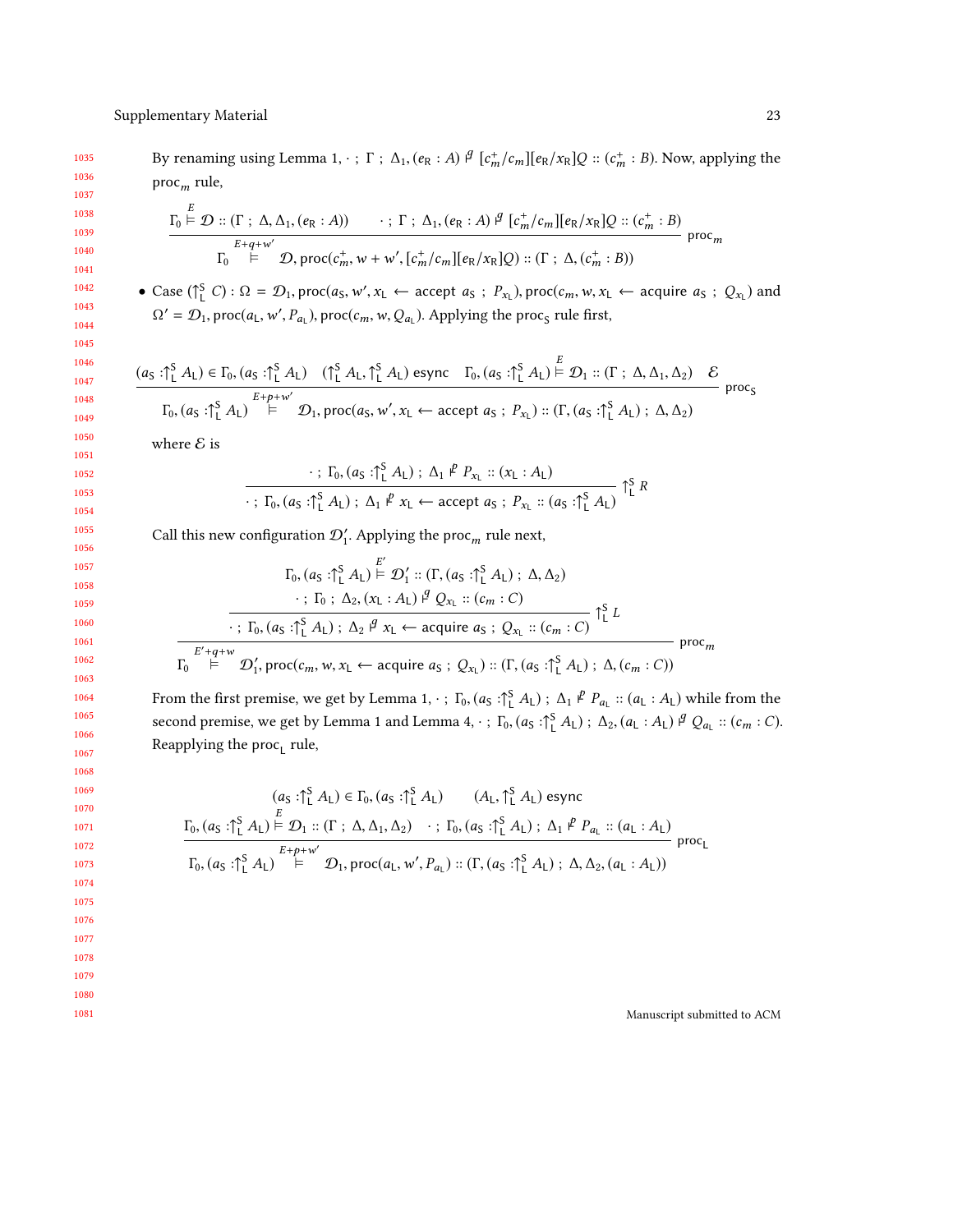Call this new configuration  $\mathcal{D}''_1$ . Reapplying the proc<sub>m</sub> rule,

$$
\begin{array}{c} 1083 \\ 1084 \end{array}
$$

1082

1085 1086 1087

$$
\cdot \, ; T_0, (a_S : \uparrow_L^S A_L) ; \, \Delta_2, (a_L : A_L) \stackrel{\beta}{\downarrow} Q_{a_L} :: (c_m : C)
$$
\n
$$
\frac{E' + q + w}{\downarrow_{0}, (a_S : \uparrow_L^S A_L)} \stackrel{E' + q + w}{\uparrow_{1}, \, \text{proc}(c_m, w, Q_{a_L})} :: (\Gamma', (a_S : \uparrow_L^S A_L) ; \, \Delta', (c_m : C))
$$
\n
$$
\text{proc}_m
$$

 $Γ_0$ , (a<sub>S</sub> : ↑ Δ<sub>L</sub> |  $\vdash$   $\vdash$   $\Delta_1$ ' :: (Γ, (a<sub>S</sub> : ↑ Δ<sub>L</sub> | ; Δ, Δ<sub>2</sub>, (a<sub>L</sub> : A<sub>L</sub>)))

• Case  $( \bigcup_{i=1}^{s} C) : \Omega = \mathcal{D}_1$ , proc $(a_L, w', x_S \leftarrow \text{delta } a_L ; P_{x_S})$ , proc $(c_T, w, x_S \leftarrow \text{release } a_L ; Q_{x_S})$  and  $\Omega' = \mathcal{D}_1$ , proc $(a_S, w')$ ,  $P_{a_S}$ ), proc( $c_L$ , w,  $Q_{a_S}$ ). Applying the proc<sub>L</sub> rule first,

$$
\frac{(a_S: A_S) \in \Gamma_0 \qquad (\downarrow^S_L A_S, A_S) \text{ esync}}{\Gamma_0 \qquad \qquad \vdots \qquad \qquad \Gamma_0 \qquad \qquad \vdots \qquad \qquad \Gamma_1 \qquad \qquad \vdots \qquad \qquad \Gamma_2 \qquad \qquad \vdots \qquad \qquad \qquad \Gamma_3 \qquad \qquad \ldots \qquad \qquad \Gamma_4 \qquad \qquad \vdots \qquad \qquad \Gamma_5 \qquad \qquad \vdots \qquad \qquad \Gamma_6 \qquad \qquad \vdots \qquad \qquad \Gamma_7 \qquad \qquad \vdots \qquad \qquad \Gamma_7 \qquad \qquad \vdots \qquad \qquad \Gamma_8 \qquad \qquad \vdots \qquad \qquad \Gamma_9 \qquad \qquad \vdots \qquad \qquad \Gamma_9 \qquad \qquad \vdots \qquad \qquad \Gamma_9 \qquad \qquad \vdots \qquad \qquad \Gamma_9 \qquad \qquad \vdots \qquad \qquad \Gamma_1 \qquad \qquad \vdots \qquad \qquad \vdots \qquad \qquad \Gamma_1 \qquad \qquad \vdots \qquad \qquad \vdots \qquad \qquad \Gamma_1 \qquad \qquad \vdots \qquad \qquad \vdots \qquad \qquad \vdots \qquad \qquad \vdots \qquad \qquad \vdots \qquad \qquad \vdots \qquad \qquad \vdots \qquad \qquad \vdots \qquad \qquad \vdots \qquad \qquad \vdots \qquad \qquad \vdots \qquad \qquad \vdots \qquad \qquad \vdots \qquad \qquad \vdots \qquad \qquad \vdots \qquad \qquad \vdots \qquad \qquad \vdots \qquad \qquad \vdots \qquad \qquad \vdots \qquad \qquad \vdots \qquad \qquad \vdots \qquad \qquad \vdots \qquad \qquad \vdots \qquad \qquad \vdots \qquad \qquad \vdots \qquad \qquad \vdots \qquad \qquad \vdots \qquad \qquad \vdots \qquad \qquad \vdots \qquad \qquad \vdots \qquad \qquad \vdots \qquad \qquad \vdots \qquad \qquad \vdots \qquad \qquad \vdots \qquad \qquad \vdots \qquad \qquad \vdots \qquad \qquad \vdots \qquad \qquad \vdots \qquad \qquad \vdots \qquad \qquad \vdots \qquad \qquad \vdots \qquad \qquad \
$$

where  $\mathcal E$  is

$$
\cdot; \Gamma_0; \Delta_1 \not\stackrel{P}{\longrightarrow} P_{x_S} :: (x_S : A_S)
$$
  

$$
\cdot; \Gamma_0; \Delta_1 \not\stackrel{P}{\longrightarrow} x_S \leftarrow \text{detach } a_L; \ P_{x_S} :: (a_L : \downarrow^S_L A_S) \downarrow^S_L R
$$

Call this configuration  $\mathcal{D}'_1$ . Applying the proc<sub>m</sub> rule,

· ; <sup>Γ</sup>0, (x<sup>S</sup> : <sup>A</sup>S) ; <sup>∆</sup><sup>2</sup> <sup>⊢</sup> <sup>q</sup> <sup>Q</sup>x<sup>S</sup> :: (cm : <sup>C</sup>) · ; <sup>Γ</sup><sup>0</sup> ; <sup>∆</sup>2, (a<sup>L</sup> :<sup>↓</sup> S <sup>L</sup> <sup>A</sup>S) ⊢<sup>q</sup> <sup>x</sup><sup>S</sup> <sup>←</sup> release <sup>a</sup><sup>L</sup> ; <sup>Q</sup>x<sup>S</sup> :: (cm : <sup>C</sup>) ↓ S L Γ0 E ′ ⊨ D′ 1 :: (Γ, (a<sup>S</sup> : <sup>A</sup>S) ; <sup>∆</sup>, <sup>∆</sup>2, (a<sup>L</sup> :<sup>↓</sup> S <sup>L</sup> <sup>A</sup>S)) Γ0 ′+q+w ⊨ D′ 1 , proc(cT,w, <sup>x</sup><sup>S</sup> <sup>←</sup> release <sup>a</sup><sup>L</sup> ; <sup>Q</sup>x<sup>S</sup> ) :: (Γ, (a<sup>S</sup> : <sup>A</sup>S) ; <sup>∆</sup>, (cm : <sup>C</sup>)) proc

From the first premise, we get by Lemma [1,](#page-8-1)  $\cdot$ ;  $\Gamma_0$ ;  $\Delta_1 \not\perp P_{a_S}$  :: ( $a_S$ :  $A_S$ ). From the second premise, by Lemma [9](#page-14-0) (contracting  $a_S : A_S$  and  $x_S : A_S$ ), we get  $\cdot$ ;  $\Gamma_0$ ;  $\Delta_2$   $\beta$   $Q_{a_S} :: (c_m : C)$ . Finally, applying the proc<sub>S</sub> rule,

$$
\frac{(a_{\text{S}}:A_{\text{S}}) \in \Gamma_{0} \qquad (A_{\text{S}},A_{\text{S}}) \text{ esync}}{\Gamma_{0} \overset{E_{+p+w'}}{\models} \mathcal{D}_{1}::(\Gamma \ ; \ \Delta,\Delta_{1},\Delta_{2}) \qquad \cdot \ ; \ \Gamma_{0} \ ; \ \Delta_{1} \overset{P}{\rightarrow} P_{a_{\text{S}}}::(a_{\text{S}}:A_{\text{S}})}{\Gamma_{0} \ \overset{E_{+p+w'}}{\models} \mathcal{D}_{1}, \text{proc}(a_{\text{S}},w',P_{a_{\text{S}}})::(\Gamma,(a_{\text{S}}:A_{\text{S}}) \ ; \ \Delta,\Delta_{2})}
$$
proc<sub>S</sub>

Call this new configuration  $\mathcal{D}''_1$ . Applying the proc<sub>m</sub> rule,

$$
\frac{\Gamma_0 \overset{E'}{\models} \mathcal{D}'_1 :: (\Gamma, (a_S : A_S) ; \Delta, \Delta_2) \cdots ; \Gamma_0 ; \Delta_2 \overset{\beta}{\neq} Q_{a_S} :: (c_m : C)}{\Gamma_0 \overset{E'+q+w}{\models}} \mathcal{D}''_1, \text{proc}(c_m, w, Q_{a_S}) :: (\Gamma, (a_S : A_S) ; \Delta, (c_m : C))
$$

 $\Box$ 

1124 1125

1126

1127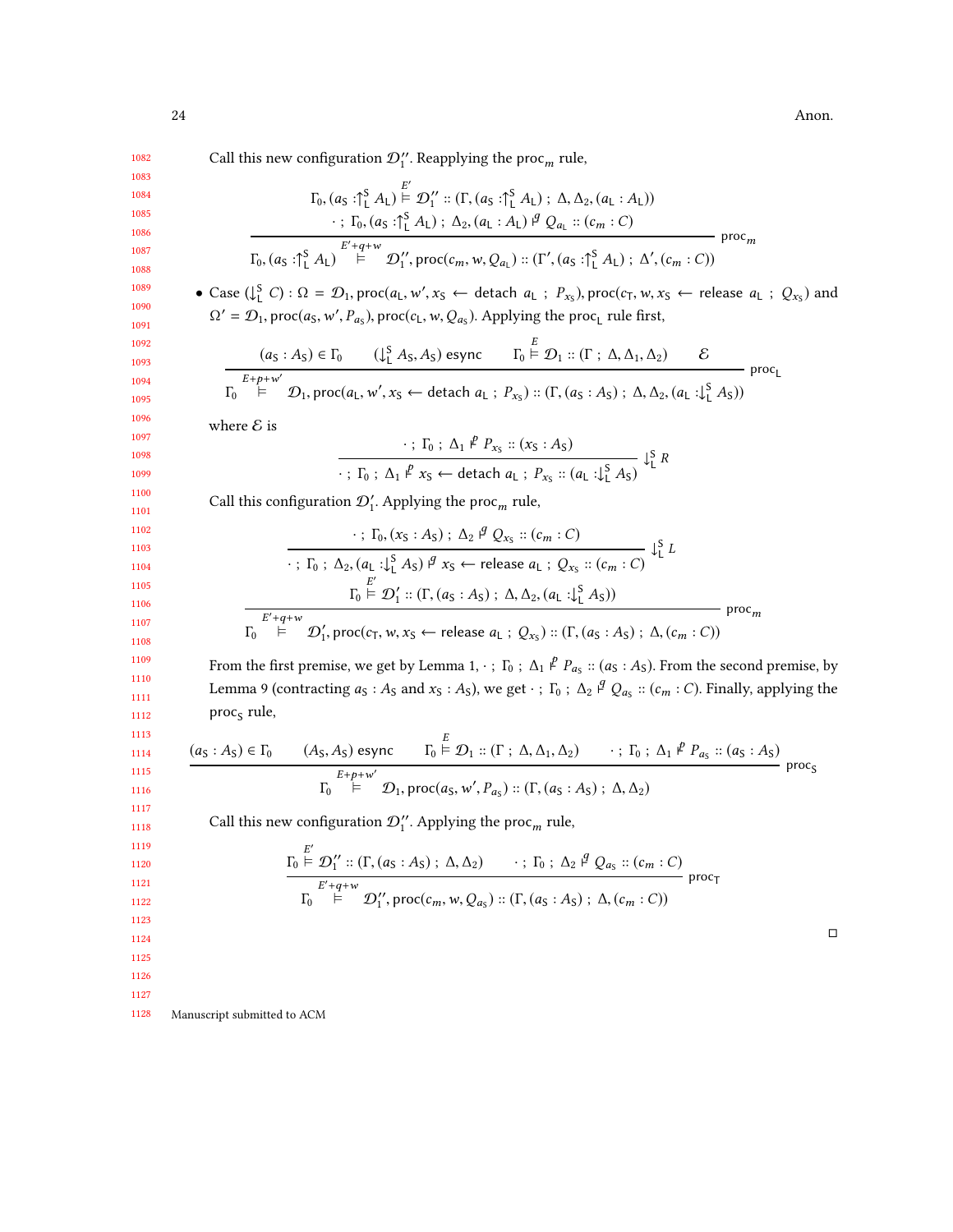1129 1130 1131 1132 DEFINITION 1. A process proc $(c_m, w, P)$  is said to be poised if it is trying to receive a message on  $c_m$ . A message msg(c<sub>m</sub>, w, M) is said to be poised if it is trying to send a message along c<sub>m</sub>. A configuration  $\Omega$  is said to be poised if all the processes and messages in  $\Omega$  are poised. Concretely, the following processes are poised.

• proc $(c_m, w, c_m \stackrel{-}{\leftarrow} d_m)$ 

- proc $(c_m, w, \text{case } c_m (l_i \Rightarrow P_i)_{i \in I})$
- proc $(c_m, w, x_R \leftarrow$  recv  $c_m$ ; P)
- proc $(c_m, w, x \leftarrow$  recv  $c_m$ ; P)
	- proc( $c_S, w, c_L \leftarrow$  accept  $c_S$ ; P)
	- proc $(c_1, w, c_5 \leftarrow$  detach  $c_1$ ; P)
	- proc $(c_m, w, \text{get } c_m \{r\} ; P)$

Similarly, the following messages are poised.

- msg $(c_m, w, c_m, l_k ; P)$
- msg $(c_m, w, \text{send } c_m \ e_n ; P)$
- msg $(c_m, w, \text{send } c_m \mid N ; P)$
- msg $(c_m, w, \text{close } c_m)$
- msg $(c_m, w,$  pay  $c_m \{r\}$ ; P)

THEOREM 3 (PROCESS PROGRESS). Consider a closed well-formed and well-typed configuration  $\Omega$  such that  $\Gamma_0 \stackrel{\sim}{\models} \Omega :: (\Gamma : \Delta)$ . Either  $\Omega$  is poised, or it can take a step, i.e.,  $\Omega \mapsto \Omega'$ , or some process in  $\Omega$  is blocked along  $a_S$  for some shared channel  $a_S$  and there is a process proc( $a_L$ , w, P)  $\in \Omega$ .

Proof. Either  $\Omega = \Omega_1$ , proc $(c_m, w, P)$  or  $\Omega = \Omega_1$ , msg $(c_m, w, M)$ . In either case, either  $\Omega_1 \mapsto \Omega'_1$ , in which case we are done. Or there is a process in  $\Omega_1$  blocked along  $a_S$  in which case, we are also done. Hence, in the final case, we get  $\Omega_1$  is poised and there is no process in  $\Omega_1$  blocked along  $a_S$ . Now, we case analyze on the structure of the process or message. We start with processes.

- Case ( $\{E_{mn}\}$ : In each case, the process spontaneously steps by spawning another process.
- Case (fwd<sup>+</sup>:  $\text{proc}(c_m, w, c_m \stackrel{+}{\leftarrow} d_k))$ :

$$
\cdot \; ; \; \Gamma \; ; \; (d_k : A) \stackrel{0}{\vdash} c_m \stackrel{+}{\leftarrow} d_k :: (c_m : A)
$$

Since  $\Omega_1$  is poised, there must be a message in  $\Omega_1$  offering along  $d_m : A$ . We use Lemma [5](#page-13-1) to move the message just left of the process, and then apply the fwd<sup>+</sup> rule. Hence,  $\Omega$  can step.

• Case (fwd<sup>-</sup> : proc(c<sub>m</sub>, w, c<sub>m</sub> ← d<sub>m</sub>)) : This process is poised, hence Ω is poised.

- Case  $(\oplus R : \text{proc}(c_m, w, c_m, k ; P)) : \Omega$  steps using  $\oplus C_s$  rule.
- Case  $(\oplus L : \text{proc}(d_k, w, \text{case } c_m (l \Rightarrow Q_l)_{l \in L}))$ :

: 
$$
\Gamma
$$
;  $(c_m : \bigoplus \{l : A_l\}_{l \in L})$   $\bigoplus$  case  $c_m$   $(l \Rightarrow Q_l)_{l \in L} :: (d_k : C)$